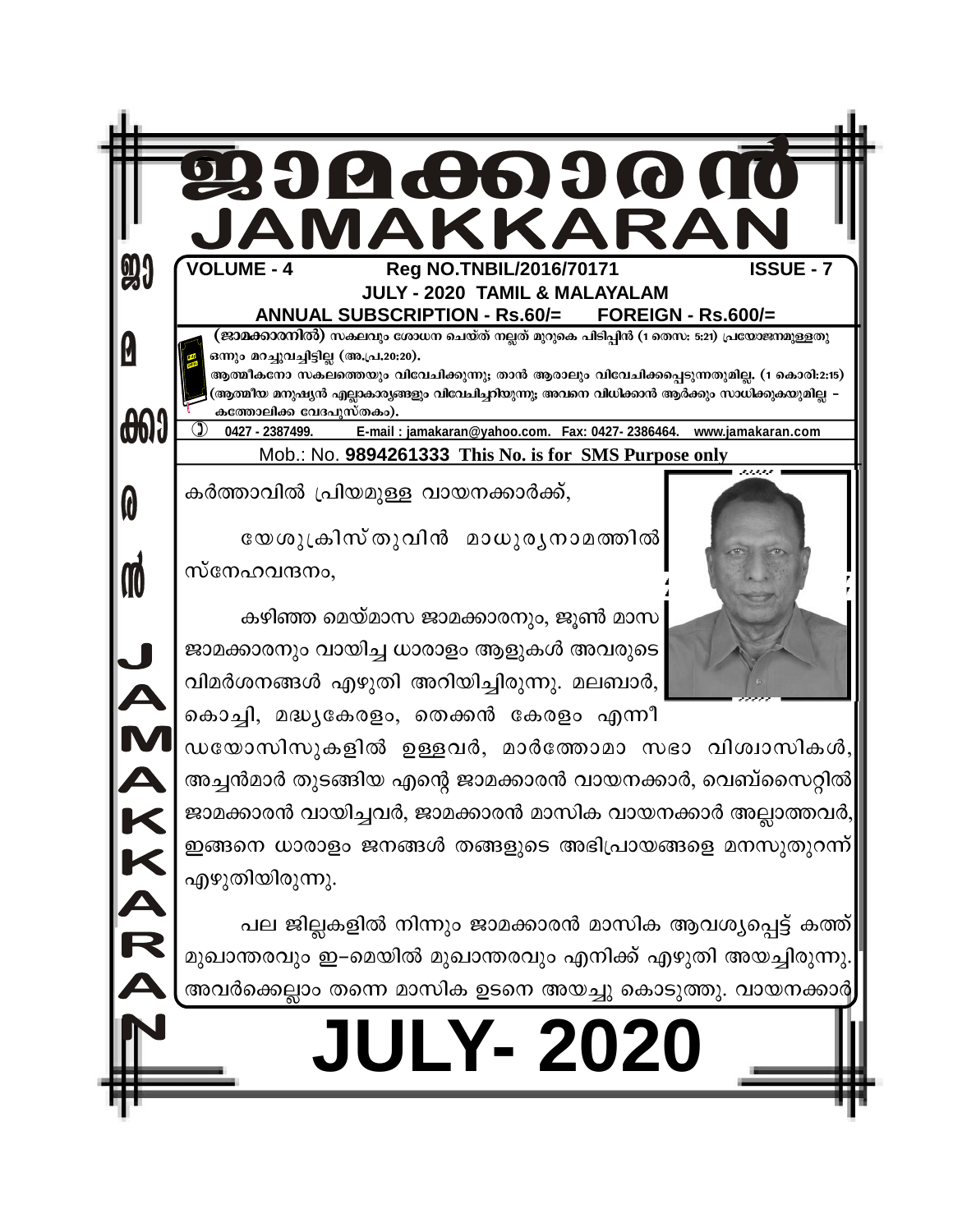www.jamakaran.com July 2020 ജാമക്കാരൻ അല്ലാത്ത പലരും പുതിയതായി പണം അയച്ച് എന്നെ ഉത്സാഹപ്പെടുത്തി, കത്ത് എഴുതിയത് എന്റെ വേലയിൽ എന്നെ ധൈര്യപ്പെടുത്തി. ഞാനും ദൈവത്തിന് നന്ദി പറഞ്ഞ് പ്രാർത്ഥിച്ചു. ആ പുതിയ വിശ്വാസികളുടെയും, അച്ചൻമാരുടെയും സ്നേഹത്തിനായി ദൈവത്തെ സ്തുതിക്കുന്നു.

എല്ലാ സഭകളുടെ ബിഷപ്പുമാർക്കായും, പട്ടക്കാർക്കായും, ഉപദേശിമാർക്കായും ഞാനും എന്റെ ഭാര്യയും ചേർന്ന് പ്രാർത്ഥിക്കുന്നു. ഞാൻ വീട്ടിൽ നിന്നും വെളിയിൽ പോയിട്ട് 130 ദിവസങ്ങളായി. സിനിമാ തിയേറ്ററുകളിൽ 100–ാം ദിവസ ആഘോഷം എന്നു അറിയിക്കുന്നതു പോലെയാണ് എന്റെ അവസ്ഥ.

കൊറോണ വൈറസിന്റെ ആക്രമണം ജൂലൈ മാസത്തോടെ കഴിയും, ആഗസ്റ്റ് മാസത്തോടെ കഴിയും എന്നെല്ലാം പറഞ്ഞ് അറിയിച്ചിട്ട് ഇപ്പോൾ അത് ഡിസംബർ മാസം വരെ നീണ്ടു നില്ക്കുമെന്ന് ഭരണകൂടം അറിയിച്ചിരിക്കുന്നു. അതോടുകൂടെ കേന്ദ്ര ഗവൺമെന്റും, സംസ്ഥാന ഗവൺമെന്റും ജനങ്ങൾ കൊറോണ രോഗത്തോട് ചേർന്ന് ജീവിക്കാൻ ശീലിക്കണം എന്ന് അറിയിച്ചു രോഗത്തോട് ചേർന്ന് ജീവിക്കാൻ ശീലിക്കണം എന്ന് അറിയിച്ചു കഴിഞ്ഞു. പിശാചിനെ കല്യാണം കഴിക്കാൻ ഇഷ്ടമുണ്ടോ ഇല്ലയോ ഏതായാലും പിശാചിനോടുകൂടെ കുടുംബം നടത്തിയെ പറ്റൂ എന്ന് നിർബന്ധിച്ച് വിവാഹം നടത്തിയതുപോലെ അറിയിച്ചിരിക്കുന്നു.

കൊറോണ വൈറസ് ആർക്കും കീഴടങ്ങാതെ ദിനം തോറും കൂടി കൊണ്ടേ ഇരിക്കുന്നു. ആരംഭത്തിൽ രണ്ട് ആഴ്ച ലോക്ഡൗൺ എന്നു പറഞ്ഞു. പിന്നീട് ഡബിൾ ലോക്ഡൗൺ എന്നു പറഞ്ഞു. ഇപ്പോൾ ട്രിപ്പിൾ ലോക്ഡൗൺ എന്നു പറഞ്ഞുകൊണ്ടിരിക്കുന്നു. ഇങ്ങനെയുള്ള ലോക്ഡൗൺ എന്റെ 80 വയസ് അനുഭവത്തിൽ ഇതുവരെ കേൾക്കാത്ത സംഭവമാണ്. തൃശൂരിലുള്ള എന്റെ വായനക്കാരിൽ ഒരാൾ എന്നോട് പ്രാർത്ഥനക്കുള്ള വിവരങ്ങൾ പറഞ്ഞുകൊണ്ടിരിക്കുമ്പോൾ <mark>ട്രിപ്പിൾ</mark> ലോക്ഡൗൺ എന്നാൽ എന്താണ്? അത് എങ്ങനെ ആയിരിക്കുമെന്ന് ഞാൻ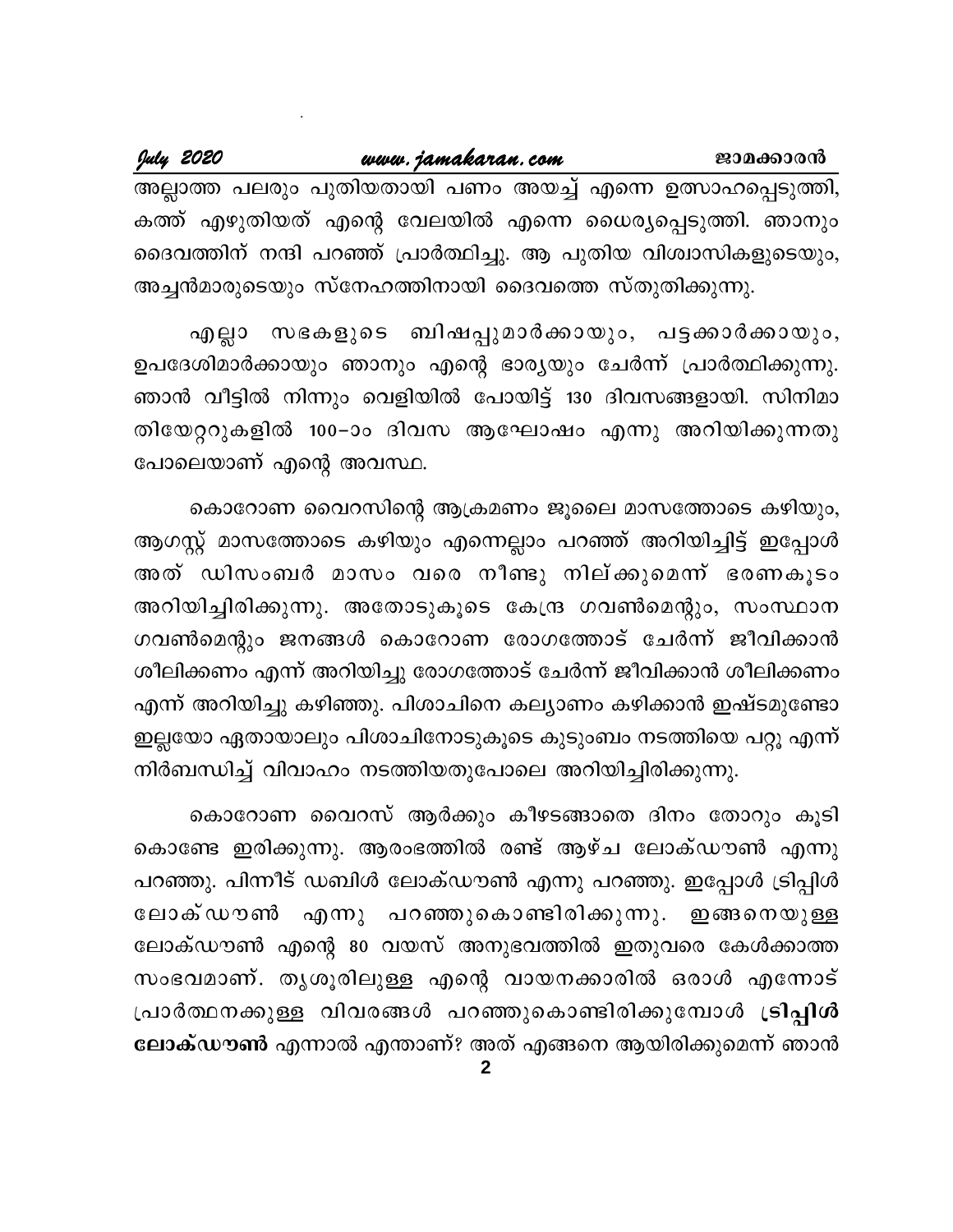#### www.jamakaran.com

July 2020

അദ്ദേഹത്തോട് ചോദിച്ചു. അതിന് മറുപടിയായി ഞങ്ങൾക്ക് ഇത് പുതിയ അനുഭവമാണ് ഞങ്ങൾ താമസിക്കുന്ന സ്ഥലത്ത് ട്രിപ്പിൾ ലോക്ഡൗൺ ഇല്ല തൊട്ടടുത്തുള്ള സ്ഥലത്ത് ട്രിപ്പിൾ ലോക്ഡൗൺ എന്ന് അറിയിച്ചിട്ടുണ്ട്. ഞാൻ അതിനെക്കുറിച്ച് അന്വേഷിച്ച് നിങ്ങൾക്ക് വിവരം അറിയിക്കാം എന്നു പറഞ്ഞു. നാം ഞെരുക്കമായ സാഹചരൃത്തിൽ കൂടി കടന്നു പോയി കൊണ്ടിരിക്കുകയാണ്. ജാമക്കാരൻ വായിക്കുന്ന 72000 വായനക്കാരിൽ ഇതുവരെ ആരും കൊറോണ കാരണം മരിച്ചതായോ, ബാധിക്കപ്പെട്ടതായോ എന്നെ അറിയിച്ചിട്ടില്ല. ഒരേ ഒരു കുടുംബത്തിൽ മാത്രം കൊറോണ പോസിറ്റീവ് എന്നു കണ്ടറിഞ്ഞ് അവരെ ഒറ്റപ്പെടുത്തിയിരിക്കുന്നു. അവരും സുഖം പ്രാപിച്ചു വരുന്നു എന്ന വാർത്ത എന്നെ സന്തോഷിപ്പിച്ചു.

# കൊറോണ ലോക്ഡൗണിനു മുമ്പ് കൊറോണ ലോക്ഡൗണിനു പിൻപ്

ഇതാണ് ജൂലൈ മാസത്തിന്റെ നമ്മുടെ ചിന്താവിഷയമായി എഴുതി അറിയിക്കുന്നത്. നിങ്ങൾക്കെല്ലാവർക്കും വിദേശത്തുള്ള എന്റെ വായനക്കാർക്കും തീർച്ചയായും പ്രയോജനപ്രദമായിരിക്കും എന്നു ഞാൻ വിശ്വസിക്കുന്നു.

ഇതിനാധാരമായി ഉല്പത്തി 6:1−10, ഉല്പത്തി 8:6−17 വരെയുള്ള ഈ വചനങ്ങളെ നിങ്ങൾ വായിച്ചു നോക്കുവിൻ.

ആദാമിന്റെയും ഹവ്വയുടെയും കാലത്തിനു ശേഷം മനുഷ്യർ ഭൂമിയിൽ വർദ്ധിച്ചു പെരുകി ദിവസങ്ങൾ കഴിയും തോറും മനുഷൃർ ദൈവഭയം ഇല്ലാതെ ദൈവത്തെ അനുസരിക്കാതെ മനസ് പോകുന്ന പോക്കിൽ പാപം ചെയ്ത് ജീവിക്കാൻ തുടങ്ങി കർത്താവിന്റെ ഹൃദയം വളരെ അധികം വേദനിച്ചു. ഒരു അവസരത്തിൽ ദൈവം താൻ ഭൂമിയിൽ മനുഷൃനെ ഉണ്ടാക്കിയതിനെക്കുറിച്ച് അനുതപിച്ചു. അവരുടെ പ്രവൃത്തി ദൈവത്തിന്റെ ഹൃദയത്തെ ദുഃഖിപ്പിച്ചു എന്ന് വചനം പറയുന്നു (ഉല്പ. 6:6). അതോടുകൂടെ

3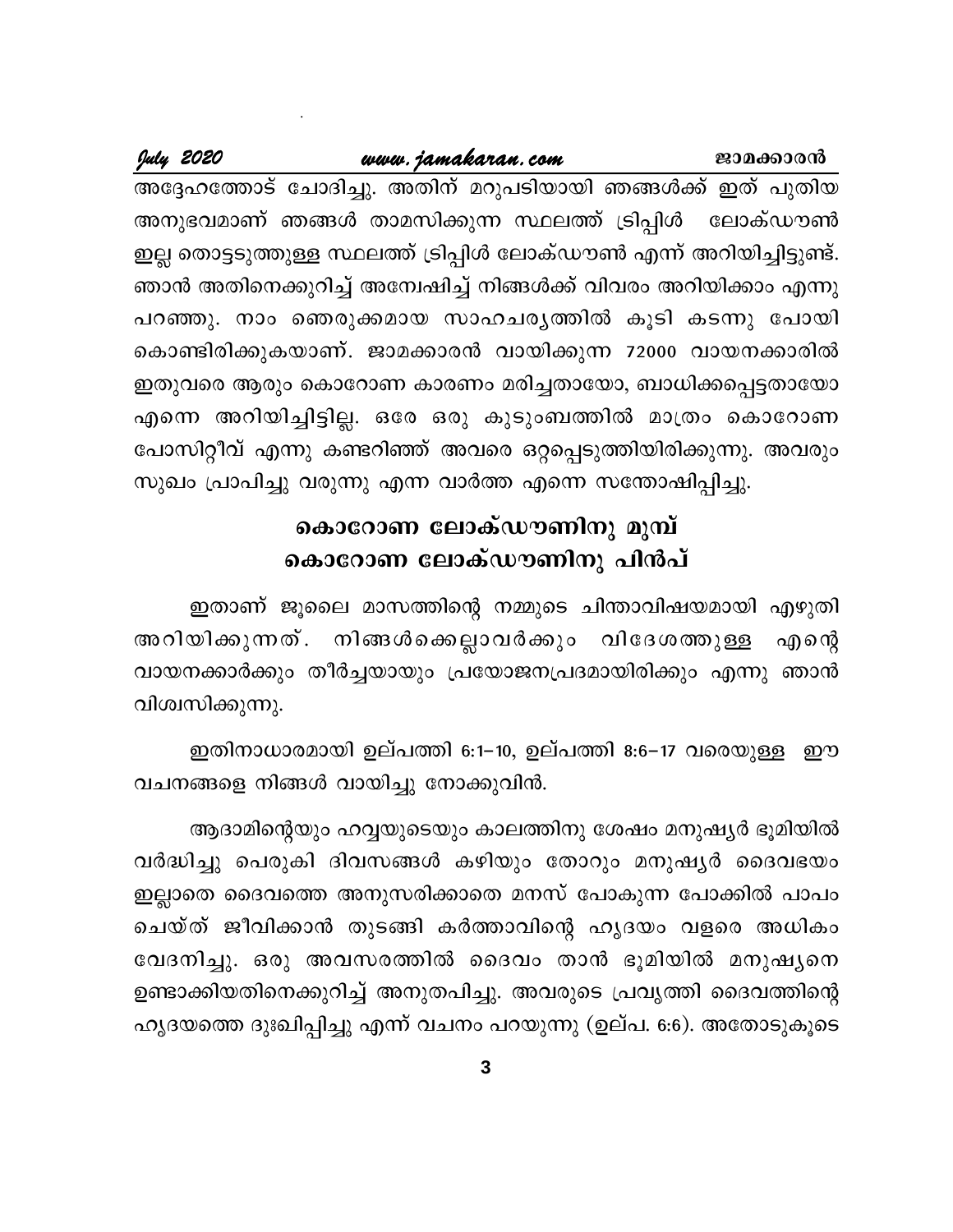മനുഷ്യനിൽ എന്റെ ആത്മാവ് സദാകാലവും വാദിച്ചു കൊണ്ടിരിക്കുകയില്ല എന്നു പറഞ്ഞ് വളരെ ദുഃഖത്തോടെ മനുഷ്യന്റെ ആയുസ്സ് 120 വർഷമായി ദൈവം കുറച്ചു.

അതിന് മുമ്പ് ജീവിച്ചിരുന്നവർ 200, 300, 900 വർഷങ്ങൾ ജീവിച്ചിരുന്നു. എന്നാൽ ഇനി ഏതു മനുഷ്യനും 120 വർഷത്തിനുമേൽ ജീവിക്കാൻ എന്ന് ദൈവം മനോവേദനയോടെ പറഞ്ഞു. <u>ഇല്ല</u> അനുവാദം അതിനുശേഷവും ജനങ്ങളുടെ പാപം അളവില്ലാതെ വർദ്ധിച്ചു വന്നു. അതുകൊണ്ട് ദൈവം വളരെ അധികം കോപത്തോടെ ഞാൻ സൃഷ്ടിച്ച മനുഷ്യനെ ഭൂമിയിൽ ഇനി ജീവിക്കാൻ അനുവദിക്കാതെ മനുഷ്യർ മുതൽ അവനുവേണ്ടി ഉണ്ടാക്കിയ ഭൂമിയിലെ സകല മൃഗങ്ങളേയും മനുഷ്യൻ ജീവിക്കാനായി ഉണ്ടാക്കിയ സകല ചെടി, കൊടി, മരങ്ങൾ എല്ലാത്തിനേയും ആകാശത്തിലുള്ള പറവ ജാതികളേയും സംഹരിച്ചു കളയും എന്നു ദൈവം പറഞ്ഞു. ഇങ്ങനെയുള്ള, പാപം നിറഞ്ഞ, ജനങ്ങളുടെ ഇടയിൽ ദൈവത്തെ പേടിച്ച് തന്റെ കുടുംബത്തോടുകൂടെ ഉത്തമനും, നീതിമാനുമായി നോഹ എന്ന ഒരുവൻ മാത്രം ജീവിച്ചതുകൊണ്ട് നോഹക്കും അവന്റെ കുടുംബത്തിനും മാത്രം ദൈവത്തിന്റെ കണ്ണിൽ ദയ ലഭിച്ചു എന്ന് ബൈബിൾ പറയുന്നു (ഉല്പ. 6:7–9). അതോടുകൂടെ ഹാനോക്കിനെ പോലെ നോഹയും ദൈവത്തോടുകൂടെ സഞ്ചരിച്ചു കൊണ്ടിരുന്നു എന്ന് ബൈബിളിൽ പറഞ്ഞിരിക്കുന്നു.

ഈ സമയത്ത് ദൈവം ലോകത്തെ മുഴുവനും നശിപ്പിക്കാൻ തയ്യാറായി എന്നാൽ അതിനുമുമ്പ് ദൈവത്തെ ഭയപ്പെട്ടു ജീവിച്ചവനായ നോഹയെയും കുടുംബത്തേയും രക്ഷിക്കാൻ ദൈവം തീരുമാനിച്ചു. അക്രമത്തിൽ ജീവിച്ചിരുന്ന ഭക്തി കെട്ട അന്നത്തെ ജനങ്ങൾക്ക് നോഹ എന്നവൻ ദൈവത്തിന്റെ നീതിയെക്കുറിച്ച് പ്രസംഗിച്ചു ജനങ്ങൾക്ക് ജാഗ്രത നിർദ്ദേശം നല്കി എന്ന് പിന്നീടുള്ള കാലത്ത് യേശുവിന്റെ ശിഷ്യനായ പത്രോസ് തന്റെ ലേഖനത്തിൽ 2 പത്രോ. 2: 5–ൽ എഴുതിയിരിക്കുന്നു. അതുകൊണ്ടാണ്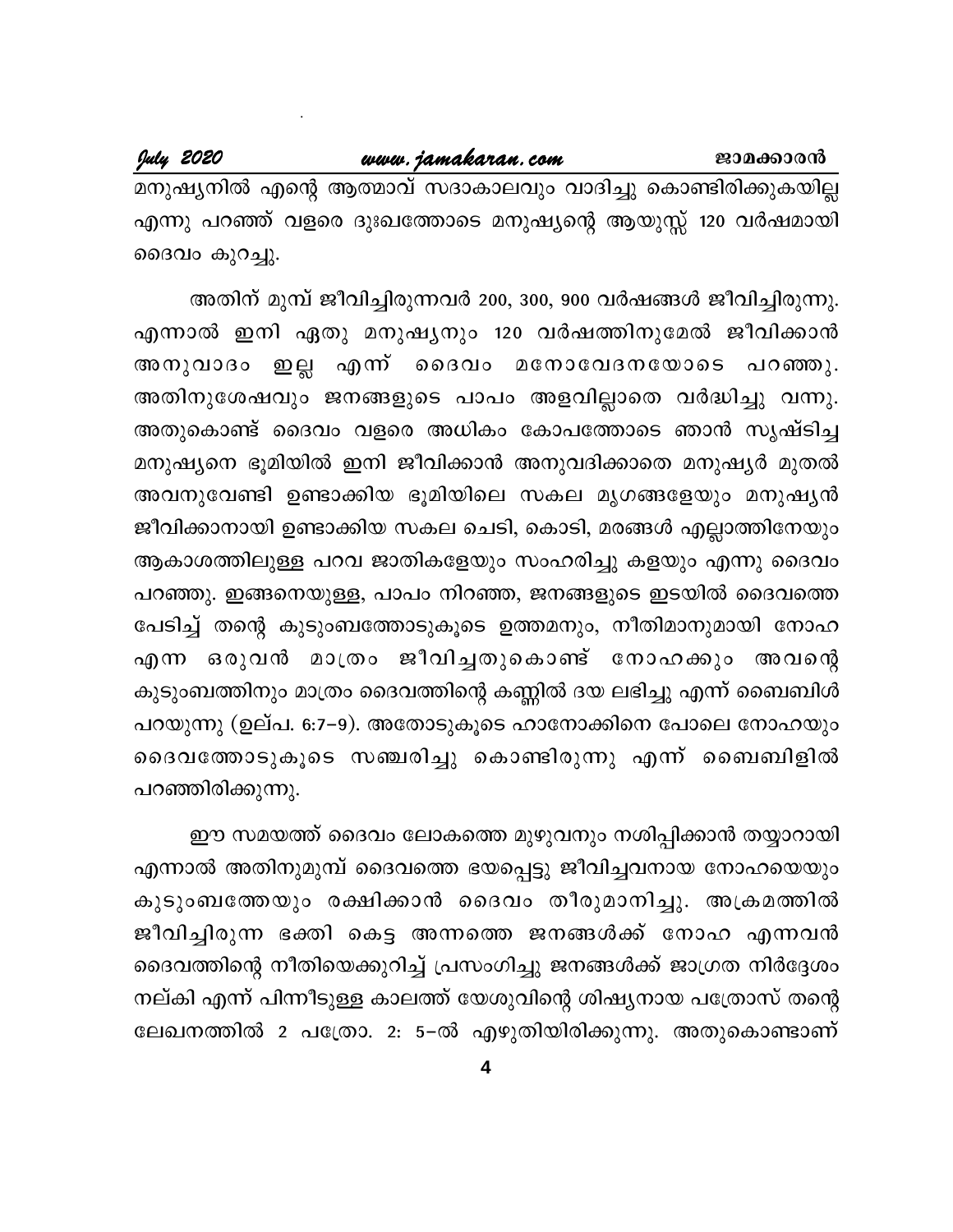#### July 2020 www.jamakaran.com ജാമക്കാരൻ കണ്ണിൽ നോഹക്കും അവന്റെ ദൈവത്തിന്റെ ഭാരൃക്കും മൂന്ന് ആൺമക്കൾക്കും അവരുടെ ഭാര്യമാർക്കും ആകെ എട്ട് പേർക്ക് മാത്രം ദൈവത്തിന്റെ ദയ ലഭിച്ചു. അവരെ മാത്രം രക്ഷിക്കാൻ ദൈവം തീരുമാനിച്ച് ഒരു വലിയ പെട്ടകം ഉണ്ടാക്കാൻ വേണ്ടി അതിന്റെ മാതൃകയും അവന് പറഞ്ഞു കൊടുത്തു. നോഹ ആ പെട്ടകം പണിതു തീർത്തതിന് ശേഷം ഭൂമിയിൽ അന്ന് ജീവിച്ചിരുന്ന ഇഴജാതികളിലും, പറവ ജാതികളിലും, ആണും വെണ്ണുമായി ജോഡി മൃഗങ്ങളിലും ജോഡിയായി പെട്ടകത്തിനുള്ളിലാക്കി. നോഹയും കുടുംബവും ഉള്ളിൽ പ്രവേശിച്ചതോടെ ദൈവം തന്നെ പെട്ടകത്തിന്റെ വാതിൽ അടച്ചു (ഉല്പ. 7:16).

## ലോക്ഡൗൺ

നോഹയുടെ കുടുംബവും, മറ്റു മൃഗജാതികളും ഏകദേശം ഒരു വർഷം പെട്ടകത്തിനുള്ളിൽ **ലോക്ഡൗണിൽ** അടക്കപ്പെട്ടു. ഇപ്പോൾ നാം ഇരിക്കുന്ന അതേ സാഹചരൃത്തിൽ തന്നെയാണ് നോഹയും കുടുംബവും ഉണ്ടായിരുന്നത്. പെട്ടകത്തിനുള്ളിൽ ഇരുന്ന നോഹക്കോ, കുടുംബത്തിനോ, മൃഗങ്ങൾക്കോ ദൈവം ഒരു കുറവും വച്ചില്ല. അതുകൊണ്ട് നോഹ പെട്ടകത്തിന് വെളിയിൽ വന്ന ഉടനെ തന്നെ ആദ്യം ദൈവത്തിന് ഒരു യാഗപീഠം പണിതു. അതിൽ ശുദ്ധിയുള്ള മൃഗങ്ങളെയും പറവ ജാതികളേയും സ്തോത്രയാഗമായി അർപ്പിച്ചു. വചനം പറയുന്നു യഹോവ സൗരഭൃവാസന മണത്തു (ഉല്പ. 8:21) യാഗം അർപ്പിക്കുമ്പോൾ എങ്ങനെ സൗരഭൃവാസന ഉണ്ടാകും? പെട്ടകത്തിന് ഉള്ളിൽ ലോക്ഡൗൺ കാലത്തിലും ദൈവം നോഹക്ക് ഒരു കുറവും വച്ചിട്ടില്ല. ഒരു വർഷം സീൽ വയ്ക്കപ്പെട്ട പെട്ടകത്തിനുള്ളിൽ പ്രത്യേകിച്ച് സകല മൃഗങ്ങളും പറവ ജാതികളും നിറഞ്ഞ പെട്ടകത്തിനുള്ളിൽ ഒരു പകർച്ച വ്യാധിയും വരാതെ എന്നെയും, എന്റെ കുടുംബത്തേയും ദൈവം കാത്തു സൂക്ഷിച്ചല്ലോ അതോർത്<mark>ത് നന്ദിയോടെ</mark> സാക്ഷിയാണ് സ് തോത്രയാഗം അർപ്പിച്ചു. ആ റൈവം സൗരഭൃവാസനയായി മണത്തത്.

5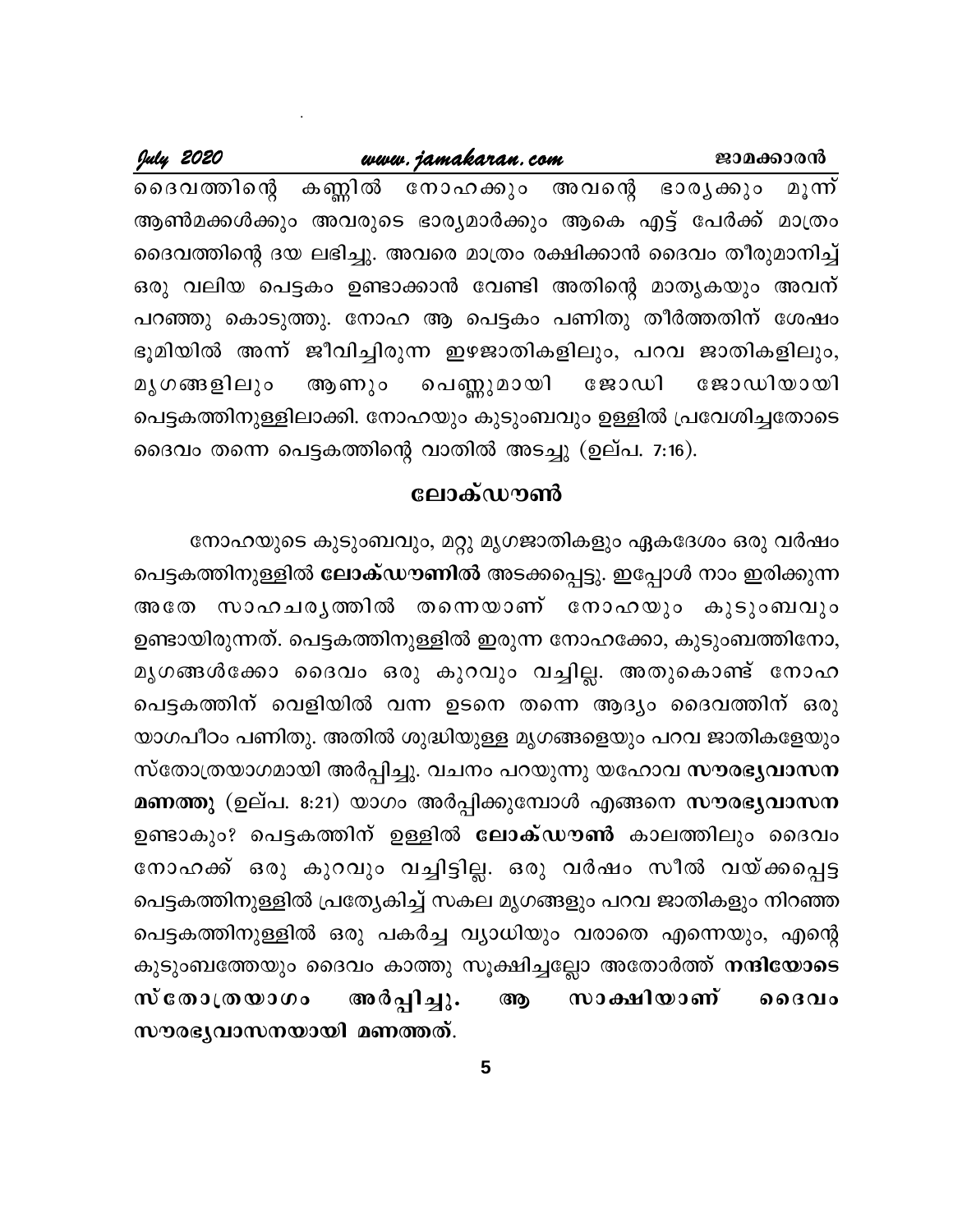# കൊറോണ ലോക്ഡൗണിനു പിൻപ്

കോറോണ ലോക്ഡൗണിന് പിന്നീടാണ് നാം പല പുതിയ പ്രശ്നങ്ങളെ അഭിമുഖീകരിക്കാൻ പോകുന്നത്. അതിനെ എതിരേല്ക്കാൻ നാം നമ്മെ തന്നെ ഒരുക്കണം.

അമേരിക്കയിലെ **ഇരട്ട ഗോപുരം** ഇടിഞ്ഞു വീണപ്പോൾ പല ആയിരക്കണക്കായ ജനങ്ങൾ മരിച്ചുപോയി. മരിച്ചവരുടെ കുടുംബത്തിൽ എത്ര അധികം ദുഃഖവും വേദനയും അനുഭവിച്ചിട്ടുണ്ടാകും. അതുപോലെ ഒരു കുടുംബത്തെ നടത്തി വന്ന കുടുംബനാഥൻ കൊറോണ രോഗത്താൽ മരിച്ചു പോയാൽ ആ വ്യക്തിയുടെ ഭാര്യ, മക്കൾ എല്ലാവരും അനാഥരാവില്ലേ! കുട്ടികളുടെ വിദ്യാഭ്യാസം നിന്നു പോകും. ഗൗരവമായി കുടുംബജീവിതം നയിച്ച ഭാര്യ ഭക്ഷണം കഴിക്കാൻ വഴിയില്ലാത്തതുകൊണ്ട് കൂലിപ്പണി ചെയ്തെങ്കിലും തന്റെ മക്കളെ പോറ്റാൻ ശ്രമിക്കും. കൂലിപ്പണി ചെയ്യുന്നത് അപമാനമായി തോന്നുകയില്ല. കാണുന്നവരും, ബന്ധുക്കളും, വെറുപ്പോടെ നോക്കും. ചെന്നെയിൽ കൊറോണ രോഗത്താൽ മരിച്ചു പോയ ഒരാളുടെ മക്കൾ ഇപ്പോൾ അനാഥാലയത്തിൽ വളരുന്നു. എത്ര പരിതാപകരമായ അവസ്ഥ.

ഇങ്ങനെയുള്ള പ്രശ്നങ്ങളിൽ കുടുങ്ങി പോകാതെ നമ്മെ കാത്തു സൂക്ഷിച്ച ദൈവത്തിന് നന്ദി പറയേണ്ടത് വളരെ അത്യാവശ്യമാണ്. . ഇതേപോലെയുള്ള മാറ്റങ്ങൾ **കൊറോണ ലോക്ഡൗണിന്** പിൻപ് സംഭവിക്കും. മുമ്പെല്ലാം ആരെങ്കിലും ജലദോഷം നിമിത്തം തുമ്മുമ്പോൾ ഗോഡ് ബ്ലസ് യൂ എന്നു പറയും എന്നാൽ ലോക്ഡൗണിന് ശേഷം ആരെങ്കിലും തുമ്മിയാൽ അരികിലുള്ള എല്ലാവരും ഓടിപോകും. എന്തൊരു മാറ്റം. അമേരിക്കയുടെ ഇരട്ടഗോപുരം തീവ്രവാദികളാൽ തകർക്കപ്പെടുന്നതിന് മുമ്പ് നാം ഏതൊരു രാജൃത്തിലേക്ക് യാത്ര ചെയ്താലും വിമാന താവളത്തിൽ ആരും നമ്മെ തടസ്സപ്പെടുത്തുകയില്ലായിരുന്നു. അവസാന നിമിഷത്തിൽ താമസിച്ചു വന്നാലും ഓടിപ്പോയി വിമാനത്തിൽ കയറാമായിരുന്നു.

എന്നാൽ ഇപ്പോൾ എയർപോട്ടിൽ ചെല്ലുമ്പോൾ തന്നെ പല വിധത്തിലുള്ള പരിശോധനകൾ നടത്തിയതിന് ശേഷം മാത്രമേ ഉള്ളിലേക്ക്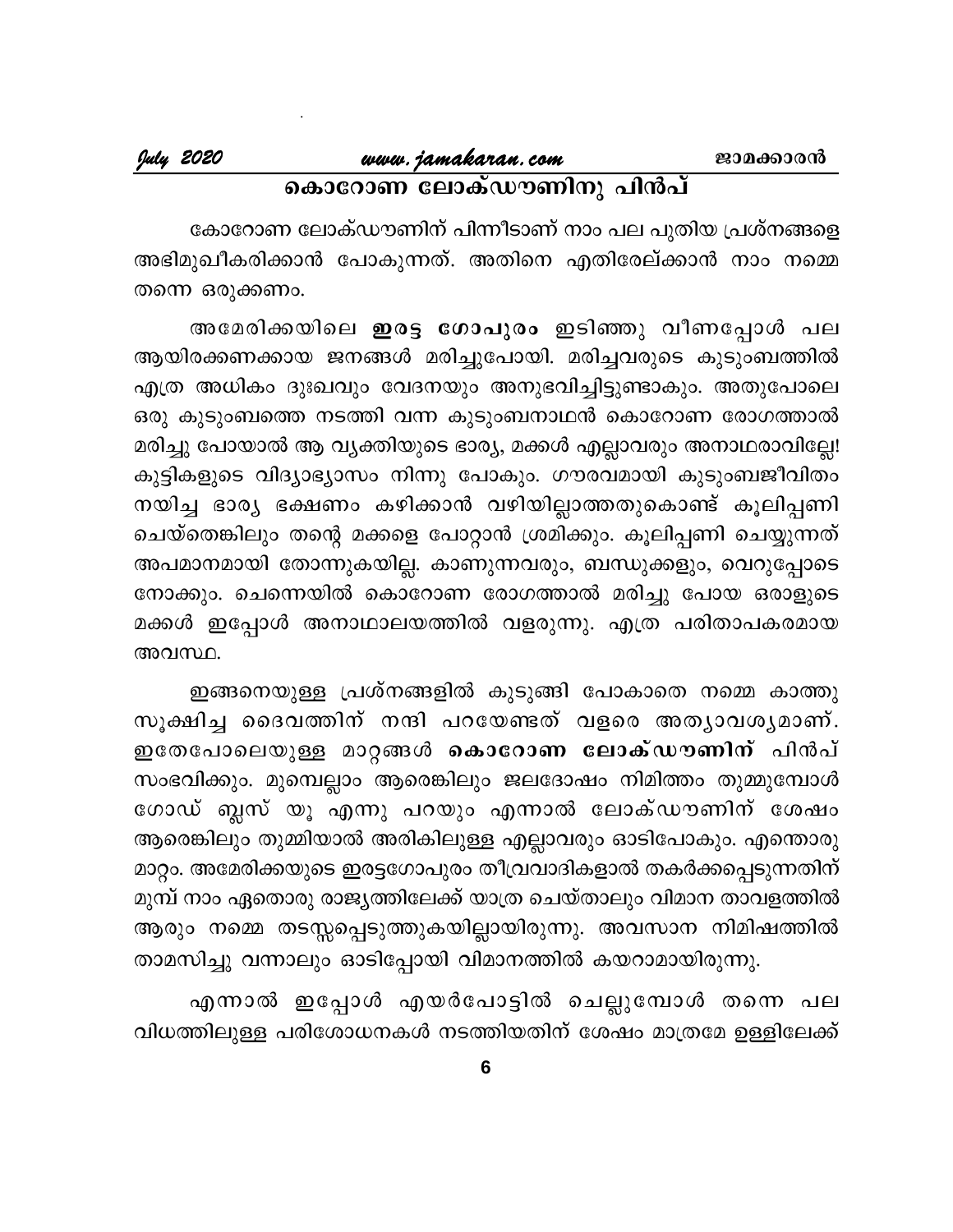#### July 2020 www.jamakaran.com ജാമക്കാരൻ കയറാൻ അനുവദിക്കുകയുള്ളൂ. അങ്ങനെ തന്നെ നാം ഏതൊരു നാട്ടിൽ ചെന്നിറങ്ങിയാലും വീണ്ടും പല പരിശോധനകൾ നേരിടേണ്ടി വരും. യാത്ര ചെയ്യുന്നതുവരെ തീവ്രവാദികളെ നോക്കുന്നതു പോലെ പോലീസ് ഉദ്യോഗസ്ഥൻമാർ നോക്കും. പല മണിക്കൂറുകൾക്കു മുമ്പേ എയർപോട്ടിൽ ചെന്നാൽ മാത്രമേ നമ്മെ വിമാനത്തിൽ കയറാൻ അനുവദിക്കുകയുള്ളൂ.

ഇപ്പോൾ മാസ്ക് ഇടാതെ റോഡിൽ നടക്കാൻ കഴിയുകയില്ല. കൊറോണ വൈറസ് നിർന്മൂലമായാലും പല വർഷങ്ങൾ മാസ്ക് ധരിക്കാതെ പുറത്തിറങ്ങാൻ പറ്റില്ല.

എന്തൊരു മാറ്റം.

പണ്ടത്തെപ്പോലെ പള്ളിയിൽ ഒന്നിച്ചിരിക്കാൻ പറ്റില്ല. കുടുംബമായി ഒരു കാറിൽ യാത്ര ചെയ്യാൻ കഴിയില്ല. മാതാപിതാക്കൾ മരിച്ചാലും ശവസംസ്കാരത്തിന് പത്ത് പേരിൽ കൂടുതൽ പേർക്ക് അനുവാദമില്ല. നാം മക്കൾക്ക് കല്യാണം നടത്തിയാൽ പണ്ടുള്ളതുപോലെ രണ്ടുദിവസം മുമ്പേ വന്ന് കൂടെ താമസിച്ച് അവരെ അനുഗ്രഹിക്കണമെന്ന് പറയാൻ പറ്റില്ല. കള്ള താലി കെട്ടുന്നതുപോലെ പത്ത് പേരിൽ കൂടുതൽ വരാൻ പാടില്ല എന്നതുകൊണ്ട് കല്യാണക്കുറി കൂടി അച്ചടിക്കാതെ പ്രത്യേക വ്യക്തികളെ മാത്രം ഫോണിൽ വിളിച്ച് കല്യാണം കഴിഞ്ഞ ഉടനെ മറ്റു ബന്ധുക്കളോടു നിങ്ങളെ വിളിക്കാത്തതുകൊണ്ട് ദേഷ്യപ്പെടരുതെന്ന് യാചിക്കേണ്ട അവസ്ഥയാണ്. എന്തൊരുമാറ്റം!

്പ്രശ്നങ്ങൾക്കിടയിലും രക്ഷിക്കപ്പെട്ട വിശ്വാസികൾ **ഇ** തേ പുറത്തുപോയിട്ടോ അല്ലെങ്കിൽ കടയിൽ പോയിട്ടോ വീട്ടിലേക്ക് മടങ്ങി വന്ന ഉടനെ നന്ദി കർത്താവെ കൊറോണ വൈറസ് ഞങ്ങളെ ബാധിക്കാതെ കാത്തുസൂക്ഷിച്ചല്ലോ എന്ന് ദൈവത്തിന് നന്ദി പറഞ്ഞു കൊണ്ടിരിക്കണം.

നോഹ പെട്ടകത്തിന്റെ ഉള്ളിൽ ഒരു വർഷത്തെ ലോക്ഡൗണിന് ശേഷം പുറത്തു വന്ന ഉടനെ ആദ്യമായി ചെയ്തത് ദൈവത്തിന് സ്തോത്രയാഗം അർപ്പിക്കുകയായിരുന്നു.

 $\overline{7}$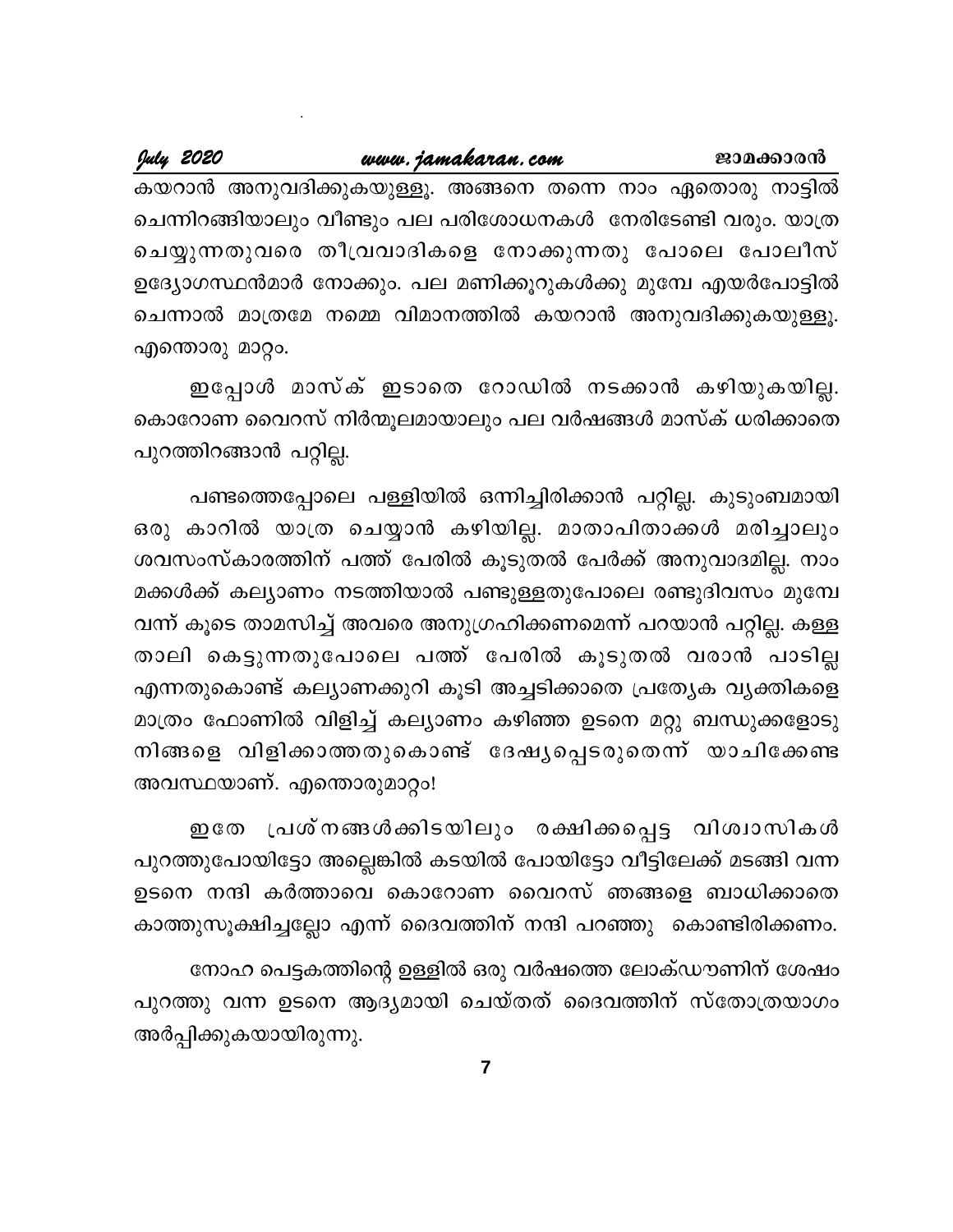# ജാഗ്രതയുള്ളവരായിരിക്കുവിൻ

നോഹയുടെ ജീവിതത്തിൽ ലോക്ഡൗണിന് ശേഷം മുന്തിരിത്തോട്ടം ഉണ്ടാക്കി. കൃഷി ചെയ്തതിൽ തെറ്റില്ല. മുന്തിരിത്തോട്ടത്തിൽ നിന്നും പഴങ്ങൾ ലഭിച്ച ഉടനെ അതിലെ വീഞ്ഞു അളവിലധികമായി കുടിച്ച് ലഹരിപിടിച്ച് തന്റെ വസ്ത്രം നീങ്ങിയത്, അറിയാതെ വീട്ടിൽ മൂന്നു പെൺകുട്ടികൾ ഉള്ള വിചാരം ഇല്ലാതെ, മത്തനായി കിടന്നു.

വീഞ്ഞു കുടിക്കുന്നത് പാപം അല്ല. അന്നത്തെ കാലത്ത് വീഞ്ഞില്ലാത്ത വീടുകൾ ഉണ്ടായിരുന്നില്ല. അതുകൊണ്ടാണ് തിരുവത്താഴത്തിനു കൂടെ യേശു വീഞ്ഞിനെയാണ് തന്റെ രക്തത്തെ ഓർമ്മപ്പെടുത്താൻ ഉദാഹരണമായി ദഹനക്കുറവിന് പൗലോസ് കാട്ടിയത്. വയറിന്റെ എടുത്തു തിമോത്തിയോസിനോട് ഇടയ്ക്കിടക്ക് വീഞ്ഞു കുടിക്കാം എന്ന് ആലോചന പറഞ്ഞിരുന്നു.

എന്നാൽ നോഹ ബോധമില്ലാതെ, അളവിന് അധികമായി വീഞ്ഞുകുടിച്ച് ദൈവത്തിന്റെ ഹൃദയത്തെ വേദനിപ്പിച്ചു.

അതുകൊണ്ടാണ് നോഹയുടെ യാഗത്തിൽ പ്രസാദിച്ച് ദൈവം അവനെ അനുഗ്രഹിക്കുമ്പോൾ അതോടുകൂടെ ഒരു നിർദ്ദേശവും നല്കി (ഉല്പ. 8:21). മനുഷ്യന്റെ മനോ നിരൂപണം ബാല്യം മുതൽ ദോഷമുള്ളതാകുന്നു. നോഹ നിനക്കും ഇത് ഒരു ജാഗ്രതാ നിർദ്ദേശമാണെന്ന് ഓർമ്മിപ്പിക്കുന്ന വിധത്തിൽ ദൈവം അവനോട് പറഞ്ഞു. ആ ജാഗ്രതാ നിർദ്ദേശത്തെ അവൻ കൈക്കൊണ്ടില്ല. ലോകത്തെ ദൈവം നശിപ്പിക്കുന്നതിനു മുമ്പും അവൻ പെട്ടകത്തിനകത്ത് പ്രവേശിക്കുന്നതിന് മുമ്പും അവൻ വീഞ്ഞു കുടിച്ചവനാണ്. അളവോടെ കുടിച്ചു. ലോക ജനങ്ങളോ വീഞ്ഞു കുടിച്ച് ബോധം കെട്ട് പലവിധ മ്ലേച്ഛമായ പാപങ്ങളിൽ വീണ് ദൈവകോപത്തിന് ഇടം കൊടുത്തു. ഇത് നോഹക്ക് നന്നായിട്ടറിയാം. എന്നാൽ ഒരു വർഷം പെട്ടകത്തിനുള്ളിൽ വീഞ്ഞു കുടിക്കാത്തതുകൊണ്ട് പുറത്തു വന്ന ഉടനെ അളവധികമായി കുടിച്ച് ദൈവകോപത്തിന് ഇടം കൊടുത്തു. ഒരു വർഷത്തെ ലോക്ഡൗണിന് മുമ്പ് അളവോടു കുടിച്ച നോഹ ലോക്ഡൗണിന് ശേഷം ഭ്രാന്തമായി കുടിച്ച് തീർത്തു.

തന്നെ ജാഗ്രതയോടെ കാത്തു സൂക്ഷിച്ചില്ല. പൗലോസ് കൊരിന്ത്യ സഭക്ക് എഴുതുമ്പോൾ (1 കൊരി. 10:23 –ൽ) സകലത്തിലും എനിക്ക്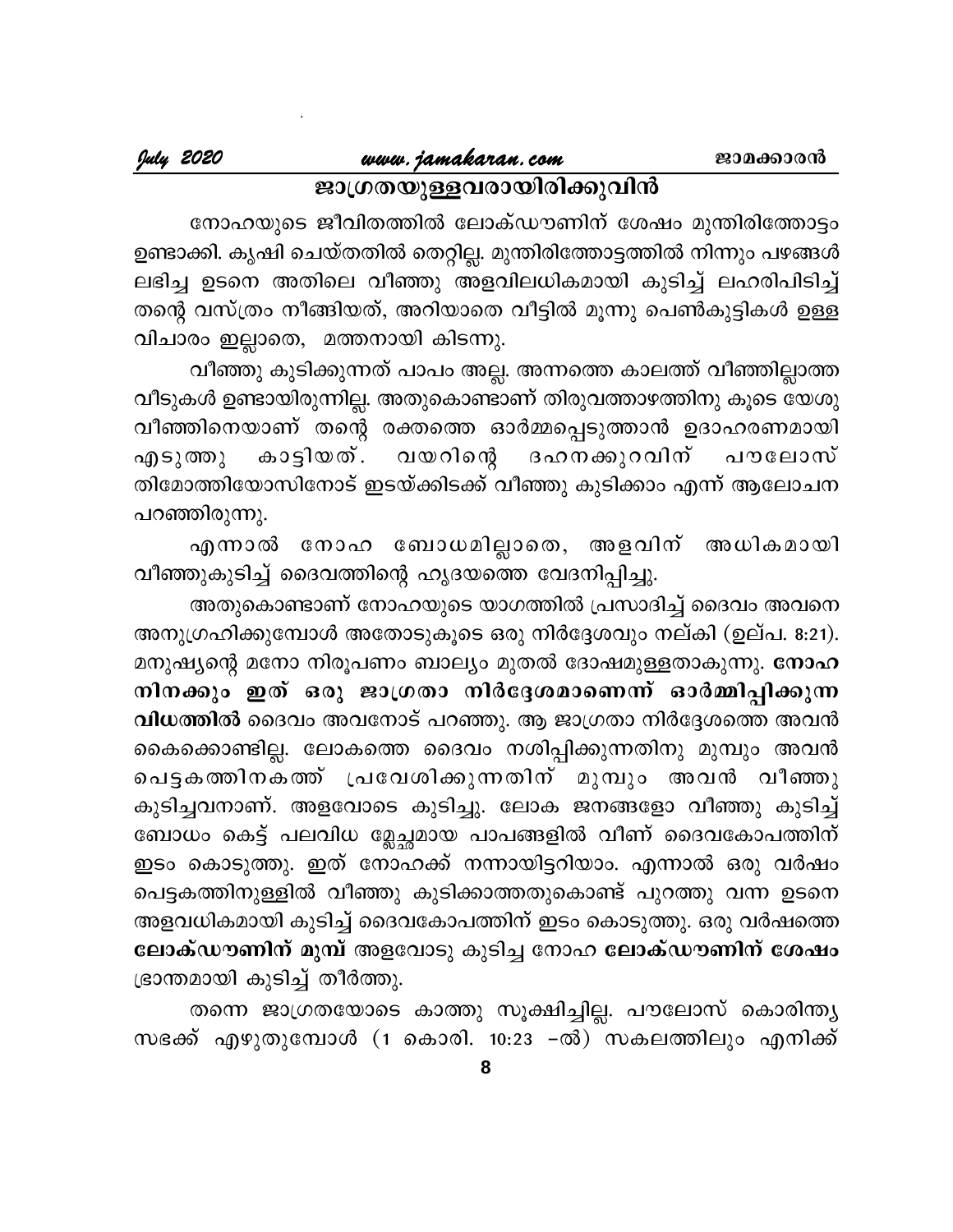July 2020

www.jamakaran.com

<del>ക</del>ർത്തവൃമുണ്ട്. എങ്കിലും സകലവും എനിക്ക് പ്രയോജനമുള്ളതല്ല. (യോഗൃത) സകലത്തിലും എനിക്ക് **കർത്തവൃമുണ്ട്** എങ്കിലും സകലവും ആത്മീയ വർദ്ധന വരുത്തുന്നില്ല എന്നു പറയുന്നു.

യോഗ്യത : ഞാൻ ഒരു ക്രിസ്ത്യാനി ആണ്. ഞാൻ ഒരു ശുശ്രൂഷകനാണ്. പലരും എന്നെ ശ്രദ്ധിക്കുന്നുണ്ട്. ശുശ്രൂഷകന് ചില യോഗൃതകൾ ഉണ്ട്. ഞാനും മനുഷ്യനാണ്. അതുകൊണ്ട് ഞാൻ ജാഗ്രത ഉള്ളവനായിരിക്കണം എന്ന് ഓരോരുത്തരും വിചാരിക്കണം.

ആത്മീയ വർദ്ധന : എന്റെ പ്രവൃത്തി കാണുന്നവർക്ക് ആത്മീയ വർദ്ധനവ് ഉണ്ടാക്കുകയില്ല. എനിക്ക് സ്വയമായി ആത്മീയ വർദ്ധനവ് വരുത്താൻ കഴിയുകയില്ല 1 കൊരി. 6:12–ൽ പറയുമ്പോൾ ഇതേ വചനങ്ങളെ തന്നെ പറഞ്ഞതിന് ശേഷം അവസാനമായി സകലത്തിലും എനിക്ക് കർത്താവുണ്ട് എങ്കിലും യാതൊന്നിനും ഞാൻ <mark>അധീനനാകയില്ല</mark> എന്നു പൗലോസ് പറയുന്നു. മദ്യം നമ്മെ അടിമയാക്കും.

ചിലർക്ക് രാവിലെ കാപ്പി അഥവാ ചായ കുടിച്ചാൽ മാത്രമേ ജോലി ചെയ്യാൻ കഴിയുകയുള്ളു എന്നു പറയാറുണ്ട്. ചായയോ, കാപ്പിയോ കിട്ടാത്ത സാഹചര്യത്തിൽ തലവേദന വരും. കാരണം അവർ അതിന് അടിമയായി പോയി എന്നർത്ഥം. കൊറോണ ലോക്ഡൗൺ സമയത്ത് ചാരായ കടകൾ അടച്ചു. അതുകൊണ്ട് പലരും ഭ്രാന്തൻമാരെ പോലെ റോഡിൽ കിടന്ന് നിലവിളിച്ചു. ചിലർ ആത്മഹത്യ ചെയ്തു. ചിലരുടെ കൈകാലുകൾ വിറക്കാൻ തുടങ്ങി. കാരണം അവർ മദൃത്തിന് അടിമയായി പോയതുകൊണ്ടാണ്. അങ്ങനെ ഉള്ളവർക്ക് ഡോക്ടർമാരായ ഞങ്ങൾ കുറച്ച് കുടിച്ച് മദൃപാനം നിർത്താൻ ശ്രമിക്കണം എന്നു പറയും.

ഇപ്പോഴുള്ള നമ്മുടെ മക്കൾ മൊബൈൽ വാട്സ് ആപ്, ഫെയ്സ് ബുക്ക് എന്നിവക്ക് അടികളായി മാറിയത് മാതാപിതാക്കൻമാരാൽ തടയാൻ കവിയാതെ അവരിൽ പലരേയും മനഃശാസ്ത്രജ്ഞന്റെ അടുത്ത് വിളിച്ചു കൊണ്ടു പോയത് നമുക്ക് നന്നായിട്ടറിയാമല്ലോ.

നാം ദൈവത്തെ ആത്മാർത്ഥമായി സ്നേഹിക്കാൻ തുടങ്ങിയാൽ ഫിലിപ്പയ ലേഖനത്തിൽ 4–ാം അദ്ധ്യായത്തിൽ പറയുന്നതുപോലെ താഴ്ചയിൽ ഇരുപ്പാനും, എനിക്കറിയാം, പട്ടിണി കിടക്കാനും ഞാൻ ശീലിച്ചിരിക്കുന്നു. എങ്ങനെ? എന്നെ ബലപ്പെടുത്തുന്ന ക്രിസ്തുവിനാലെ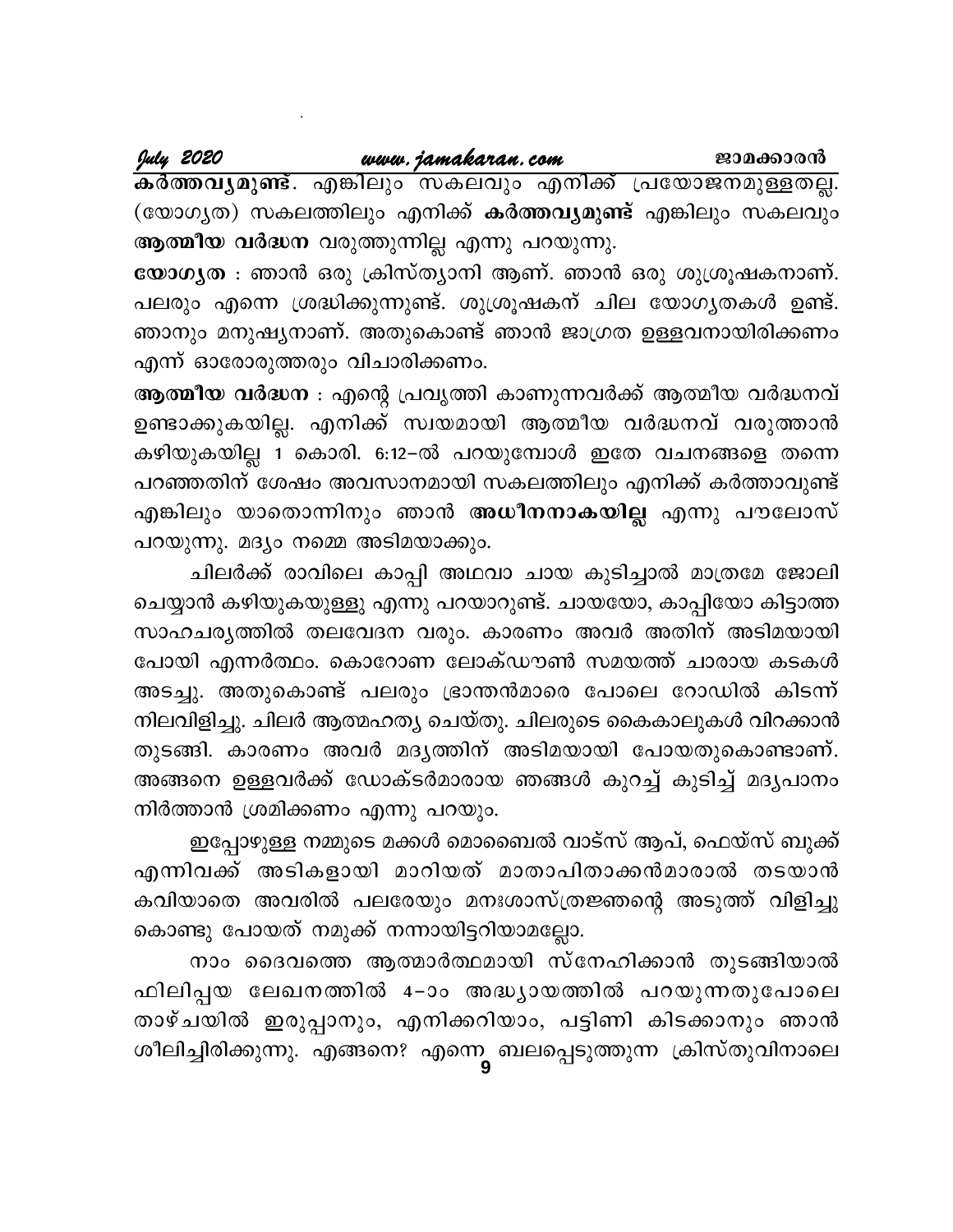July 2020

ജയം പ്രാപിക്കാൻ കഴിഞ്ഞു എന്ന് പൗലോസ് പറയുന്നു. അതുകൊണ്ട് നോഹയുടെ ലോക്ഡൗൺ കാലത്തിന് മുമ്പ് – പിൻപ് രണ്ട് അനുഭവങ്ങളും നമുക്ക് നല്ല പാഠം പഠിപ്പിച്ചു തരുന്നു.

□ കൊറോണ ലോക്ഡൗൺ അവസാനിക്കാത്ത സാഹചര്യത്തിൽ എത്ര മാസങ്ങൾ വീട്ടിൽ അടഞ്ഞിരിക്കേണ്ടി വന്നാലും നാം എന്ത് കൊണ്ട് ഇങ്ങനെ? എന്നു ചോദിക്കാതെ പ്രാർത്ഥനയോടെ അനുഭവിക്കാൻ ശീലിക്കണം. ദൈവം നമ്മെയും നമ്മുടെ മക്കളേയും നമ്മുടെ കൊച്ചുമക്കളേയും തീർച്ചയായും സഹായിക്കും. ക്ഷാമകാലത്ത് കാക്കയുടെ വായിൽ അപ്പവും, ഇറച്ചിയും കൊടുത്തയച്ച ദൈവമാണ് നമ്മുടെ ദൈവം. കാക്ക മാംസം തിന്നുന്ന പറവയാണ്. അതിന്റെ ഭക്ഷിക്കാനുള്ള ആശയെ അടക്കി തന്റെ ദാസന്റെ വിശപ്പിനെ തീർത്ത ദൈവം ദൈവത്തിലാശ്രയിക്കുന്ന നമ്മെ പോഷിപ്പിക്കാതിരിക്കുമോ.

ദേശം ക്ഷാമത്തിൽ ഇരിക്കുമ്പോൾ ദൈവത്തെ സ്നേഹിച്ച വിധവയുടെ വീട്ടിലുണ്ടായിരുന്ന, മാവും എണ്ണയും കൊണ്ട് തന്റെ ദാസനായ ഏലിയാവിനേയും പോഷിപ്പിച്ചല്ലോ. അതുപോലെ ബാങ്കിൽ ശേഖരിച്ചു വച്ച് പണമെല്ലാം തീർന്നു പോയി. ഇങ്ങനെ കൊറോണ ലോക്ഡൗൺ തുടർന്നു പോയാൽ എങ്ങനെ എന്റെ കുടുംബത്തെ നടത്തും? ജോലി ചെയ്യുന്ന കമ്പനിക്ക് കോടിക്കണക്കിന് കടമായതുകൊണ്ട് ഈ കമ്പനിയിൽ ജോലി ചെയ്യുന്ന എല്ലാവർക്കും പകുതി ശമ്പളം മാത്രമേ തരാൻ പറ്റുകയുള്ളു എന്ന അറിയിപ്പു വന്ന ഉടനെ എത്രപേർ പതറി പോയിട്ടുണ്ടാകും? എന്നാൽ ദൈവജനം തളർന്നു പോയില്ല. ആഴ്ചയിൽ രണ്ട് ദിവസം ഇറച്ചിയും, മീനും വാങ്ങി കഴിക്കുന്നത് നിർത്തി. കുടുംബമായിരുന്ന് സംസാരിച്ച് പ്രാർത്ഥിച്ച് ചിലവുകൾ കുറക്കണം. കുഞ്ഞുങ്ങളും ഇതിൽ സഹകരിക്കണം.

കൊറോണ ലോക്ഡൗൺ സമയത്ത് എന്റെ ഓഫീസിൽ ജോലിക്കു വന്ന പലരേയും ജോലിയിൽ നിന്നും പിരിച്ചു വിടേണ്ടി വന്നു. അത് ഞങ്ങളുടെ മനസ്സിന് വളരെ വേദനയായിരുന്നു. ഒത്തിരിപേർ ചേർന്ന് ചെയ്ത ഓഫീസ് ജോലികളെ സഹായത്തിന് രണ്ട് പേരെ മാത്രം ജോലിക്ക് വച്ച് കൊണ്ട് എല്ലാ ജോലികളും ഞാൻ ചെയ്തുകൊണ്ടിരിക്കുന്നു.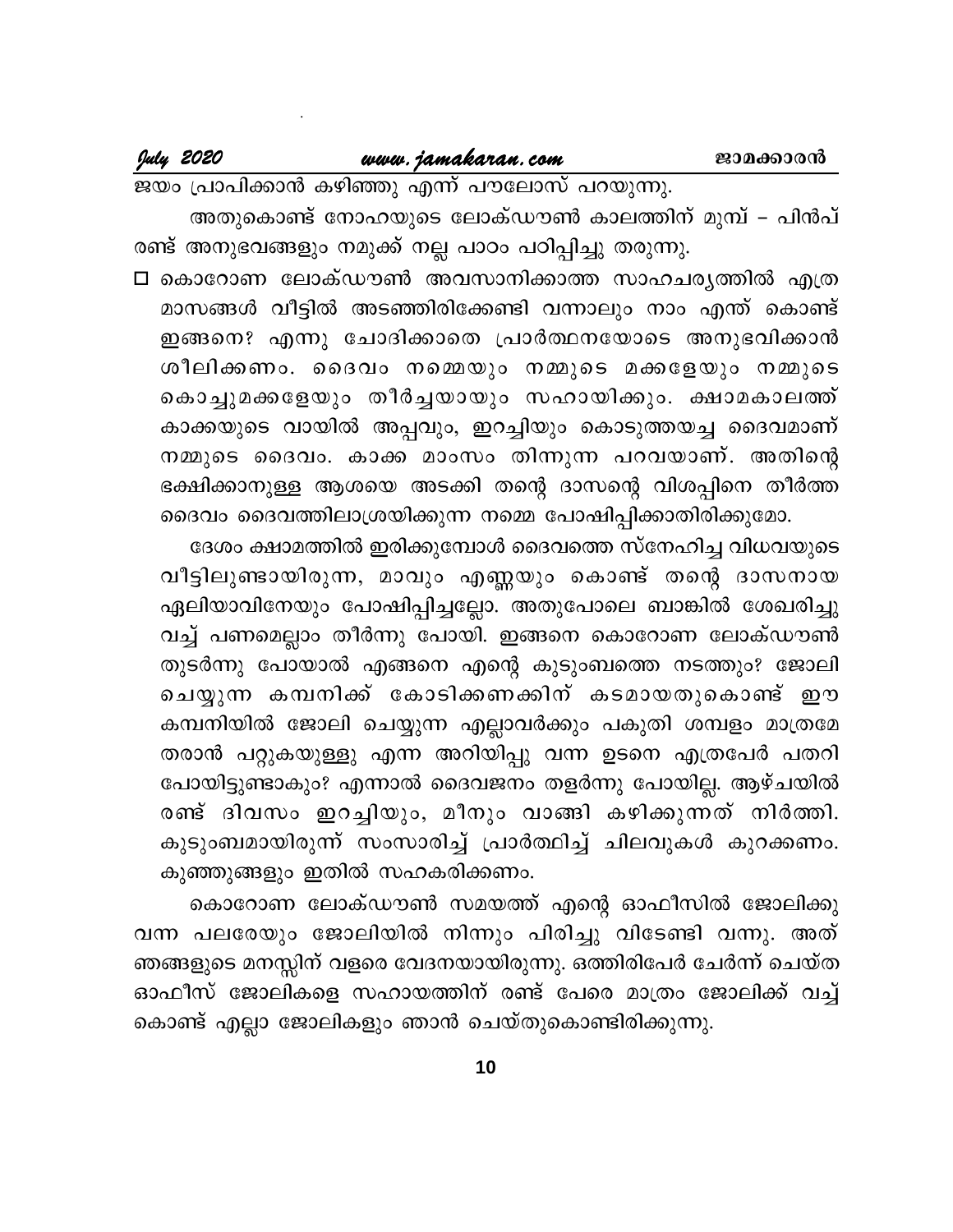ജാമക്കാരൻ

July 2020

ജോലി ചെയ്യുന്ന രണ്ടുപേരുടേയും ടിഫിൻ ബോക്സ് എന്റെ ഭാര്യ തുറന്നു നോക്കിയപ്പോൾ ദിവസവും ചോറും, രസവും മാത്രം കൊണ്ടു വരുന്നത് കണ്ടെത്തി. ഞങ്ങളുടെ വീട്ടിൽ ഉണ്ടാക്കുന്ന കറിയും, തോരനും കൊടുത്ത് സഹായിച്ചു വരുന്നു. ചിലപ്പോൾ ഭക്ഷണവും കൊടുക്കാറുണ്ട്. അഞ്ചു പേർ ചേർന്ന് ചെയ്തു വന്ന ജോലികൾ എല്ലാം അവർ രണ്ടു പേരും പിറുപിറുക്കാതെ സാഹചര്യം മനസ്സിലാക്കി കൂടുതൽ സമയമെടുത്ത് സ്നേഹത്തോടെ ചെയ്തു വരുന്നു. ജോലിയിൽ നിന്നും പിരിച്ചു വിട്ടവർക്ക് അവരുടെ വീടുകളിലേക്ക് ആളുകളെ അയച്ച് പകുതി ശമ്പളം കൊടുത്ത് തുടർന്ന് ഞങ്ങൾ സഹായിച്ചു വരുന്നു. അവർക്ക് വേറെ ജോലി കിട്ടുന്നതുവരെ ആ സഹായം ചെയ്യുവാൻ ദൈവം ഞങ്ങളേയും അനുഗ്രഹിച്ചു കൊണ്ടിരിക്കുന്നു.

ഞങ്ങളും ഞങ്ങളുടെ ചെലവുകളെ പകുതിയായി കുറച്ച് ജീവിക്കാൻ ശീലിച്ചിരിക്കുന്നു. സാഹചര്യത്തിനനുസരിച്ച് നാം ജീവിച്ചില്ലെങ്കിൽ കിട്ടുന്ന പണത്തെ കർശനയോടെ ചെലവ് ചെയ്തില്ലെങ്കിൽ നാം എല്ലാവരും മറ്റുള്ളവരുടെ അടുത്ത് യാചിക്കേണ്ട അവസ്ഥ വരുമല്ലോ. ദൈവം ഇതുവരെ ഞങ്ങളെ അതിനനുവദിച്ചിട്ടില്ല.

അവസാനമായി ഞാൻ വായനക്കാരെ അറിയിക്കുന്നത് എന്തെന്നാൽ ഇപ്പോൾ ഉള്ള സാഹചര്യത്തെക്കാളും വരും കാലങ്ങളിൽ, ക്ഷാമവും, പട്ടിണി മരണവും, കൊലയും, കൊള്ളയും അധികമായിരിക്കും.

നോഹയെ ഓർത്തു കൊള്ളുവിൻ ലോക്ഡൗൺ കാലത്തിലുള്ള ദൈവത്തിന്റെ കരുതലിനെ ഓർത്ത് നോഹ നന്ദിയുള്ളവനായിരുന്നു. ലോക്ഡൗണിന് ശേഷം സാഹചര്യങ്ങൾ മാറിയ ഉടനെ ദൈവത്തിന്റെ നിർദ്ദേശത്തെ ലംഘിച്ചു. ജാഗ്രതയോടെ ജീവിച്ചില്ല. ഈ സാഹചര്യം നമ്മുടെ ജീവിതത്തിൽ വരാതിരിക്കാൻ ഈ വാർത്തയെ പ്രബോധനമായി എടുത്തു കൊള്ളുവിൻ.

# നന്ദിയുള്ളവരായിരിപ്പിൻ ജാഗ്രതയുള്ളവരായിരിപ്പിൻ

ഒന്നിനും അടിമയാകാതെ ശ്രദ്ധയോടെ പിറുപിറുപ്പില്ലാതെ ജീവിക്കാൻ ശീലിപ്പിൻ. എല്ലാത്തിനും ഒരു അവസാനമുണ്ട്. നിങ്ങളുടെ ദുഃഖം സന്തോഷമായ് മാറും. ഡോ. പുഷ്പരാജ്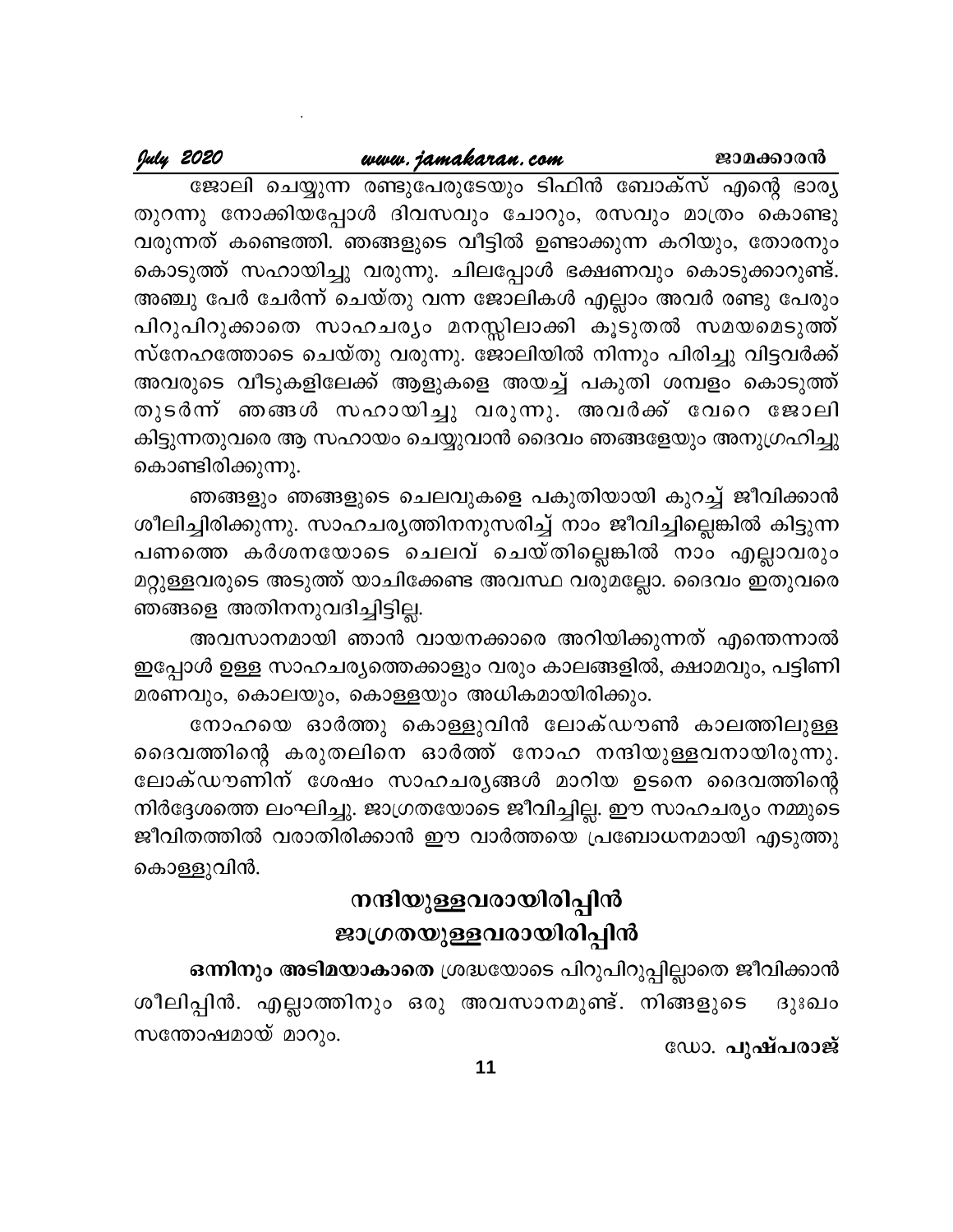# **OFFERING DETAILS**

- $\Box$ ഈ ശുശ്രൂഷയ്ക്കുവേണ്ട കാണിക്ക അയച്ചു തന്ന് സഹായിച്ചു കൊണ്ടിരിക്കുന്ന വായനക്കാർക്ക് എല്ലാവർക്കും എന്റെ നന്ദി അറിയിക്കുന്നു. നിങ്ങൾ NEFT മൂലമായി എന്റെ ബാങ്ക് അക്കൗണ്ടിൽ പണം അയച്ചിരുന്നു, ചിലർ Western Money മൂലമായി കാണിക്ക അയച്ചു തന്നിരുന്നു.
- $\square$ ബാങ്ക് മുഖാന്തിരം പണം അയക്കുമ്പോൾ എന്റെ പേര്  $\boldsymbol{M} \boldsymbol{G} \boldsymbol{E}$ PUSHPARAJ എന്ന് ഓരോ ഇൻഷ്യലിനും കുത്ത് ഇടാതെ എഴുതി അയക്കുമ്പോൾ മാത്രമേ കമ്പ്യൂട്ടർ അല്ലെങ്കിൽ മൊബൈൽ പേര് സ്വീകരിക്കുകയുള്ളൂ. കുത്ത് ഇട്ടാൽ സ്വീകരിക്കുകയില്ല. അതേ സമയം ഓരോ ഇൻഷ്യലിനും  $Space$  വിടണം  $(M \ G \ E)$  ചിലർ ഇതിൽ പ്രയാസപ്പെട്ടതുകൊണ്ടാണ് ഇവിടെ എഴുതുന്നത്.
- $\Box$ നിങ്ങൾ പണത്തിന് രസീതോ, മറുപടിയോ അയച്ച എഴുതിഅറിയിക്കാൻ പറ്റിയില്ല. കാരണം തുടർച്ചയായി ശുശ്രൂഷയിൽ ആയിരുന്നതുകൊണ്ടാണ് ദയവായി ക്ഷമിക്കുമല്ലോ.

# **WESTERN UNION & MONEY GRAM**

□ വിദേശ നാടുകളിൽ നിന്നും *Western Union* മൂലം പണം അയക്കുന്നവർക്ക് അല്ലെങ്കിൽ *Money Gram* മൂലം കാണിക്ക അയക്കുന്നവർക്ക് അതാതു നാടുകളുടെ ബാങ്കുകളിൽ എന്റെ ആദ്യത്തെ പേര്, നടുക്കത്തെ പേര്, അവസാനത്തെ പേര് ചോദിക്കുന്നു. അതുകൊണ്ട് എന്റെ മാതാപിതാക്കൾ തീവണ്ടി നീളത്തിന് എനിക്ക് വച്ച പേര് ഇവിടെ നിങ്ങൾക്കായി എഴുതുന്നു. ഈ പേരാണ് എന്റെ പാസ്പോട്ടിലുള്ളത്. ഇത് നിങ്ങൾ എഴുതി വച്ചു കൊള്ളു. Manickam George Edmund Pushparaj. ഇത് നിങ്ങളുടെ ഇഷ്ടത്തിന് പിരിച്ചെഴുതിക്കൊള്ളു.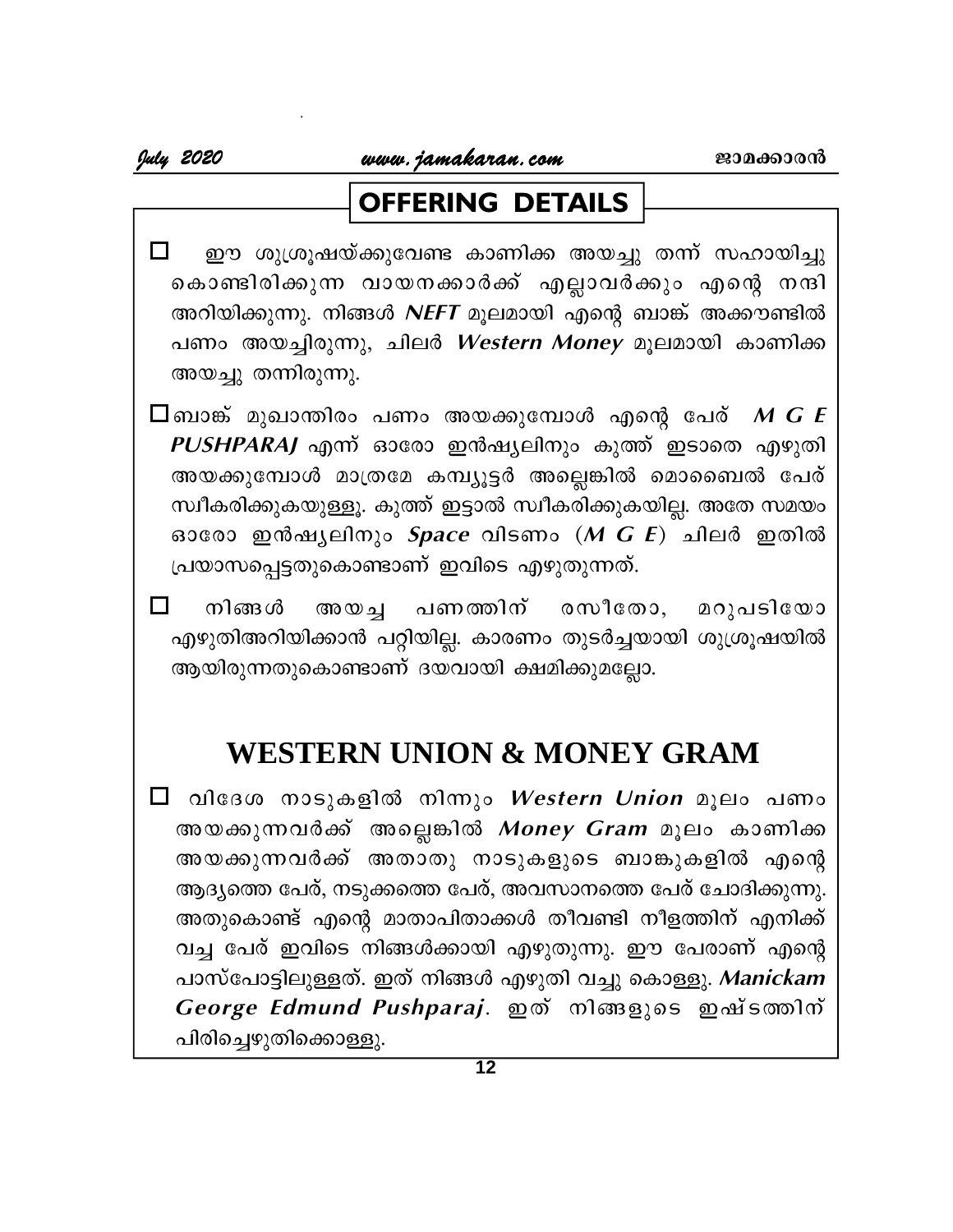Wu 2020, www.jamakaran.com ANCF

> **എന്നത്** കേരളത്തിൽ റിലീസായ  $60<sub>2</sub>$ മലയാള സിനിമയാണ്. 2020 മാർച് മാസം മരണമടഞ്ഞ ഒരാളുടെ അനുസ്മരണയോഗത്തിന് എന്നെ വിളിച്ചിരുന്നു. അവിടെ മാർത്തോമ,



സി.എസ്.ഐ., പെന്തക്കോസ്ത് സഭകളിലുള്ള അച്ചൻമാർ, പാസ്റ്റർമാർ തുടങ്ങിയ എല്ലാവരും വന്നു പങ്കെടുത്തിരുന്നു. അവിടെ ഞാൻ പ്രസംഗിച്ചതിന് ശേഷം സി.എസ്.ഐ. യിലുള്ള ഒരു അച്ചന്റെ കാറിൽ കോട്ടയം വരെ യാത്ര ചെയ്യാൻ ഇടയായി. അപ്പോൾ അച്ചൻ അവർകൾ തന്റെ whatsapp എടുത്ത് അതിൽ നിന്നും  $\mathit{TRANCE}$  എന്ന സിനിമ എടുത്ത് അത് കാണാൻ പറഞ്ഞു. ആ സിനിമ കഴിയാൻ ഏകദേശം രണ്ടു മണിക്കൂർ നേരം എടുക്കും, ഡോക്ടർ ഈ സിനിമ കാണേണ്ടത് അത്യാവശ്യമാണ്. ഇപ്പോൾ പെന്തക്കോസ്തു സഭയിലുള്ള (Healing Ministry) രോഗസൗഖ്യം നല്കുന്ന ശുശ്രൂഷകന്മാർ ചെയ്യുന്ന കാപട്യങ്ങളെ ഇതിൽ കാണാം. അതിനെക്കുറിച്ച് ജാമക്കാരനിൽ വിമർശിച്ചെഴുതാൻ നിങ്ങൾക്കിത് നിങ്ങളുടെ പ്രയോജനകരമായിരിക്കും എന്ന് പറഞ്ഞു.

അതിന്റെ കഥയുടെ ചുരുക്കം എന്തെന്നാൽ, ചില കോർപ്പറേറ്റ് കമ്പനി വ്യാപാരികൾ ചേർന്ന് ഇപ്പോൾ അധികലാഭം കിട്ടുന്ന ആപത്തില്ലാത്ത വ്യാപാരം ക്രിസ്തീയ ശുശ്രൂഷകൻമാർ നടത്തുന്ന രോഗശാന്തി കോടിക്കണക്കിന് ശുശ്രൂഷയാണ്. അതിൽ  $0.191\sigma$  $0.0000$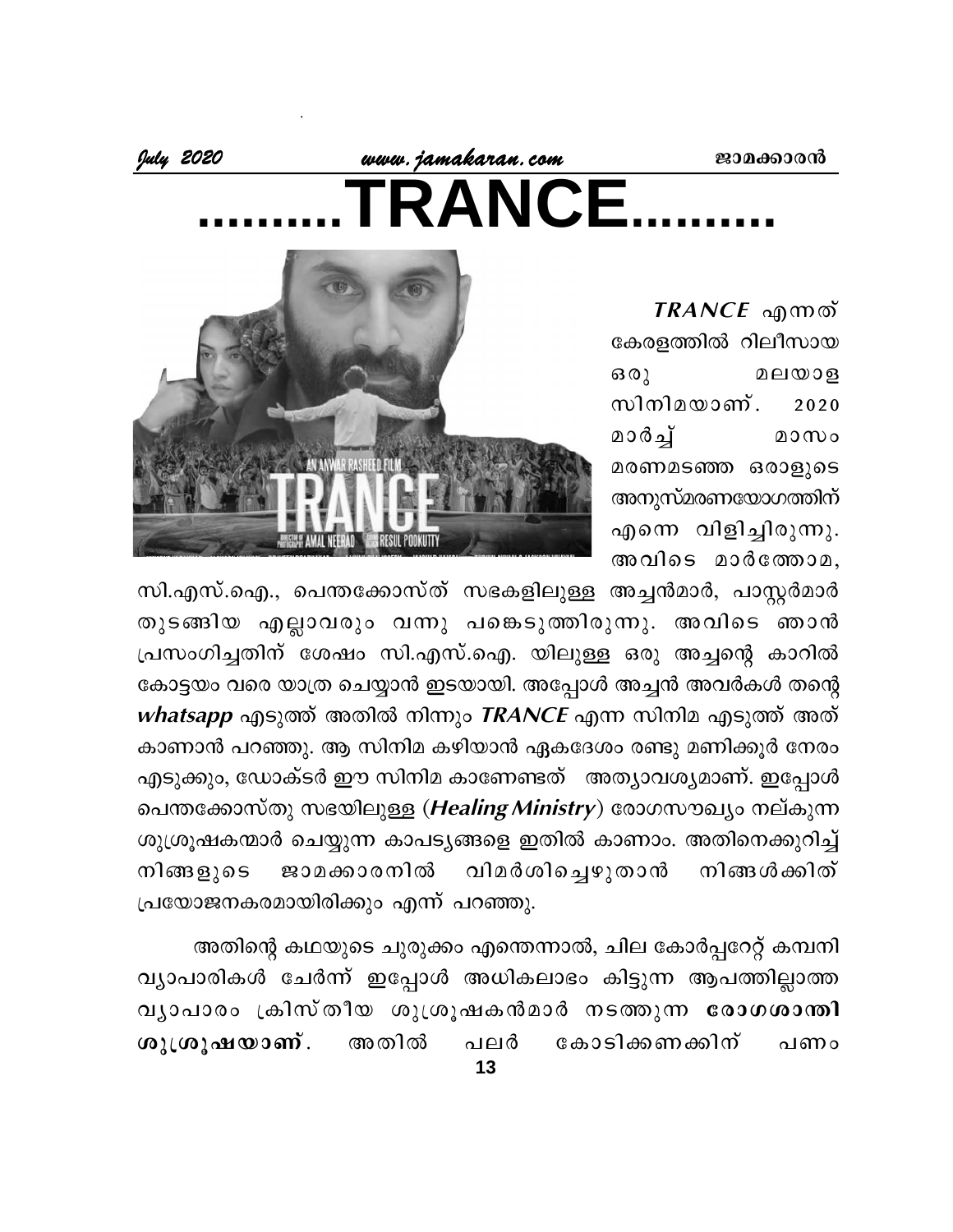## www.jamakaran.com

July 2020

സ്തോത്രക്കാഴ്ചയായി വാങ്ങുന്നു. അവർ ടി.വി. യിൽ കൂടി സംപ്രേക്ഷണം ചെയ്യുന്ന പ്രാർത്ഥന വഴി പല കോടി രൂപ ബാങ്ക്, MO വഴിയായി വാങ്ങി അവർ താമസിക്കുന്ന വീട്ടിനരികെ വലിയ ഹാളുകൾ കല്യാണമണ്ഡപം പോലെ പണിത് അവിടെ ഓരോ ആഴ്ചയിലും രോഗശാന്തി പ്രാർത്ഥന നടത്തുന്നു. അതിന് നല്ല പരസ്യം കൊടുക്കുന്നതു കൊണ്ട് പല സ്ഥലങ്ങളിൽ നിന്നും വലിയ ആൾക്കൂട്ടം വന്നു പോകുന്നു. ആ യോഗങ്ങളിൽ പല സ്ഥലങ്ങളിലായി സ്തോത്രക്കാഴ്ച ബോക്സ് വച്ച് ഇത് ഞങ്ങൾ പല സ്ഥലങ്ങളിൽ നടത്തുന്ന രോഗശാന്തി ശുശ്രൂഷയോഗങ്ങളുടെ ചെലവിന് വേണ്ടി ഉപയോഗിക്കാനാണ് എന്നു പറഞ്ഞ് നിങ്ങളുടെ കാണിക്ക ഈ ബോക്സുകളിൽ ഇടാൻ പറയുന്നു. ആ ബോക്സുകളിൽ തിരുപ്പതി അമ്പലത്തിലെ കാണിക്ക കുടങ്ങൾ പോലെ പണം നിറഞ്ഞു കവിയുന്നു. അതുകൊണ്ട് ക്രിസ്ത്യാനികളേയും മറ്റുള്ള മതക്കാരേയും പറ്റിച്ച് പണം സമ്പാദിക്കാൻ ഇപ്രകാരമുള്ള വ്യാപാരം നമുക്കും ചെയ്യാം എന്ന് ചതി ആലോചന ചെയ്ത്, ആ ശുശ്രൂഷയെ, ഏറ്റവും ദാരിദ്രത്താൽ കഷ്ടപ്പെടുന്നവനും അതേസമയം എങ്ങനെയെങ്കിലും മുന്നേറണം എന്നു കൊതിയോടിരിക്കുന്നവനുമായ ഒരു ഹിന്ദു യൗവ്വനക്കാരന്റെ പരസ്യം ദിനപത്രത്തിൽ അവർ കണ്ട്, അവനെ തിരഞ്ഞു പിടിച്ച് അവന് പണക്കാരനാകാനുള്ള ആശ വളർത്തി തങ്ങൾ ചെയ്യാൻ പോകുന്ന കാപട്യം നിറഞ്ഞ വ്യാപാരം ചെയ്യാൻ അവനെ സമ്മതിപ്പിച്ച് അതിൽ നിന്നും കിട്ടുന്ന ലാഭത്തിൽ പപ്പാതി എന്ന് കരാർ ഉണ്ടാക്കി.

ആ ദരിദ്രനായ യൗവ്വനക്കാരനെ ഒരു എസ്റ്റേറ്റ് ബംഗ്ലാവിൽ വിളിച്ചു കൊണ്ടു പോയി, സഹോ. DGS ദികരനെപ്പോലെ ചില ശുശ്രൂഷകന്മാർ നടത്തുന്ന പലതരത്തിലുള്ള യോഗങ്ങളുടെ വീഡിയോകളെ വീണ്ടും വീണ്ടും കാണാൻ പ്രേരിപ്പിക്കുന്നു. ഇവരെപ്പോലെ നീയും അഭിനയിച്ചാൽ മതി ഭയപ്പെടേണ്ടതില്ല. ഞങ്ങൾ എല്ലാവരും നിന്റെ കൂടെയുണ്ട്. എന്തു പ്രശ്നം വന്നാലും ഞങ്ങൾ നോക്കിക്കൊള്ളാം എന്നു പറഞ്ഞ് പല ലക്ഷങ്ങൾ അഡ്വാൻസായി കൊടുത്ത് ആദ്യം വീടിന്റെ കടങ്ങൾ അടച്ചിട്ട് വാ, നമുക്ക് ശുശ്രൂഷ ആരംഭിക്കാം എന്നു പറഞ്ഞ ഉടൻ ആ ദരിദ്രനായ യൗവ്വനക്കാരൻ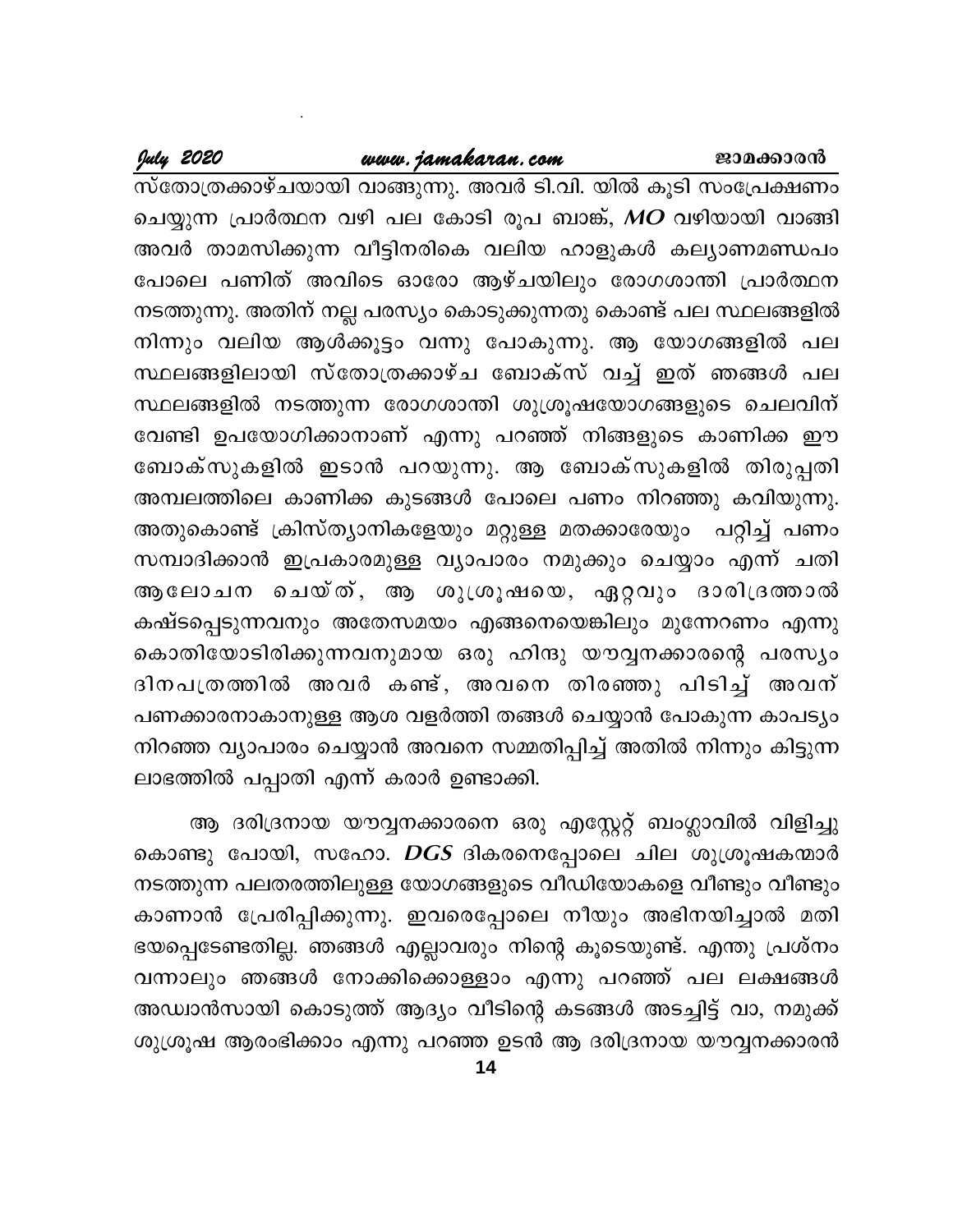#### www.jamakaran.com

July 2020

സമ്മതിക്കുന്നു. അതിനെക്കാൾ ഉപരിയായി ചില പ്രത്യേക പരിശീലനങ്ങൾ അവന് പറഞ്ഞു കൊടുക്കാൻ പരിചയസമ്പന്നനായ ഒരുവനെ ഏർപ്പാട് ചെയ്യുന്നു. അവന് അന്യഭാഷ പറയാൻ പഠിപ്പിച്ചു കൊടുക്കുന്നു. ഹല്ലേലുയ എന്ന വാക്കിനെ പ്രസംഗത്തിനിടയിൽ എങ്ങനെ പറയണം? അതോടുകൂടെ ഹല്ലേലുയാ എന്ന വാക്ക് ശബ്ദത്തിൽ പറയാൻ ജനങ്ങളെ ആഹ്വാനം ചെയ്യുന്നത്, – അഗ്നി (തീ) FIRE FIRE എന്ന് ഉച്ചത്തിൽ പറയാനും, തീ ഇറങ്ങുന്നത് ഞാൻ കാണുന്നു എന്നു പറയാനും അഭ്യസിപ്പിക്കുന്നു. ഊതുമ്പോൾ വീഴുന്നത്, കോട്ടഴിച്ച് ജനങ്ങളുടെ നേരെ വീശുമ്പോൾ ജനങ്ങൾ ബോധം കെട്ടു വീഴുന്നത് ഇങ്ങനെ, തുടങ്ങിവയെല്ലാം അഭ്യസിപ്പിക്കുന്നു. അവസാനം പ്രാർത്ഥനയിൽ ജനങ്ങളുടെ പേര് വിളിക്കുന്നത് അവരുടെ രോഗങ്ങളെയും, പ്രശ്നങ്ങളെയും കുറിച്ച് പറയുന്നത്. അവരെ സ്റ്റേജിൽ വിളിച്ച് സാക്ഷ്യം പറയിപ്പിക്കുന്നത്. മുതലായ എല്ലാ പരിശീലനങ്ങളും കൊടുത്ത് ഒരു പ്രത്യേക ദിവസം ആ ചിത്രത്തിലെ (സിനിമ) വില്ലന്റെ മുമ്പാകെ അഭിനയിച്ച് കാണിക്കാൻ ഏർപ്പാട് ചെയ്യുന്നു. അവനും നന്നായി അഭിനയിക്കുന്നു.

ഒരു പൊതുയോഗത്തെ ഏർപ്പാട് ചെയ്ത് ഇപ്പോഴുള്ള ശുശ്രൂഷകന്മാർ പരസ്യം ചെയ്യുന്നതുപോലെ വലിയ വലിയ ഫ്ളക്സ് ബോർഡ്, വാൾ പോസ്റ്റ് തുടങ്ങിയവയിൽ ഈ നടന്റെ ഫോട്ടോയും പുറത്തു വിട്ട് അരങ്ങേറ്റമായി ഒരു യോഗത്തിൽ സംസാരിക്കാൻ അവസരം കൊടുക്കുന്നു. എന്നാൽ ഇവർ പ്രതീക്ഷിച്ച ആൾക്കൂട്ടം അന്നു വന്നില്ല. അന്നുരാത്രി അവർ ഒന്നുചേർന്ന് കള്ളസാക്ഷ്യങ്ങൾ പറയാൻ ആളുകളെ പണം കൊടുത്ത് ജനക്കൂട്ടത്തിന്റെ നടുവിൽ അവരെ ഇരുത്തുന്നു.

പ്രസംഗത്തിനായി ചില പ്രത്യേക വചനങ്ങളെ മനഃപാഠം പഠിച്ച് ആ നിഷ് പ്രയാസമായി യോഗത്തിലെ പ്രസംഗത്തിൽ പറഞ്ഞ് ആശ്വസിപ്പിച്ചുകൊണ്ട് പ്രസംഗിക്കുന്നു. ജനങ്ങൾ ആകൃഷ്ടരാകുന്നു. അവസാനം നേരത്തെ എഴുതിക്കൊടുത്ത വൃക്തികളുടെ പേരുകൾ ദൈവം കാണിക്കുന്നു എന്നു പറഞ്ഞ് പ്രാർത്ഥനയിൽ അവരുടെ പേർ വിളിക്കുന്നു.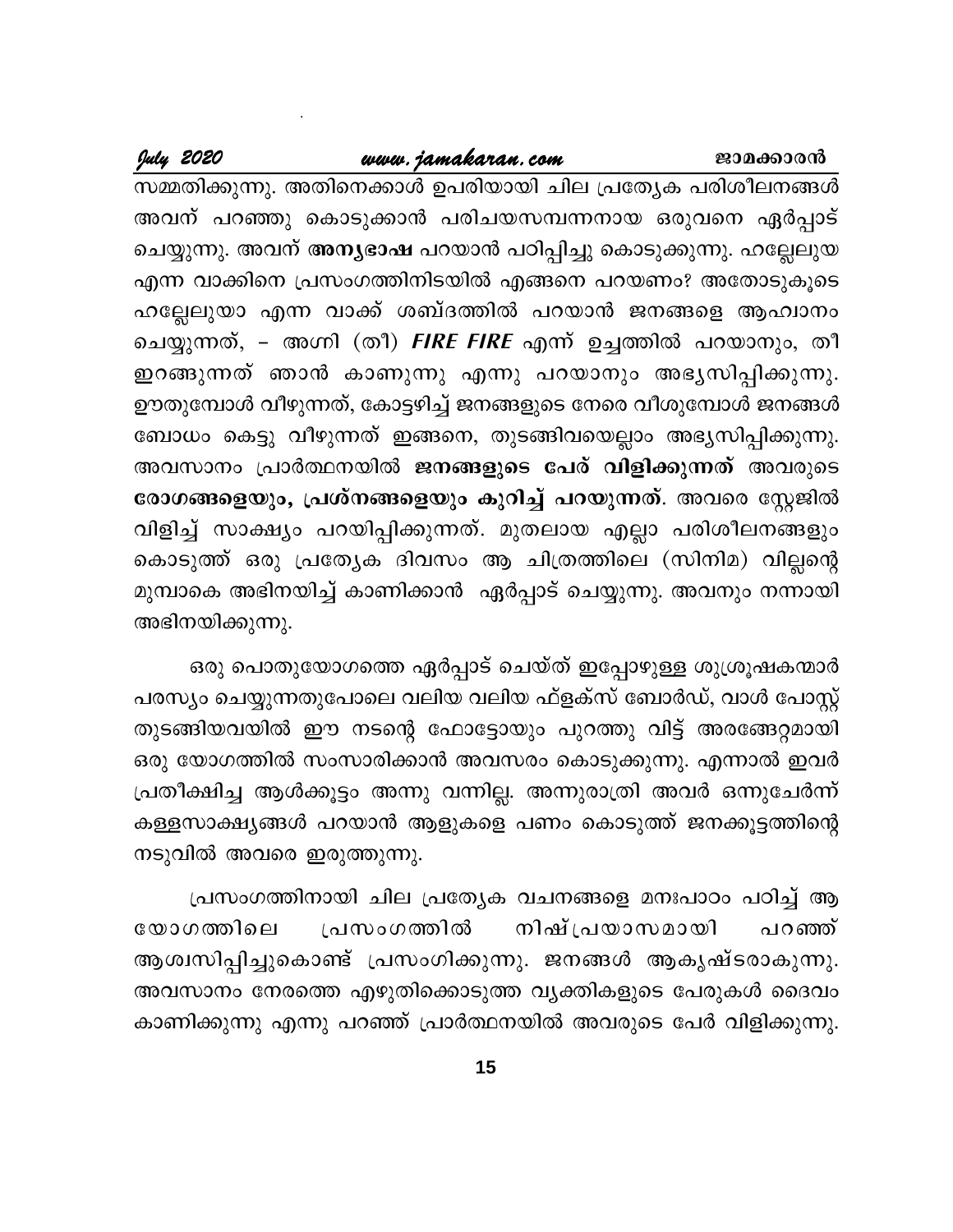അവരുടെ രോഗങ്ങൾ എന്തൊക്കെയാണെന്ന് പറഞ്ഞ് അവരെ സ്റ്റേജിലേക്ക് വിളിക്കുന്നു.

അദ്ദേഹത്തിന്റെ പ്രവചനം പോലെ പേര് വിളിച്ച വ്യക്തികൾ ആണും, പെണ്ണുമായി സ്റ്റേജിൽ വന്ന് എന്റെ പേരാണ് വിളിച്ചത് ഇപ്പോൾ ആറ് മാസമായി ഉണ്ടായിരുന്ന നടുവേദന മാറിപ്പോയി എന്നു പറയുമ്പോൾ കൂടിയിരുന്ന ജനങ്ങളെല്ലാം ഹല്ലേലുയ്യാ, എന്ന് ഉച്ചത്തിൽ കൈകൊട്ടി ആർത്ത് വലിയ ആവേശം ജനങ്ങൾക്കിടയിൽ ഉണ്ടാക്കുന്നു. ഈ കാഴ്ചകൾ സ്റ്റേജിൽ കണ്ടതിന് ശേഷം അടുത്ത ദിവസം മൈതാനം മുഴുവനും ആൾക്കൂട്ടം നിറഞ്ഞു കവിയുന്നു.

അവസാനം പ്രാർത്ഥിച്ച എണ്ണ വാങ്ങി വീട്ടിലുള്ള രോഗികളുടെ മേൽ പൂശിയാൽ സൗഖ്യം ഉടനെ ലഭിക്കുമെന്ന് പരസ്യം ചെയ്തപ്പോൾ എണ്ണ കുപ്പികൾ ആദ്യദിവസത്തെ യോഗത്തിൽ തന്നെ മുഴുവനും വിറ്റു തീരുന്നു. ഇങ്ങനെ പോകുന്നു ഈ സിനിമാ കഥ, പണം കുമിയുന്നു. കഥാനായകൻ ഇപ്പോൾ വിലയേറിയ കാറിൽ യാത്ര ചെയ്യുന്നു. സ്വന്തമായി ബംഗ്ലാവുകളും, എസ്റ്റേറ്റുകളും വിലകൊടുത്ത് വാങ്ങുന്നു. അവന്റെ ജനപ്രീതി വിദേശരാജൃങ്ങലിലേക്കും പരന്നതുകൊണ്ട് പല രാജൃങ്ങളിലേക്ക് വിദേശയാത്ര ചെയ്യുന്നു. സ്വന്തമായി വിമാനം വാങ്ങാൻ വരെ കഴിവുള്ള വലിയ പണക്കാരനായി അവൻ മാറി.

ഇവനെ പരിശീലിപ്പിച്ച കോർപ്പറേറ്റ് വ്യാപാരികൾ യോഗങ്ങളുടെ സ്തോത്രക്കാഴ്ചകളിൽ കള്ളപണം കലർത്തി അത് വെള്ള പണമാക്കി മാറ്റി വിദേശ ബാങ്കുകളിൽ നിക്ഷേപിക്കുന്നു. അവസാനം, ഒരു പാവപ്പെട്ട മനുഷ്യൻ കഥാനായകനെ യഥാർത്ഥ ദൈവ മനുഷ്യനായി കരുതുന്നു. അവൻ ആ കഥാനായകന്റെ ആരാധകനായി മാറുന്നു.

ഒരു ദിവസം ആ പാവപ്പെട്ടവന്റെ ഒരേ ഒരു മകൾ രോഗിയായി മരണക്കിടക്കയിൽ കിടക്കുന്നു. ആ കുടുംബത്തിലുള്ളവരെല്ലാവരും ആശുപത്രിയിലേക്ക് കൊണ്ടു പോകാം എന്നു പറയുന്നു. എന്നാൽ ആ

16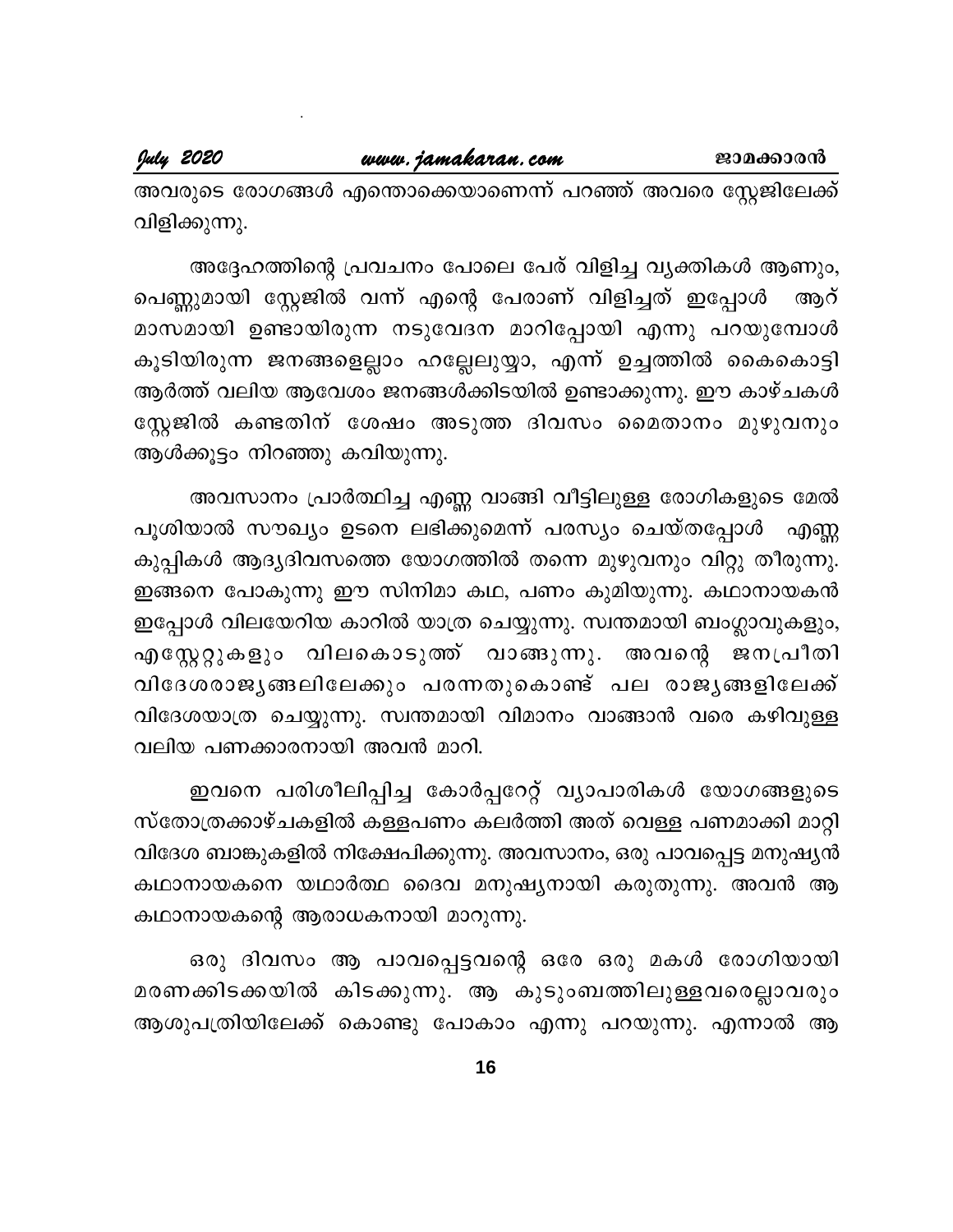#### www.jamakaran.com

July 2020

പിതാവോ ആ ബ്രദർ പ്രാർത്ഥിച്ചു കൊടുത്ത എണ്ണ എന്റെ മകളെ സൗഖ്യമാക്കും ഇത് യേശുവിൻ രക്തം എന്ന് വീണ്ടും വീണ്ടും പറഞ്ഞ് എണ്ണ വാങ്ങി മകളുടെ മേൽ പൂശിയപ്പോഴും സൗഖ്യം കിട്ടാതെ അവൾ മരിച്ചു പോയി. ഉടൻ തന്നെ അവളെ ഈ കഥാനായകൻ നടത്തുന്ന യോഗത്തിലേക്ക് എടുത്തു കൊണ്ടു പോയി ഉറക്കെ ബ്രദർ എന്റെ മകളെ രക്ഷിക്കൂ എന്ന് നിലവിളിച്ചു. അവൻ ബ്രദർ താമസിക്കുന്ന ബംഗ്ലാവിൽ പോയി ബ്രദറെ കാണണം എന്നു യാചിച്ചു. അപ്പോൾ ആ കഥാനായകൻ ബംഗ്ലാവിന്റെ മുറിയിൽ നിന്നും ജനൽ വഴിയായി ഈ കാഴ്ച കാണുന്നുണ്ടായിരുന്നു. ഇവിടെയാണ് കഥയും ക്ലൈമാക്സ് തുടങ്ങുന്നത്. ഈ പാവപ്പെട്ട മനുഷ്യൻ മുടങ്ങാതെ എല്ലാ യോഗങ്ങളിലും പങ്കെടുക്കുന്നത് പലപ്രാവശ്യം ഈ കഥാനായകൻ കണ്ടിട്ടുണ്ട്. അവൻ എന്നെ വിശ്വസിച്ച് ആശുപത്രിയിൽ കൂടി തന്റെ മകളെ കൊണ്ടുപോകാതെ എന്റെ കയ്യിൽ നിന്നും എണ്ണ വാങ്ങി വഞ്ചിക്കപ്പെട്ടു പോയല്ലോ! ഞാൻ കാരണമാണല്ലോ അവന്റെ മകൾ മരിച്ചു പോയത് എന്നു പറഞ്ഞ് മാനസാന്തരപ്പെടുന്നു. പിന്നീട് അവൻ ഈ കാപട്യം നിറഞ്ഞ ശുശ്രൂഷ ചെയ്യാൻ തുനിഞ്ഞില്ല. ഇത് അറിഞ്ഞ ആ കോർപ്പറേറ്റ് വ്യാപാരികൾ അവനെ രഹസ്യമായി കൊല്ലാൻ പദ്ധതിയിടുന്നു.

ഇതറിഞ്ഞ കഥാനായകൻ ടി.വി. ചാനൽ റിപ്പോർട്ടേഴ്സിനെയും പത്രക്കാരെയും വിളിച്ച് സത്യം പറയുന്നു. ഞാൻ പറഞ്ഞ അന്യഭാഷ കള്ളമാണ്, ഞാൻ പറഞ്ഞ പ്രവചനം വ്യാജമാണ് എന്നു പറഞ്ഞ് താൻ ആരാണെന്നും എങ്ങനെ ഈ കോർപ്പറേറ്റ് വ്യാപാരികളുടെ കൈയ്യിൽ കുടുങ്ങി എന്നതും വിശദമായി അറിയിക്കുന്നു. മകളെ നഷ്ടപ്പെട്ട അവന്റെ ആരാധകൻ ഈ കഥാനായകനെ കൊല്ലാൻ വരുന്നു. എന്നാൽ അവൻ തന്റെ തെറ്റുകളിൽ നിന്നും മാനസാന്തരപ്പെട്ടതിനെക്കുറിച്ച് പറയുകയും ആ പാവപ്പെട്ട മനുഷ്യൻ എന്നെ പൂർണ്ണമായും വിശ്വസിച്ചതുകൊണ്ടാണ് അവന്റെ മകൾ മരിച്ചതെന്ന് താൻ പറഞ്ഞത് ടി.വി. യിലൂടെ കേട്ട ഉടനെ ആ കഥാനായകനെ കള്ളശുശ്രൂഷ ചെയ്യിപ്പിച്ച ആ വ്യാപാരികളെ ഈ പാവപ്പെട്ട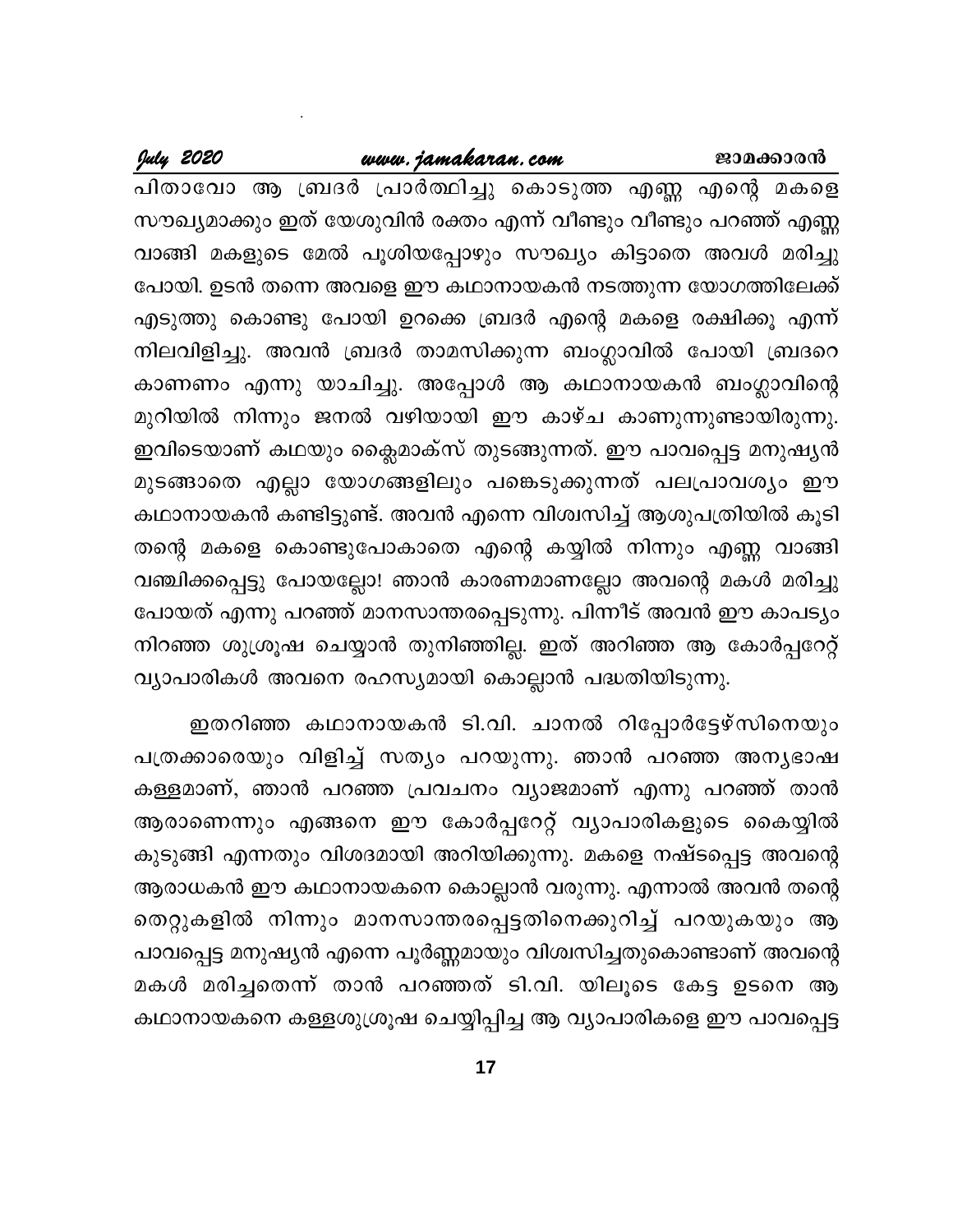July 2020

മനുഷ്യൻ കൊന്നു കളയുന്നു.

ഇതാണ് *TRANCE* എന്ന സിനിമയുടെ കഥ. ഇത് ജാമക്കാരൻ എഴുതാനുള്ള കാരണം ആ സിനിമയിൽ കാണിച്ചിരിക്കുന്ന കപട ശുശ്രൂഷകൾ എല്ലാം ഇപ്പോഴും നടന്നു കൊണ്ടിരിക്കുന്നു. നമ്മുടെ ക്രിസ്തീയ രോഗശാന്തി ശുശ്രൂഷകന്മാരുടെ കാപടൃങ്ങളെ ഇവർ നന്നായി മനസിലാക്കിയതുകൊണ്ടാണ് ഇത് നല്ല വ്യാപാരം, വളരെ വേഗം പണം സമ്പാദിക്കാം എന്ന ചിന്ത ഇവർക്ക് വന്നത്. ഇതിനെക്കുറിച്ച് ഞാൻ എന്റെ വായനക്കാർക്ക് പ്രത്യേക ആലോചന പറയാൻ വേണ്ടിയാണ് ഈ സിനിമകഥയുടെ ചുരുക്കത്തെ ഇവിടെ എഴുതിയത്. ഇതിലൂടെ ഞാൻ അറിയിക്കാൻ ആഗ്രഹിച്ച സത്യം എന്തെന്നാൽ മുകളിൽ നാം വായിച്ച സിനിമാക്കഥ പോലെ ഇന്ന് നമ്മുടെ നാട്ടിൽ പല കള്ള ശുശ്രൂഷകൻമാർ എഴുന്നേറ്റിട്ടുള്ളത് ടി.വി. ചാനലിൽ കാണാം. മാനസാന്തര അനുഭവമില്ലാത്തവരെ കൊണ്ടും വേദവചനത്തെക്കുറിച്ചുള്ള ആഴമായ അറിവില്ലാത്തവരെ കൊണ്ടും ഇങ്ങനെയുള്ള കള്ളശുശ്രൂഷകൻമാരെ തിരിച്ചറിയാൻ കഴിയില്ല.

### എന്നെക്കുറിച്ച്

ഈ സമയത്ത് ആദ്യം എന്നെപ്പറ്റിയും, എന്റെ അനുഭവത്തെപ്പറ്റിയും പറയേണ്ടത് ആവശ്യമാണ്. ഞാൻ രക്ഷിക്കപ്പെട്ട് ശുശ്രൂഷ തുടങ്ങിയത് 1964–ാം വർഷത്തിലാണ്. അതിന് ശേഷം ആ വർഷത്തിൽ തന്നെ ബങ്കാരപേട്ട SIBC (SOUTH INDIA BIBLE CEMINARY) -ൽ കുറച്ച് കാലം BTH പഠനം കഴിഞ്ഞ് വീണ്ടും ഡാനിഷ് പേട്ട (തമിഴ്നാട്) ബഥേൽ ഹോസ്പിറ്റലിൽ ഡോക്ടർ ആയി ജോലി ചെയ്തു കൊണ്ട് കൊച്ചുകുട്ടികൾ, യൗവ്വനക്കാർ തുടങ്ങിയവരുടെ ഇടയിൽ ശുശ്രൂഷ ചെയ്തു വന്നു.

FEBA റേഡിയോയിൽ (ശ്രീലങ്ക) BACK TO THE BIBLE BROAD CAST സ്ഥാപനക്കാർ ഒരോ ആഴ്ചയിലും നടത്തിയ റേഡിയോ പരിപാടി മുഖാന്തരം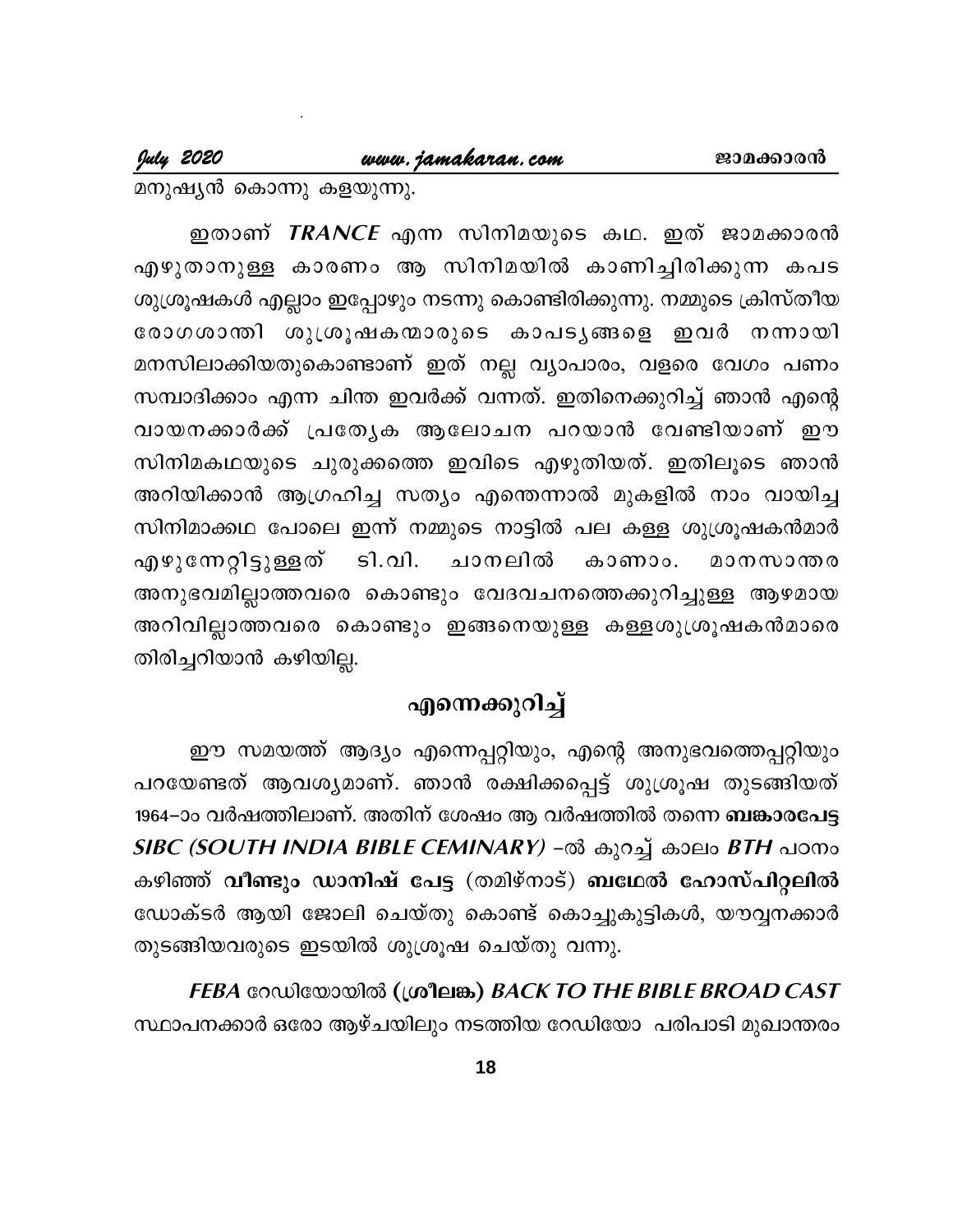| July 2020<br>www.jamakaran.com |  |  |                                                               | ജാമക്കാരൻ |  |  |  |
|--------------------------------|--|--|---------------------------------------------------------------|-----------|--|--|--|
|                                |  |  | ഞാൻ ബൈബിൾ പഠനം നടത്തിയിരുന്നു. അന്നത്തെ കാലത്ത് ടി.വി.യോ,     |           |  |  |  |
|                                |  |  | മൊബൈലോ ഉണ്ടായിരുന്നില്ല. ഇന്തൃയിലും, ലോകമെമ്പാടുമുള്ള         |           |  |  |  |
|                                |  |  | ക്രിസ്ത്യാനികൾ, അച്ചൻമാർ, ബിഷപ്പുമാർ റേഡിയോ വഴി എന്റെ പ്രസംഗം |           |  |  |  |
|                                |  |  | കേട്ട് എന്നെ അവരവരുടെ സഭാ കൺവെൻഷനിൽ പ്രസംഗിക്കാൻ              |           |  |  |  |
|                                |  |  | വിളിച്ചതിന് ശേഷം ഞാൻ പ്രസിദ്ധനായി. ഇന്തൃയിലുള്ള എല്ലാ         |           |  |  |  |
|                                |  |  | സംസ്ഥാനങ്ങളിലും, ലോകമെമ്പാടുമുള്ള സഭകളെ വചനത്തിൽ നടത്താൻ      |           |  |  |  |
|                                |  |  | കൺവൻഷൻ പ്രാസംഗികനായി ദൈവം എന്നെ ഉപയോഗിച്ചു.                   |           |  |  |  |

1969–ാം വർഷം ദൈവം എനിക്ക് രണ്ട് കൃപാവരങ്ങൾ നല്കി.

- 1. FACE READING ഒരുവന്റെ മുഖം കണ്ടാൽ അവന്റെ സ്വഭാവ ഗുണങ്ങളെക്കുറിച്ചും, അവൻ സതൃസന്ധനാണോ, തെറ്റ് ചെയ്തവനാണോ. പറയുന്നവനാണോ എന്ന് കള്ളാ ഏകദേശം(Approximately) എനിക്ക് അറിയാൻ കഴിയും (1 കൊരി. 12:10).... മറ്റൊരുവന് ആത്മാക്കളുടെ വിവേചനം നല്കപ്പെടുന്നു.
- 2. DISERNING SPIRIT (ABILITY TO DISTINGUISH) ആത്മാക്കളെ വിവേചിക്കുന്ന വരം (*Gift*) അഥവാ കൃപകൾ ഇതെല്ലാം എനിക്ക് ദാനമായി ലഭിച്ചതാണ്.

# ഒരു ശുശ്രൂഷകൻ ഏതുവിധത്തിലുള്ള ആത്മാവിലാണ് സംസാരിക്കുന്നത്

- 1. പരിശുദ്ധാത്മാവ്
- 2. പിശാചിന്റെ ആത്മാവ്
- 3. മനുഷ്യന്റെ ആത്മാവ്

ഒരു ശുശ്രൂഷകൻ അഥവാ ഒരു വിശ്വാസി ഏത് ആത്മാവിലാണ് സംസാരിക്കുന്നത്, ഏത് ആത്മാവിലാണ് പ്രസംഗിക്കുന്നത്, ഏത് ആത്മാവിലാണ് അവൻ അത്ഭുതം ചെയ്യുന്നത് എന്നുള്ളതിനെ അറിയാനുള്ള 19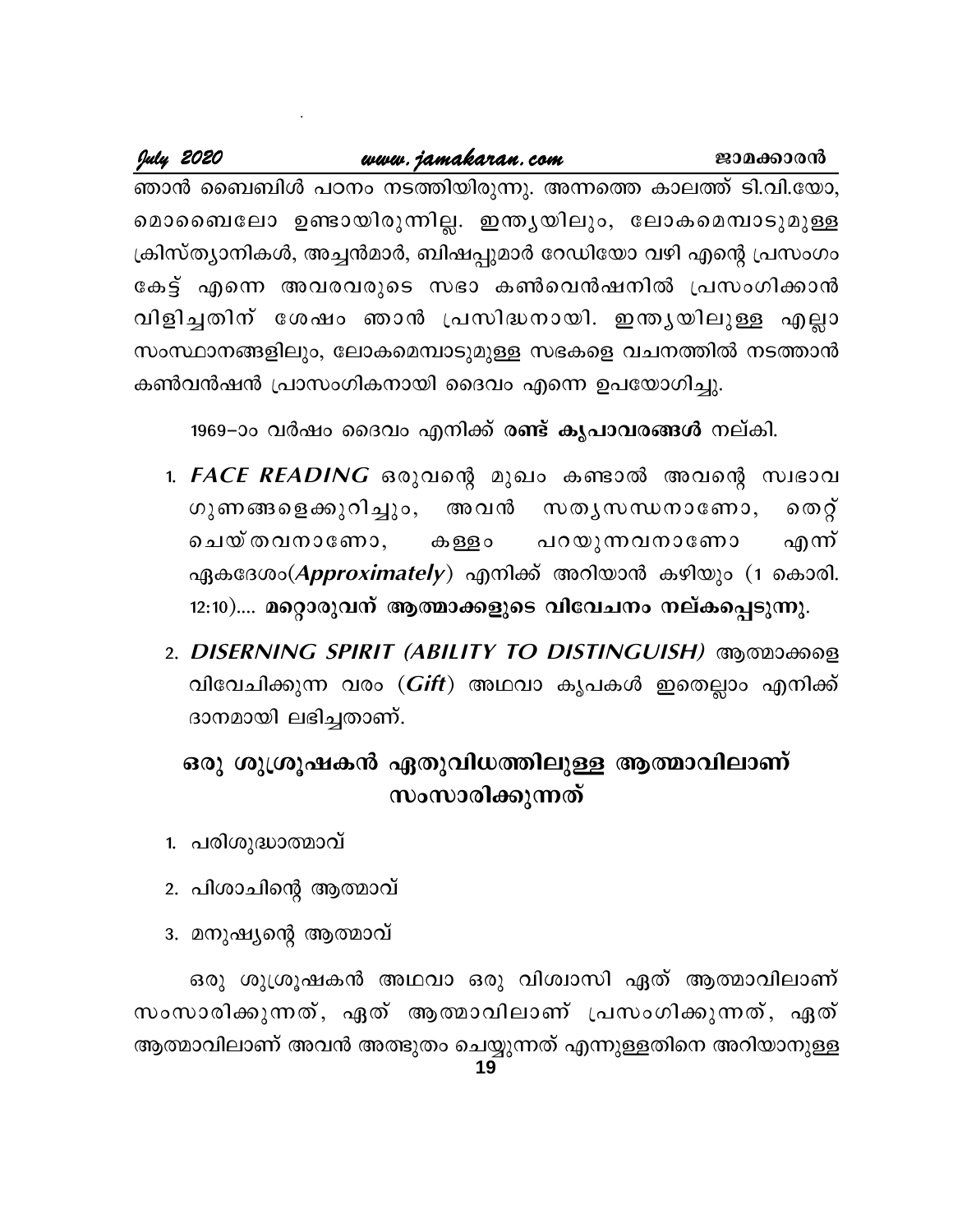July 2020

ജാമക്കാരൻ

കൃപ കർത്താവെനിക്ക് തന്നിട്ടുണ്ട്. ദൈവം തന്ന കൃപ മൂലമായി പല ശുശ്രൂഷകൻമാരെയും, വിശ്വാസികളെയും പറ്റിയുള്ള വിവരങ്ങൾ അറിയാൻ കഴിഞ്ഞു. വരം ലഭിച്ച ശുശ്രൂഷകൻമാർ എന്ന് പറയുന്ന വ്യക്തികളുടെ പ്രസംഗവും, അവർ ചെയ്യുന്ന പ്രാർത്ഥനയും, അവരുടെ വൃക്തിപരമായ ജീവിതവും ഞാൻ വളരെ സൂക്ഷ്മമായി ശ്രദ്ധിച്ചു. എന്നാൽ ഞാൻ അറിഞ്ഞതും, അനുഭവിച്ചതും ആരോടും പറഞ്ഞിട്ടില്ല. ഏകദേശം മൂന്നു വർഷം ആ വൃക്തികളെ ശ്രദ്ധിച്ച് അവരെക്കുറിച്ച് ദൈവാത്മാവ് എനിക്ക് ഓർമ്മപ്പെടുത്തിയ വിഷയങ്ങളെ വച്ച് അവർ എങ്ങനെയുള്ളവരാണെന്ന് ഉറപ്പിച്ചു. അതിനുശേഷം ഞാൻ ഉറപ്പാക്കിയ ആ വിവരങ്ങളെ പ്രാർത്ഥനയോടെ ദൈവത്തോടറിയിച്ചു.

അതിനുശേഷമാണ് ഞാൻ ജാമക്കാരൻ (കാവൽക്കാരൻ) എന്ന മാസികയെ ഇന്ത്യ ഗവൺമെന്റിന്റെ നിയമപ്രകാരം വാർത്താ പത്രികയായി ശരിയായ രീതിയിൽ രജിസ്റ്റർ ചെയ്ത് അത് <mark>എന്റെ വായനക്കാർക്കായി</mark> മാത്രം സ്വകാര്യ സർക്കുലേഷനായി പുറത്തിറക്കിയത്.

### ഈ വായനക്കാർ ആരാണ്?

ഇവർ ഞാൻ പ്രസംഗിക്കുന്ന കൺവൻഷനുകളിൽ മാനസാന്തരപ്പെട്ട് ദൈവത്തിന് തങ്ങളെ തന്നെ സമർപ്പിച്ചവരാണ്. കൺവെൻഷൻ കഴിഞ്ഞ് ഞാൻ എന്റെ സ്വദേശത്തേക്ക് മടങ്ങിയതിന് ശേഷം ഇങ്ങനെ യോഗങ്ങളിൽ പങ്കെടുത്ത് തങ്ങളെ ദൈവത്തിന് സമർപ്പിച്ചവർ ഏകദേശം നൂറുകണക്കിന് കത്തുകൾ മൂലം ബൈബിളിൽ ഉള്ള സംശയങ്ങൾ എഴുതി ചോദിക്കാറുണ്ട്. അങ്ങനെ അവർക്ക് മറുപടി പറയുമ്പോഴാണ് എനിക്ക് പല പ്രശ്നങ്ങൾ ഉണ്ടായത്.

തങ്ങളുടെ സഭയെക്കുറിച്ചും തങ്ങളുടെ സഭയുടെ അവർ ഉപദേശങ്ങളെക്കുറിച്ചും ചോദിക്കും. ചിലർ അവർ സ്നേഹിക്കുന്ന, വരം പ്രാപിച്ച ശുശ്രൂഷകരുടെ പ്രവർത്തികളെക്കുറിച്ച് "അത് വചനത്തിന്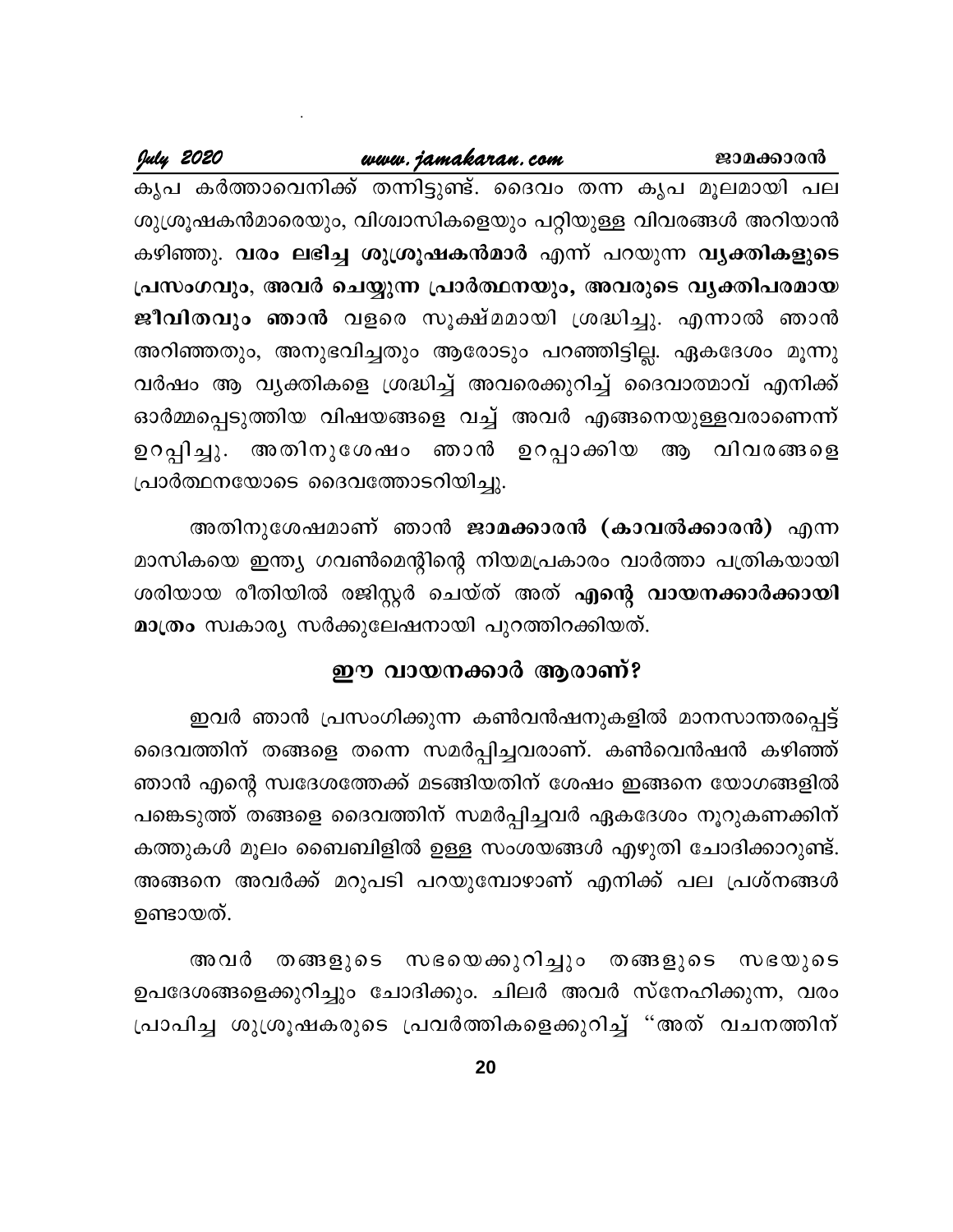July 2020

ഒത്തുപോകുമോ? അവർ പറയുന്ന ഉപദേശം ശരിയാണോ? അവർ ചെയ്യുന്ന അത്ഭുതങ്ങൾ വചനാടിസ്ഥാനത്തിലുള്ളതാണോ?" എന്നു ചോദിക്കും.

വേറെ ചിലർ തങ്ങൾ പങ്കെടുക്കുന്ന സഭയുടെ പാസ്റ്ററെക്കുറിച്ചു ചോദിക്കും. വേറെ ചിലർ തങ്ങളുടെ സഭാ ബിഷപ്പുമാരെക്കുറിച്ചും അവരുടെ തെറ്റായ പ്രവർത്തികളെ കുറിച്ചും ചോദിക്കും. ഇങ്ങനെ പല നിർണ്ണായക ചോദൃങ്ങൾ ചോദിക്കും. അവർക്ക് ഞാൻ വിശദമായി മറുപടി കൊടുക്കുമ്പോൾ പല ശുശ്രൂഷകൻമാരും ബാധിക്കപ്പെടുന്നു. പല ബിഷപ്പുമാർക്ക് അധഃപതനം ഉണ്ടാകുന്നു. അതുകൊണ്ട് എല്ലാവരും എന്നെ വെറുക്കാൻ തുടങ്ങി. ഇങ്ങനെയാണ് എന്റെ മാസികയായ ജാമക്കാരൻ മുഖാന്തരം ഭൂരിപക്ഷം ശുശ്രൂഷകൻമാർ, ബിഷപ്പുമാർ, മോഡറെറ്റർമാർ എന്നെ വെറുക്കാൻ ഇടയായത്.

അതുപോലെ വായനക്കാർ ചോദിച്ച ചോദൃങ്ങൾക്ക് പറഞ്ഞ മറുപടിയിൽ പ്രധാനമായത് പരിശുദ്ധാത്മാവും, അനൃഭാഷയും, പ്രവചനങ്ങളും തുടങ്ങിയവയാണ്.

അങ്ങനെ ഞാൻ ജാമക്കാരനിൽ ആദ്യമായി വിമർശിച്ചെഴുതിയത് സഹോ.  $\overline{\textit{DGS}}$  ദിനകരൻ അവർകളെയാണ്. ഇദ്ദേഹം ഞാൻ സ്നേഹിക്കുന്ന നല്ല ശുശ്രൂഷകനും, എന്റെ അടുത്ത സുഹൃത്തുമാണ്.

മുകളിൽ എഴുതിയ *TRANCE* സിനിമ ഞാൻ വിമർശിച്ച് എഴുതാനുള്ള കാരണം സഹോ.  $DGS$  ദിനകരൻ ആണ്. സഹോ. ദിനകരൻ അവർകളുടെ ആരംഭകാല ശുശ്രൂഷ വളരെ സതൃസന്ധമായതും പ്രത്യേകതയുള്ളതുമായിരുന്നു. ഇദ്ദേഹത്തിന്റെ യോഗങ്ങൾ മൂലം യേശുവിനെ സ്വീകരിച്ച് മാനസാന്തരപ്പെട്ടവർ വളരെ അധികമാണ്. ഇന്നും ഇദ്ദേഹ ത്തിന്റെ രക്ഷിക്കപ്പെട്ട് മൂലമായി പ്രസംഗം വലിയ പ്രാസംഗികൻമാരായും, അച്ചൻമാരായും, ശുശൂഷ ചെയ്തു കൊണ്ടിരിക്കുന്നവർ ധാരാളമുണ്ട്. അദ്ദേഹത്തിന്റെ തെറ്റായ ഉപദേശമായ

 $21$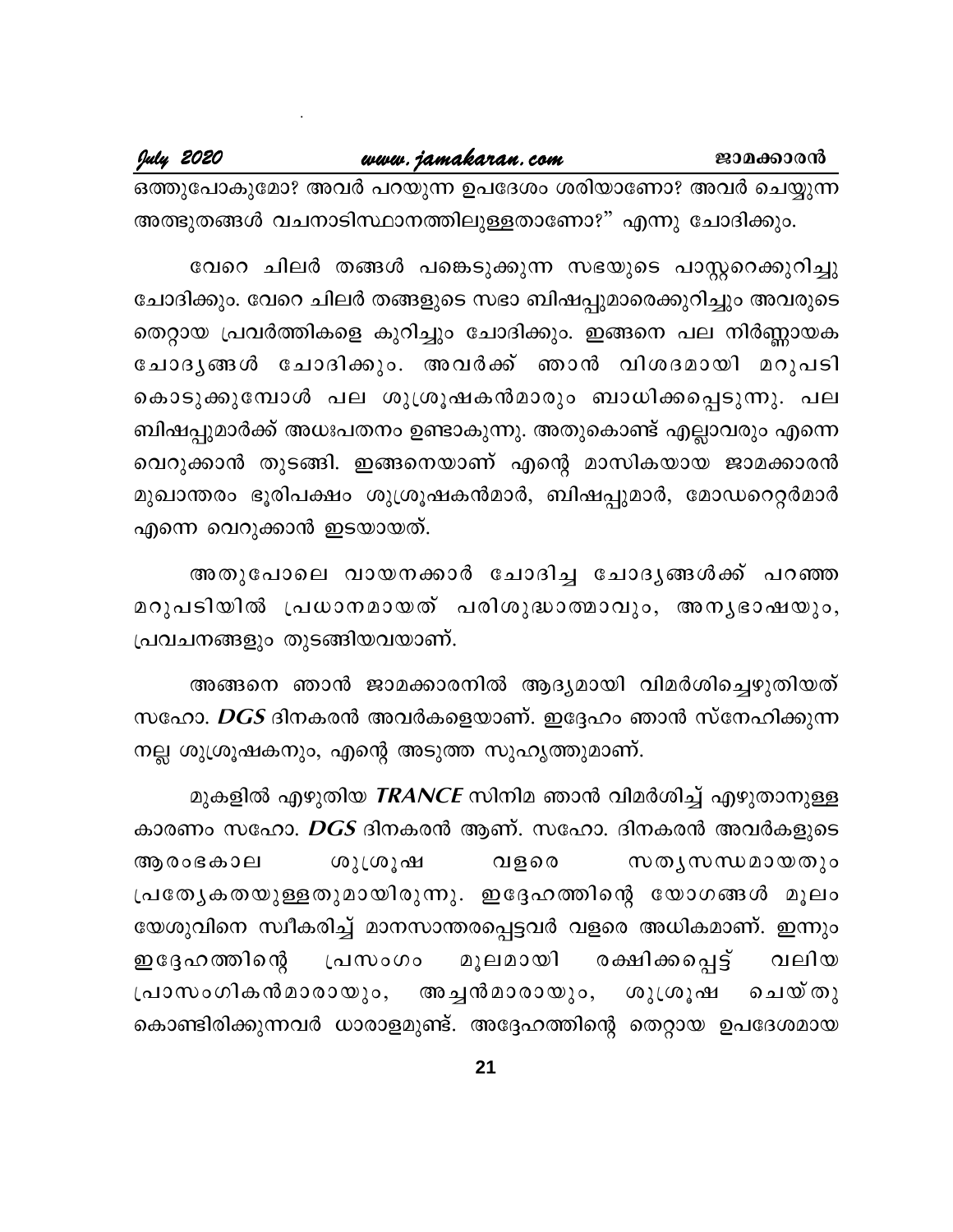## www.jamakaran.com

July 2020

പ്രാർത്ഥനയിൽ പേർ വിളിക്കുന്നതും രോഗത്തിന്റെ പേർ വിളിച്ചു പറയുന്നതും ജനങ്ങളെ വളരെ ആകർഷിച്ചു. ഇങ്ങനെയാണ് അദ്ദേഹം വചനത്തിന് വിരോധമായി വഴി മാറി പോയത്. അദ്ദേഹം പവർ മിനിസ്ട്രി എന്ന പേരിൽ 15 ദിവസത്തെ ട്രെയിനിംഗ് ആരംഭിച്ചു. അതിൽ കേരളത്തിലുള്ള ശുശ്രൂഷകൻമാരും ഇന്ത്യയിലുള്ള പല സംസ്ഥാനങ്ങളിൽ നിന്നുള്ള ശുശ്രൂഷകൻമാരും പങ്കെടുത്തിരുന്നു. ഇതിൽ പങ്കെടുത്ത ശുശ്രൂഷകൻമാർ എല്ലാവരും സഹോദരൻ ദിനകരൻ പറയുന്നതുപോലെ പ്രാർത്ഥനയിൽ പേരുവിളിക്കാനും രോഗത്തിന്റെ പേർ വിളിക്കാനും തുടങ്ങി. സ്വർഗ്ഗീയ ദർശനങ്ങൾ ദിനംതോറും കാണുന്നതായും വ്യാജപ്രചാരണം നടത്തി. ഇന്ന് കേരളത്തിൽ സംപ്രേക്ഷണം ചെയ്യുന്ന നാല് പ്രധാന ക്രിസ്തീയ ചാനലുകളിലും ഇങ്ങനെയുള്ള വ്യാജ പ്രവചനങ്ങളെയും, പേർ വിളികളേയും നിങ്ങൾക്ക് കാണാൻ സാധിക്കും. തീ നാളം ഇപ്പോൾ ഇറങ്ങുന്നു എന്നു പറയും, ദൈവത്തിന്റെ ശക്തി ഇപ്പോൾ നിങ്ങളുടെ മേൽ വ്യാപരിക്കുന്നത് കാണുന്നു, യേശുക്രിസ്തു തൊട്ടടുത്തിരുന്നു കൊണ്ടാണ് ഈ വിഷയങ്ങളെല്ലാം എന്നോട് പറയുന്നത് എന്നു പറയുന്നു.

ഇന്ന് കേരളത്തിൽ വളരെ പ്രാബലൃത്തിലുള്ള ധ്യാനകേന്ദ്രമായ പോട്ടയിലുള്ള കത്തോലിക്കാ ഫാദർമാർ നടത്തുന്ന ടി.വി. ചാനലുകളിലും, ധ്യാനകേന്ദ്രത്തിലും ഇതുപോലുള്ള വ്യാജ അന്യഭാഷകളേയും വ്യാജപ്രവചനങ്ങളേയും നിങ്ങൾക്ക് കാണാൻ കഴിയും. ഇങ്ങനെയുള്ളവരുടെ പ്രസംഗം കേൾക്കാൻ പ്രയോജനമുള്ളതായും, ആകർഷണീയമായും കാണപ്പെടുന്നു. ഒരുവന്റെ പ്രസംഗത്തെ വച്ച് അദ്ദേഹത്തിന്റെ പ്രവർത്തികളെ വിലയിരുത്താൻ പാടില്ല. പ്രസംഗിക്കാനുള്ള സാമർത്ഥ്യവും, താലന്തും ഉണ്ടായാൽ മതി പിശാചും നന്നായി പ്രസംഗിക്കും, അത്ഭുതങ്ങളും പ്രവർത്തിക്കും. യേശുക്രിസ്തുവിനെ നീ ദൈവത്തിന്റെ പുത്രനെന്ന് വിളിച്ചു പറയുകയും ചെയ്യും. ഇങ്ങനെയുള്ള അത്ഭുതങ്ങളുടെ അടിസ്ഥാനത്തിൽ ജനങ്ങൾ വഞ്ചിക്കപ്പെടുന്നു. ഹൈന്ദവ മതത്തിൽ, പല ബാബകളും, സാധുക്കളും അത്ഭുതങ്ങൾ ചെയ്യുന്നുണ്ട്. പക്ഷെ ക്രിസ്തൃാനികൾ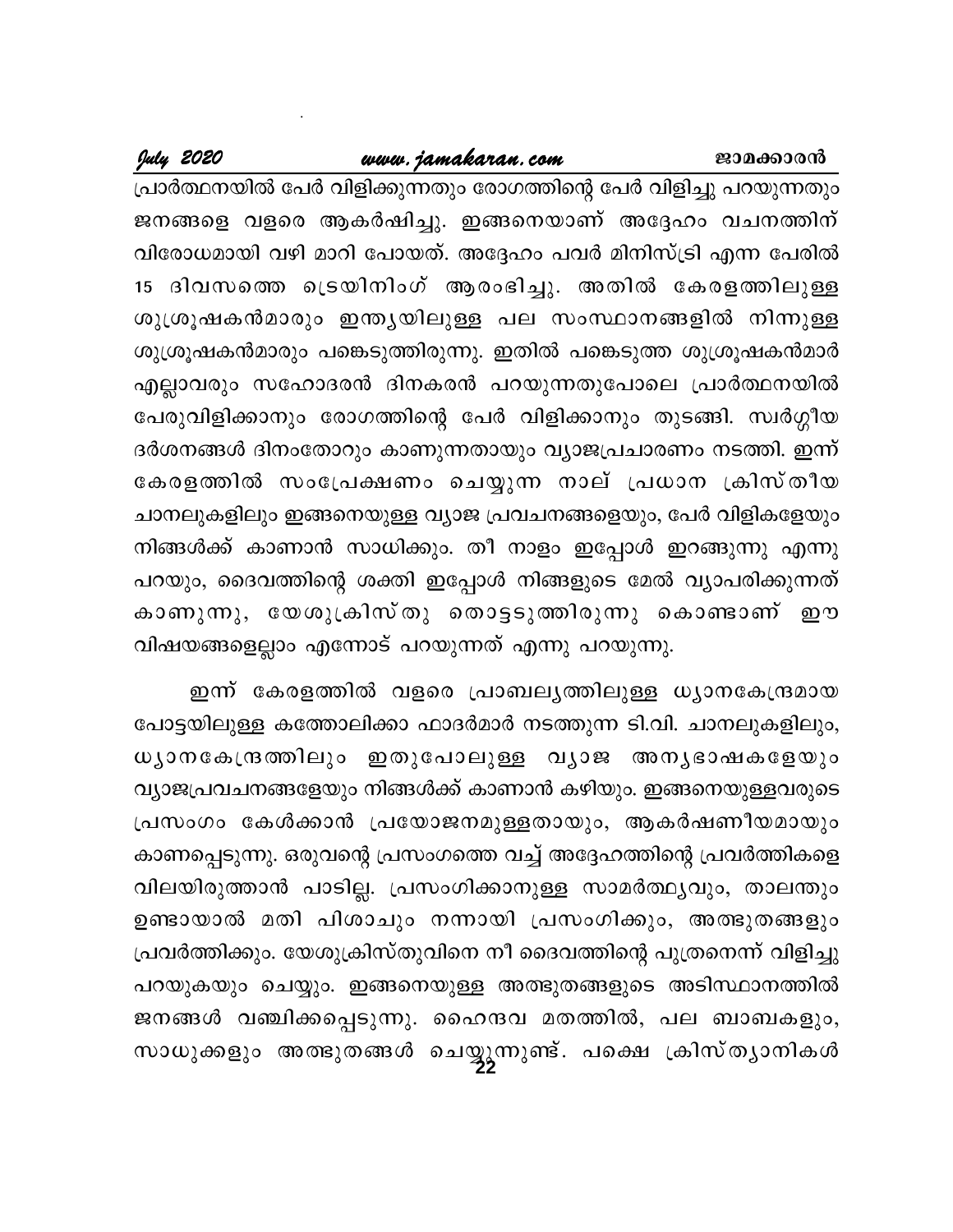July 2020

ജാമക്കാരൻ

വചനത്തിന്റെ അടിസ്ഥാനത്തിൽ ഇവരെ വിവേചിച്ച് അറിയേണ്ടത് വളരെ ആവശ്യമാണ്. വചനമാണ് നമുക്ക് പ്രധാനം, വചനത്തിന്റെ അടിസ്ഥാനത്തിൽ ഇല്ലാത്തതൊന്നും നാം വിശ്വസിക്കാൻ പാടില്ല. ഇത് യേശുക്രിസ്തുവിന്റെ രണ്ടാം വരവിന്റെ അന്ത്യഘട്ടമാണ്. നാം വളരെ ജാഗ്രതയോടെ വിവേചിച്ചറിഞ്ഞിരിക്കണം. ൈദവവേലക്കാരെ ഇങ്ങനെയുള്ള ദൈവവേലക്കാർക്ക് പണം വർദ്ധിക്കുന്നതുകൊണ്ട് അവർ ആത്മീമ ദിനകരനും, മാറുന്നു. സഹോദരൻ വൃാപാരികളായി മറ്റുള്ള ദൈവവേലക്കാരും അവരുടെ ആരംഭകാല ദൈവവേലകൾ വചനത്തിന്റെ അടിസ്ഥാനത്തിലായിരുന്നു. പണം വർദ്ധിച്ചശേഷം അവർ ആത്മീയ വ്യാപാരികളായി മാറി. എഞ്ചിനീയറിംഗ് കോളേജുകളും, മെഡിക്കൽ കോളേജുകളും ഉണ്ടാക്കി പണം വർദ്ധിപ്പിക്കാനുള്ള വഴിയുണ്ടാക്കി..

എന്റെ ജീവിതത്തിലും ഞാൻ 164 വിദേശരാജ്യങ്ങളിൽ ദൈവവേല നടത്തി വന്നവനാണ്. പല ദേശങ്ങളിൽ എന്നെ കൺവെൻഷനുവേണ്ടി ക്ഷണിച്ചവർ ഇന്തൃയിൽ അനാഥമന്ദിരം തുടങ്ങാനും, വൃദ്ധമന്ദിരം തുടങ്ങാനും പള്ളികൾ പണിയാനും തുടർന്നു ഞങ്ങൾ പണം അയച്ചു കൊണ്ടേ ഇരിക്കുമെന്ന് എന്നെ ഉത്സാഹപ്പെടുത്തി. പക്ഷെ എന്റെ ആത്മീയ ജീവിതം വചനത്തിന്റെ അടിസ്ഥാനത്തിൽ തുടങ്ങിയതു കൊണ്ട് പരിശുദ്ധാത്മാവ് എന്നെ ജാഗ്രതയോടെ ഇരിക്കാൻ പ്രേരിപ്പിച്ചു. ദൈവവേലയിൽ എന്റെ വിളിയെക്കുറിച്ചും, ആ ദൈവവേലയുടെ അതിർ മനസിലാക്കാനും ദൈവം എന്നെ പഠിപ്പിച്ചു. അതു ഞാൻ നന്നായി മനസ്സിലാക്കിയിട്ടുണ്ട്. അതിരുകടന്ന് പ്രവർത്തിക്കാൻ ഇഷ്ടപ്പെടുന്നില്ല. പണം എനിക്ക് നിറഞ്ഞു കവിഞ്ഞാൽ എന്റെ സ്വഭാവം മാറും ഞാനും മനുഷ്യനാണ്, ഞാനും ബലഹീനനായ പാത്രമാണ്. എന്റെ വേലയുടെ ആവശൃത്തിന് ഉപരിയായി പണം വന്നു ചേർന്നാൽ ദൈവത്തിനും എനിക്കും അകൽച്ചയുണ്ടാകും. എന്റെ ആത്മാവും നഷ്ടപ്പെടും. ശലോമോൻ ദൈവത്തോട് ചോദിച്ചതുപോലെ കർത്താവേ എന്നെ പണക്കാരനും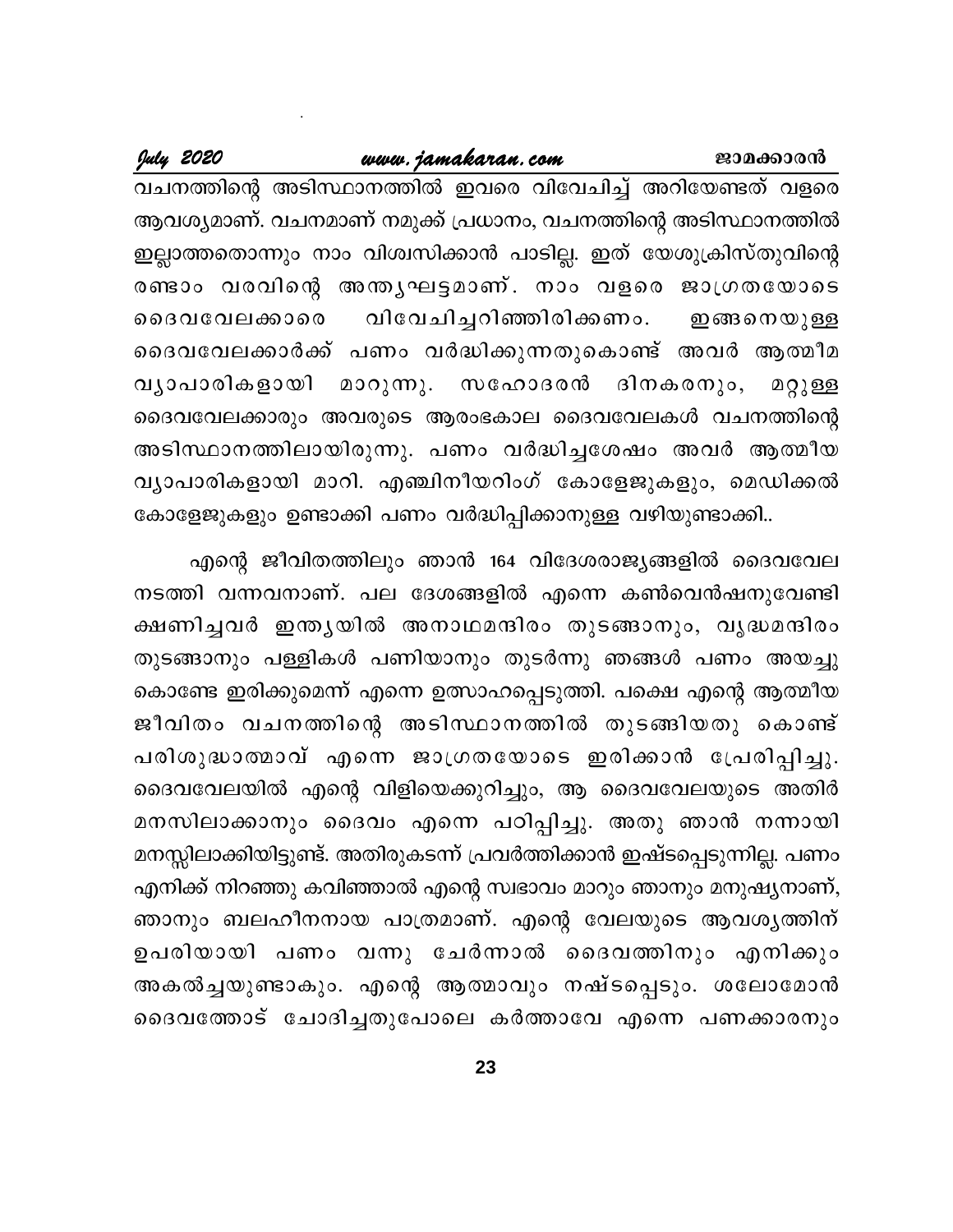July 2020

ആക്കേണ്ട, ദരിദ്രനും ആക്കേണ്ട നിത്യവൃത്തി തന്ന് എന്നെ പോഷിപ്പിച്ചാൽ മതി. ഈ പ്രാർത്ഥനയെ എല്ലാ ദിവസവും എന്റെ രഹസ്യ പ്രാർത്ഥനയിലും, കുടുംബപ്രാർത്ഥനയിലും ദൈവത്തോട് കെഞ്ചി പ്രാർത്ഥിക്കുന്നു. അതുകൊണ്ടാണ് ഈ 45 വർഷ ദൈവവേലയിൽ, പണവിഷയത്തിൽ ആരും എന്നെ കുറ്റം പറയാത്ത വിധത്തിൽ ജീവിക്കുന്നതുകൊണ്ട് പ്രാർത്ഥനയിൽ ഏകാഗ്രത നഷ്ടപ്പെടാതെ, ദൈവമെന്നെ നടത്തുന്നത്. എബ്രാ. 13:5 –ൽ പറയുന്നതുപോലെ നിങ്ങളുടെ നടപ്പ് ദ്രവ്യാഗ്രഹമില്ലാത്തതായിരിക്കട്ടെ. ഉള്ളതു കൊണ്ട് തൃപ്തിപ്പെടുവിൻ. ഞാൻ നിന്നെ ഒരുനാളും കൈവിടുകയില്ല. ഈ വചനമാണ് എന്നെ ധൈര്യപ്പെടുത്തുന്നത്.

കഴിഞ്ഞ 80 വർഷങ്ങളായി ഒരേ വീട്ടിൽ (165 വർഷം പഴക്കമുള്ള വീട്) ഞാൻ കുടുംബമായി താമസിച്ചു വരുന്നു. 42–വർഷങ്ങളായി ഉപയോഗിച്ചു വരുന്ന അതേ ബുള്ളറ്റ് (റോയൽ എൻഫീൽഡ്) ഇപ്പോഴും ഞാൻ ഉപയോഗിക്കുന്നു. കുടുംബമായി ആരാധനക്ക് പോകാൻ നാനോ എന്ന തവളമാതിരിയുള്ള കൊച്ചുകാറാണ് ഞാൻ ഉപയോഗിച്ചു കൊണ്ടിരിക്കുന്നത്. ഇങ്ങനെയുള്ള എന്റെ ജീവിതം എനിക്കും എന്റെ കുടുംബത്തിനും വളരെ സന്തോഷവും സമാധാനവും നല്കുന്നു. ദൈവത്തിന് സ്തുതി.

# **ONLINE BANKING (NEFT)**

Dr MGE PUSHPARAJ, SALEM - 636 005. INDIA

**STATE BANK OF INDIA (SALEM-1970)** 

A/C No: 10764116842 SWIFT CODE - SBININBB637-10764116842 IFSC CODE - IFSC SBIN0001970 -10764116842

**CANARA BANK - SALEM** (SURAMANGALAM BRANCH) A/C No: 1219101013622. SWIFT CODE - CNRBINBBSLM -1219101013622. IFSC CODE - IFSC CNRB0001219-1219101013622.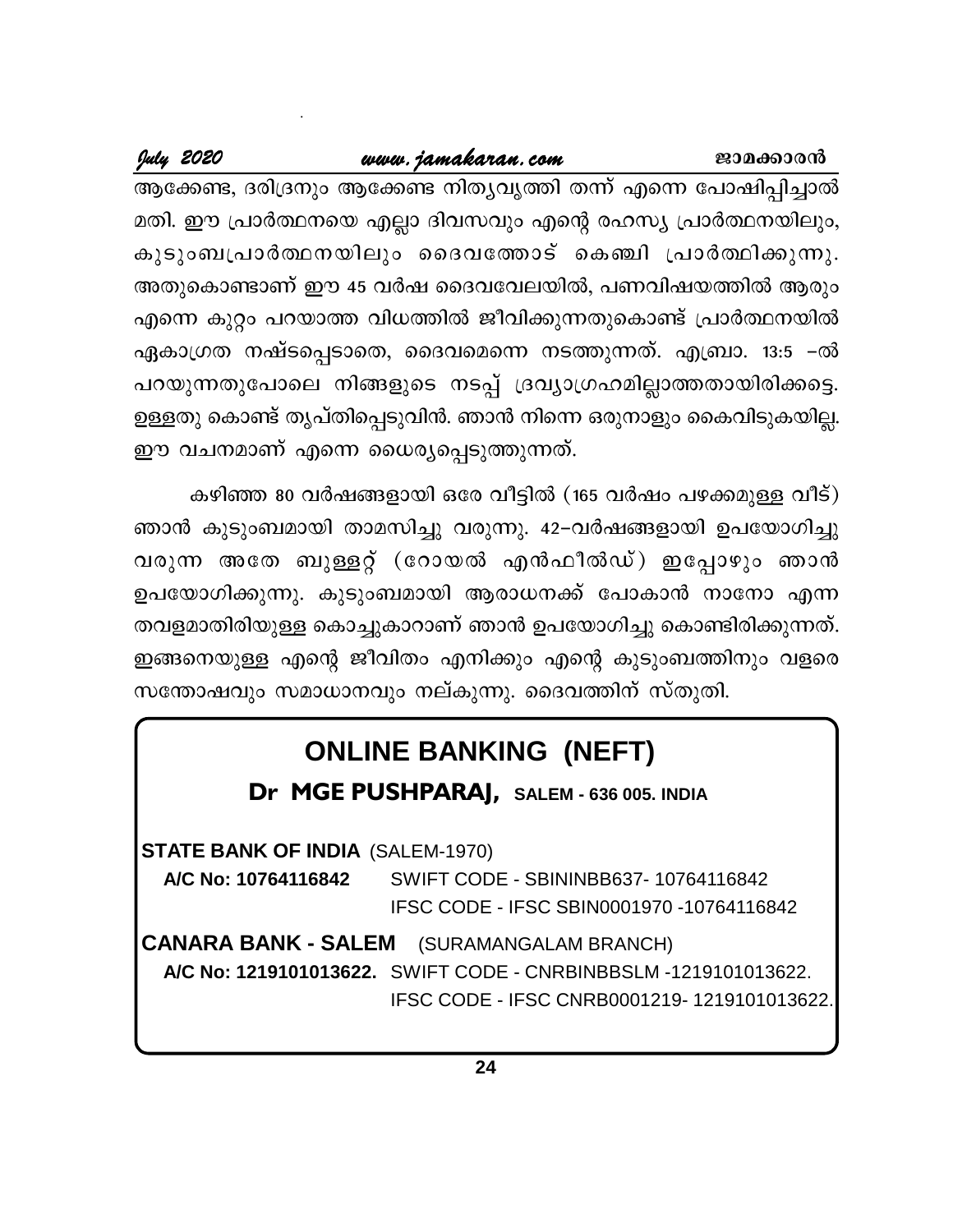# **TRIBAL MISSION** പുതിയ ഭരണസമിതിയെ തിരഞ്ഞെടുത്തു

**TRIBAL MISSION** പുതിയ ഭരണസമിതിയെയും പ്രസിഡന്റിനേയും തിരഞ്ഞെടുക്കുന്ന ജനറൽ ബോഡി മീറ്റിംഗ് നേരത്തെ അറിയിച്ച പ്രകാരം  $2020$  ജൂലൈ 25–ാം തീയതി ശനിയാഴ്ച അനുഗ്രഹമായി നടന്നു.

ആദ്യം TRIBAL MISSION ജനറൽ സെക്രട്ടറി അവർകൾ സ്വാഗതം അറിയിച്ചു. കഴിഞ്ഞ വർഷത്തെ **പ്രവർത്തന വിവരങ്ങളും, ഓഡിറ്റ**ർ **ിപ്പോർട്ടും** വായിച്ച് അത് ജനറൽ ബോഡി അംഗങ്ങൾ ഒരു മനസ്സോടെ



Mr. **MATHEW JACOB**

**അംഗീകരിച്ചു**. അങ്ങനെ 2020–ാം വർഷത്തിന്റെ പുതിയ പ്രസിഡന്റിനേയും, മറ്റു ഭരണസമിതി അംഗങ്ങളേയും തിരഞ്ഞെടുത്തു.  $\sigma$ ട്ടും പായിച്ച ത്രാം മന്തരം വേചാവ താരാതൊ കാ<br>പികരിച്ചു. അങ്ങനെ 2020–ാം വർഷത്തിന്റെ പുതിയ<br>സന്റിനേയും, മറ്റു ഭരണസമിതി അംഗങ്ങളേയും<br>ഞാടുത്തു.<br>ങ്ങൾക്ക് വേണ്ടി പ്രാർത്ഥിക്കാം. പ്രത്യേകിച്ച് ഡോ. <sub>Mr. I</sub><br>സർ (ജനറൽ സെക്രട്ടറി) അവ

അംഗങ്ങൾക്ക് വേണ്ടി പ്രാർത്ഥിക്കാം. പ്രത്യേകിച്ച് ഡോ. <sub>Mu</sub>

apcf o[À (P\d sk{I«dn ) AhÀIÄ¡mbn ്ര ഥർത്ഥിക്കാം.

| President  Mr. MATHEW JACOB |                                                                                                                                                                                                                                 |
|-----------------------------|---------------------------------------------------------------------------------------------------------------------------------------------------------------------------------------------------------------------------------|
|                             |                                                                                                                                                                                                                                 |
|                             | Mr. K                                                                                                                                                                                                                           |
|                             |                                                                                                                                                                                                                                 |
|                             |                                                                                                                                                                                                                                 |
|                             |                                                                                                                                                                                                                                 |
|                             |                                                                                                                                                                                                                                 |
|                             |                                                                                                                                                                                                                                 |
|                             | Mr. MATI                                                                                                                                                                                                                        |
|                             | Vice President  CDR. JACOB MALAYATTU<br>General Secretary  Dr. MURALIDAR<br>Administrative Secretary.  Mr. K.PAULOSE<br>Treasurer  Mr. MATHEW ABRAHAM<br>Prayer Secretary Mr. RAJU<br>Promotional Secretary  1. Mr. SAJU GEORGE |



Mr. **K. PAULOSE**



Mr. **MATHEW ABRAHAM**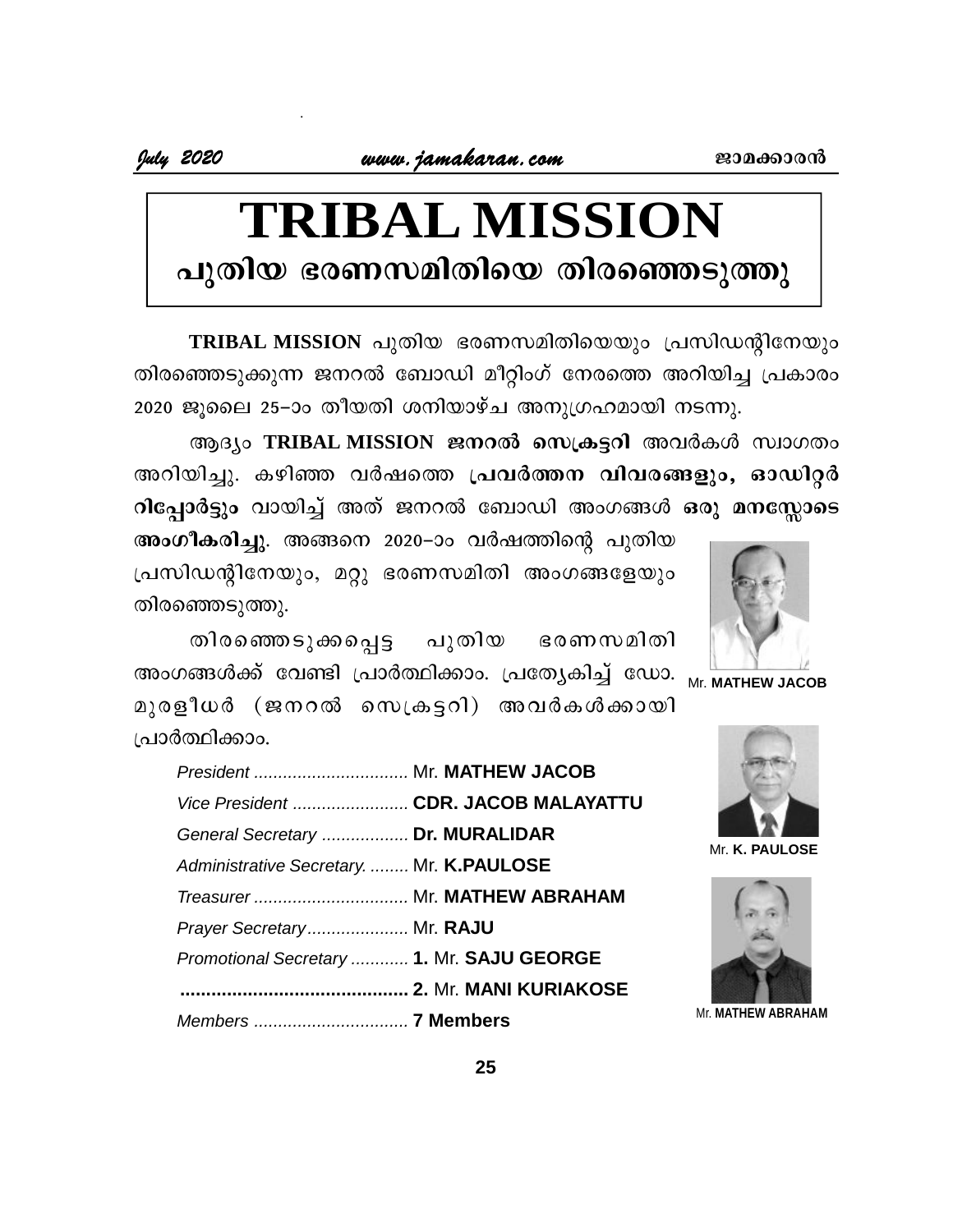#### www.jamakaran.com

July 2020



Mr. K.C. Jacob

പല മാസങ്ങൾക്കു മുമ്പ് തന്നെ ഈ മീറ്റിംഗ് ജനറൽ ബോഡി നടക്കേണ്ടതായിരുന്നു. അപ്പോഴാണ്

തടസ്സങ്ങൾ

കൊറോണ രോഗം ഒരു തടസ്സമായത്. അതോടുകൂടെ വേറൊരു തടസ്സവും ഉണ്ടായിരുന്നു. TRIBAL MISSION



Dr. T.M. Idiculla

നിർവ്വാഹകൗൺസിലിൽ ഉണ്ടായിരുന്ന പ്രസിഡന്റ് സ്ഥാനത്തിരുന്ന ഒരു ഹോമിയോ ഡോക്ടർ ഇടിക്കുള എന്ന വ്യക്തി ജനറൽ സെക്രട്ടറിയോട് ആലോചിക്കാതെ തന്റെ ഇഷ്ടത്തിന് മിഷനറിമാരെ സ്ഥലം മാറ്റം നടത്തുകയും മിഷനറിമാരോട് ദയ ഇല്ലാതെ പെരുമാറിയതും വലിയ മനഃപ്രയാസത്തിന് കാരണമായി. പ്രസിഡന്റ് സ്ഥാനത്തിന്റെ അധികാര പരിധി അദ്ദേഹം കണക്കാക്കിയില്ല. ഈ സാഹചര്യത്തിൽ ജനറൽ ബോഡി മീറ്റിംഗ് നടത്തിയാൽ തന്റെ പദവിക്ക് ആപത്താണെന്ന് കരുതി ജനറൽ ബോഡി മീറ്റിംഗ് നടക്കാതിരിക്കാൻ അഡ്മിനിസ്ട്രേഷൻ സെക്രട്ടറി ശ്രീ.

ജേക്കബ് സി.ഇ. അവർകളോട് ചേർന്ന് പല ഉപായങ്ങളും പ്രയോഗിച്ചു.

ഡോ. മുരളീധർ അവർകൾ ജനറൽ ബോഡി മീറ്റിംഗിന്റെ വിവരങ്ങൾ കലക്ടർ അവർകളെ അറിയിച്ച്, കലക്ടറുടെ അനുവാദം കത്ത് മൂലമായി വാങ്ങി കൊറോണ സമയത്ത് ആളുകൾ സാമൂഹൃഅകലം പാലിച്ച് നിയമപ്രകാരം മീറ്റിംഗ് ഏർപ്പാട് ചെയ്തു. എന്നാലും ആ മീറ്റിംഗ് ഹാളിൽ വച്ച് നടത്താൻ പാടില്ല എന്നു പറഞ്ഞ് പല തടസ്സങ്ങൾ ഉണ്ടാക്കിയതായി ഞാൻ (ജാമക്കാരൻ) അറിഞ്ഞു. ഒടുവിൽ ഡോക്ടർ മുരളീധർ അവർകൾ എതിരൊന്നും പറയാതെ TRIBAL MISSION ഓഫീസിന്റെ ഉള്ളിലും വെളിയിലുമായി ആളുകളെ ഇരുത്തി ജനറൽ ബോഡി മീറ്റിംഗ് വളരെ ജയത്തോടെ നടത്തി. ആ സമയത്ത് ദൈവം നല്കിയ എല്ലാവിധ സഹായത്തിനായും ദൈവീക ജ്ഞാനത്തിനായും ദൈവത്തെ സ്തുതിക്കുന്നു.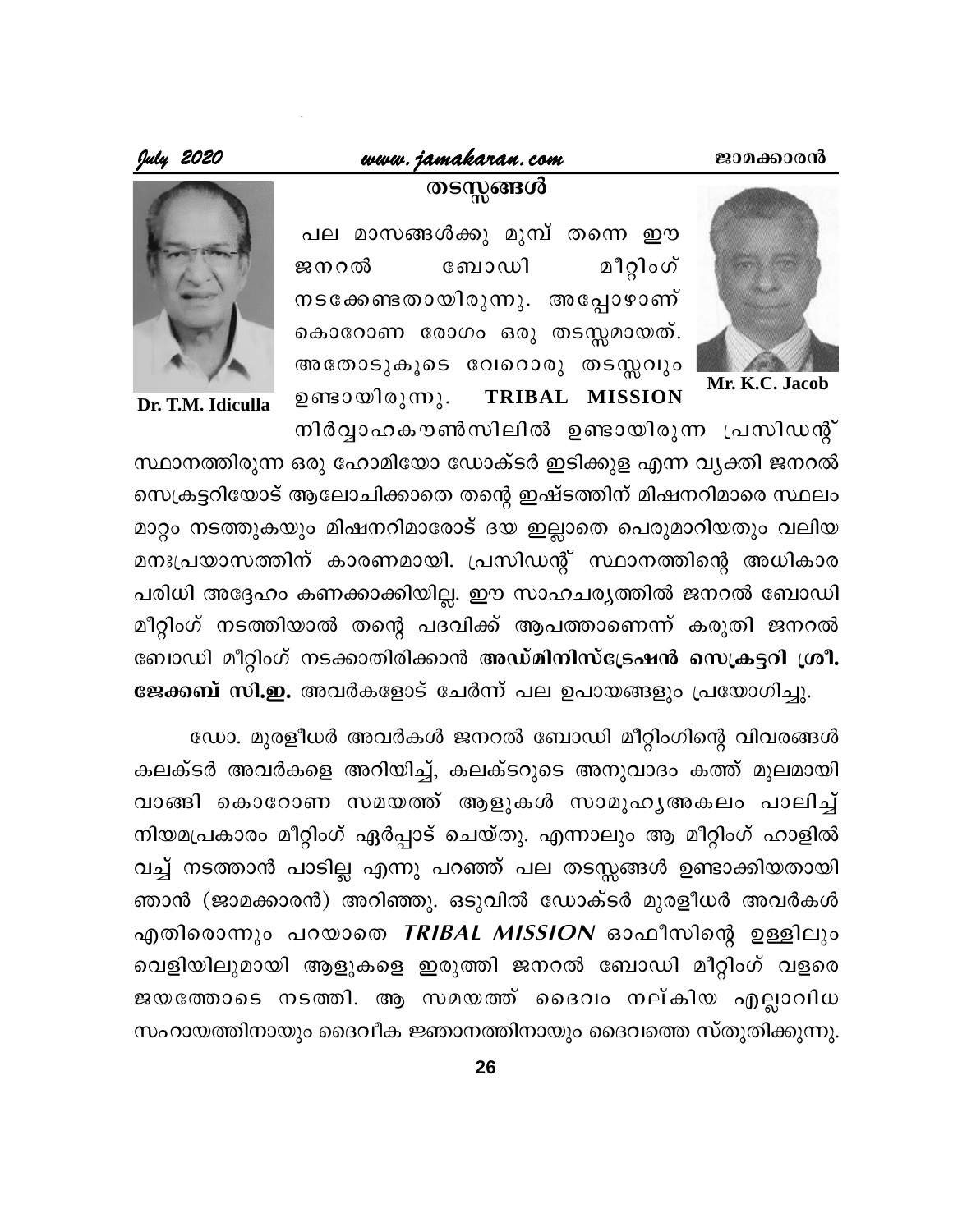## www.jamakaran.com

July 2020

അവസാനമയി ജനറൽ ബോഡി മീറ്റിംഗിന് വരാൻ കഴിയാത്തവർക്കായി PROXY CARDS എന്ന രീതി ഉപയോഗിച്ച് ജനറൽ ബോഡി അംഗങ്ങൾക്കെല്ലാം *CARDS* അയച്ചു കൊടുത്തു. ആ രീതിയിൽ 42 അംഗങ്ങൾ അവരുടെ സമ്മതത്തെ അറിയിച്ചു. നേരിട്ട് വന്ന 14 അംഗങ്ങളും ചേർന്ന് മൊത്തം 56 പേർ. ക്വോറം കണക്കിൻ പ്രകാരം 55 പേർ ഉണ്ടായിരിക്കണം. 55 ലും മേൽ ക്വോറം ഉണ്ടായിരുന്നതു കൊണ്ട് എല്ലാ തീരുമാനങ്ങളും പദ്ധതികളും നിയമപ്രകാരം നിറവേറ്റാൻ കഴിഞ്ഞു. 2 സാമൂ. 17:14 −ൽ എഴുതിയിരിക്കുന്നതുപോലെ അഹിഥോഫെലിന്റെ ആലോചനയെ അബദ്ധമാക്കാൻ ദൈവം തന്നെ കല്പന കൊടുത്തു.

TRIBAL MISSION –ന്റെ ആരംഭകാലം മുതലേ എന്നോടുകൂടെ സഹകരിച്ചത് ഡോ. മുരളീധർ മാത്രമാണ്. താൻ ഒരുവൻ മാത്രം (മുരളീധർ) മല മലയായ് കയറി മിഷനറിമാരേയും സഭകളേയും സന്ദർശിച്ച് അവരെ ആത്മീയമായി ബലപ്പെടുത്തി. ആദിവാസി കുട്ടികൾക്കും, മിഷനറിമാരുടെ കുട്ടികൾക്കും പഠിക്കാൻ മെട്രിക്കുലേഷൻ സ്കൂളുകളേയും, അവർക്ക് താമസിച്ച് പഠിക്കാൻ <mark>ഹോസ്റ്റലുകളും</mark> ഏർപ്പാട് ചെയ്തു. അതിന്റെ ചിലവിനും, ടീച്ചർമാരുടെ ശമ്പളത്തിനും, ആദിവാസി ജനങ്ങൾക്കുവേണ്ടി ഉണ്ടാക്കിയ ഹോസ്പിറ്റലിൽ ജോലി ചെയ്യുന്ന ഡോക്ടർമാർക്ക് വേണ്ടിയും പല സ്ഥലങ്ങൾ സന്ദർശിച്ച് ഈ വിഷയങ്ങളെ മറ്റുള്ളവരോടു പറഞ്ഞും അതോടുകൂടെ വിദേശ രാജ്യങ്ങളിലും ചെന്ന് *TRIBAL MISSION –*ന്റെ ആവശ്യങ്ങൾക്ക് വേണ്ടി കൈ <mark>നീട്ടി യാചിക്കുന്നതുപോലെ</mark> അലഞ്ഞു തിരിഞ്ഞ ഡോ. മുരളീധർ അവർകളെ വളരെ അനായസമായി തള്ളിക്കളഞ്ഞ് TRIBAL MISSION –നെ നശിപ്പിക്കാൻ നോക്കിയ സ്ഥാനമോഹവും, അധികാരമോഹവും കൊണ്ട് അലഞ്ഞ ആ രണ്ട് വൃക്തികളുടെ പദ്ധതിയെല്ലാം ദൈവം തോല്പിച്ചു കളഞ്ഞു.

ഇവർക്ക് TRIBAL MISSION ആരംഭിച്ചതിന്റെ ചരിത്രം തന്നെ അറിയില്ല. എന്നാൽ സ്ഥാനത്തിന് വേണ്ടി, പേരിനും, പദവിക്കും, പുകഴ്ചക്കും വേണ്ടി നുഴഞ്ഞു കയറിയവരാണിവർ. ഈ ജനറൽ ബോഡി മീറ്റിംഗിനെ തടയാൻ അവർ ധാരാളം ശ്രമിച്ചു. അതുമൂലം സാക്ഷ്യം നഷ്ടപ്പെട്ടു. അതുകൊണ്ട്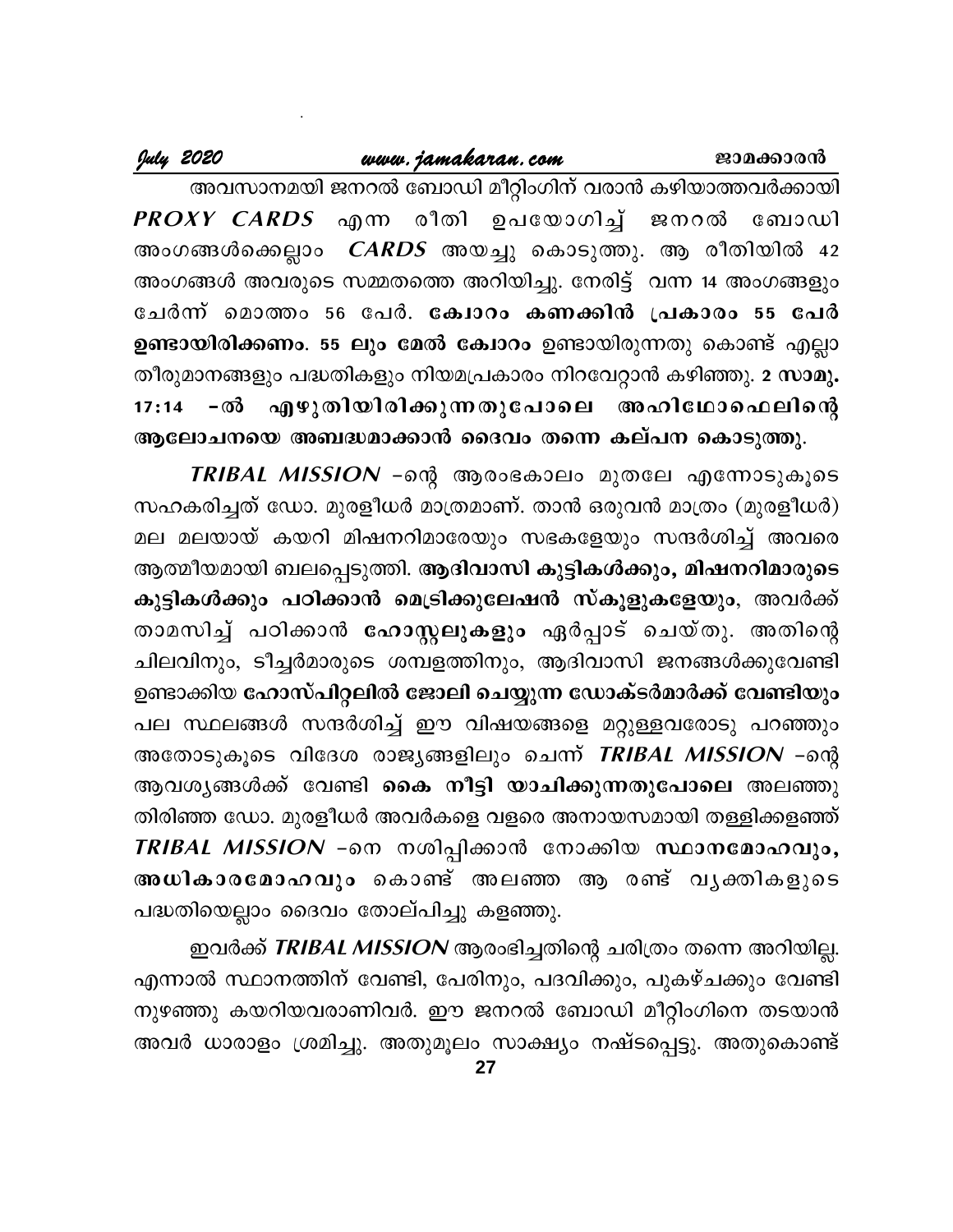ജനറൽ ബോഡി അംഗങ്ങൾ എല്ലാം ചേർന്ന് രണ്ടു പേരേയും പദവിയിൽ നിന്ന് നീക്കിക്കളഞ്ഞു. ദൈവനാമത്തിന് സ്തോത്രം (നെഹമ്യാവ് 2:18, നെഹ. 6:2, എസ്രാ 1:5) ഈ വലിയ മിഷനറി സംഘടനക്ക് വേണ്ടി പ്രവർത്തിക്കാൻ സഹായിച്ചവർ, അലഞ്ഞവർ, കഷ്ടപ്പെട്ടവർ എല്ലാവരേയും കർത്താവ് അനുഗ്രഹിക്കട്ടെ.

ഇതുവരെ *TRIBAL MISSION* -ന് വേണ്ടി സഹായിച്ചവർ, അദ്ധ്വാനിച്ചവർ, പ്രാർത്ഥിച്ചവർ, മിഷനറിമാരായി പ്രവർത്തിച്ച എല്ലാ മിഷനറിമാർക്കും യേശുക്രിസ്തുവിന്റെ നാമത്തിൽ ജാമക്കാരൻ വായനക്കാരോട് ചേർന്ന് ഞാനും നന്ദി പറയുന്നു.

# കുറിപ്പ്:-

കൊറോണ കൃമി ലോകത്തിന്റെ പ്രവർത്തനങ്ങളെ തലകീഴായ് മാറ്റി. ഇന്ത്യയിൽ ക്രിസ്തീയ സ്ഥാപനങ്ങൾ, മിഷനറി സ്ഥാപനങ്ങൾ, സഭകൾ പല ഡയോസിസ് ഓഫീസുകൾ എല്ലാം അടച്ചതിന് ശേഷം ജനറൽ ബോഡി യോഗങ്ങൾ ബൈലോ  $(BYLAW)$  നിയമപ്രകാരം അംഗങ്ങളെ നേരിൽ വരുത്തി യോഗം നടത്താൻ സാധിക്കാതെ വന്നു. ട്രെയിൻ, ബസ്സ്, വിമാനം തുടങ്ങിയുള്ള ഒരു വാഹനം പോലും ഓടാതെ നാടു മുഴുവനും സ്തംഭിച്ച ⊥കിസ്തീയ സ്ഥിതിയിൽ 63000000 സ്ഥാപനവും ജനറൽ ബോഡിയോഗങ്ങളേയും ബൈലോ നിയമപ്രകാരം നേരിട്ട് വരാൻ സാധിക്കാത്ത സ്ഥിതിയിൽ zoom വഴിയായിട്ടും, വാട്സ്ആപ് വഴിയായിട്ടും മെമ്പർമാരോടു സംസാരിച്ചു. നേരിട്ടു വരാൻ സാധിക്കാത്ത മെമ്പർമാർ രജിസ്ട്രേഡ് പോസ്റ്റ് വഴിയായി തിരഞ്ഞെടുക്കുന്ന ഭരണസമിതി അംഗങ്ങളെ ഞങ്ങളും സമ്മതിക്കുന്നു എന്ന് അറിയിച്ച് ജനറൽ ബോഡി യോഗങ്ങളെ നടത്തിയതായി അറിയാൻ കഴിഞ്ഞു. ഡൽഹി മുതൽ കന്യാകുമാരി വരെ ∟കിസ് തീയ സ്ഥാപനങ്ങൾ രീതിയിലാണ് ചില றை ற ஒத തിരഞ്ഞെടുത്തതെന്ന് അറിഞ്ഞു. ഇതേ രീതി തന്നെയാണ് TRIBAL MISSION ജനറൽ സെക്രട്ടറി അവർകളും നടപ്പിലാക്കിയത്. ഡോ. മുരളീധർ അവർകൾക്ക് 70 വയസ്സ് പൂർത്തിയായി. രണ്ട് പ്രാവശ്യം ഹാർട്ട് ഓപ്പറേഷൻ കഴിഞ്ഞ ഒരു വൃക്തിയായിരുന്നിട്ടും TRIBAL MISSION പ്രവർത്തനത്തെ 28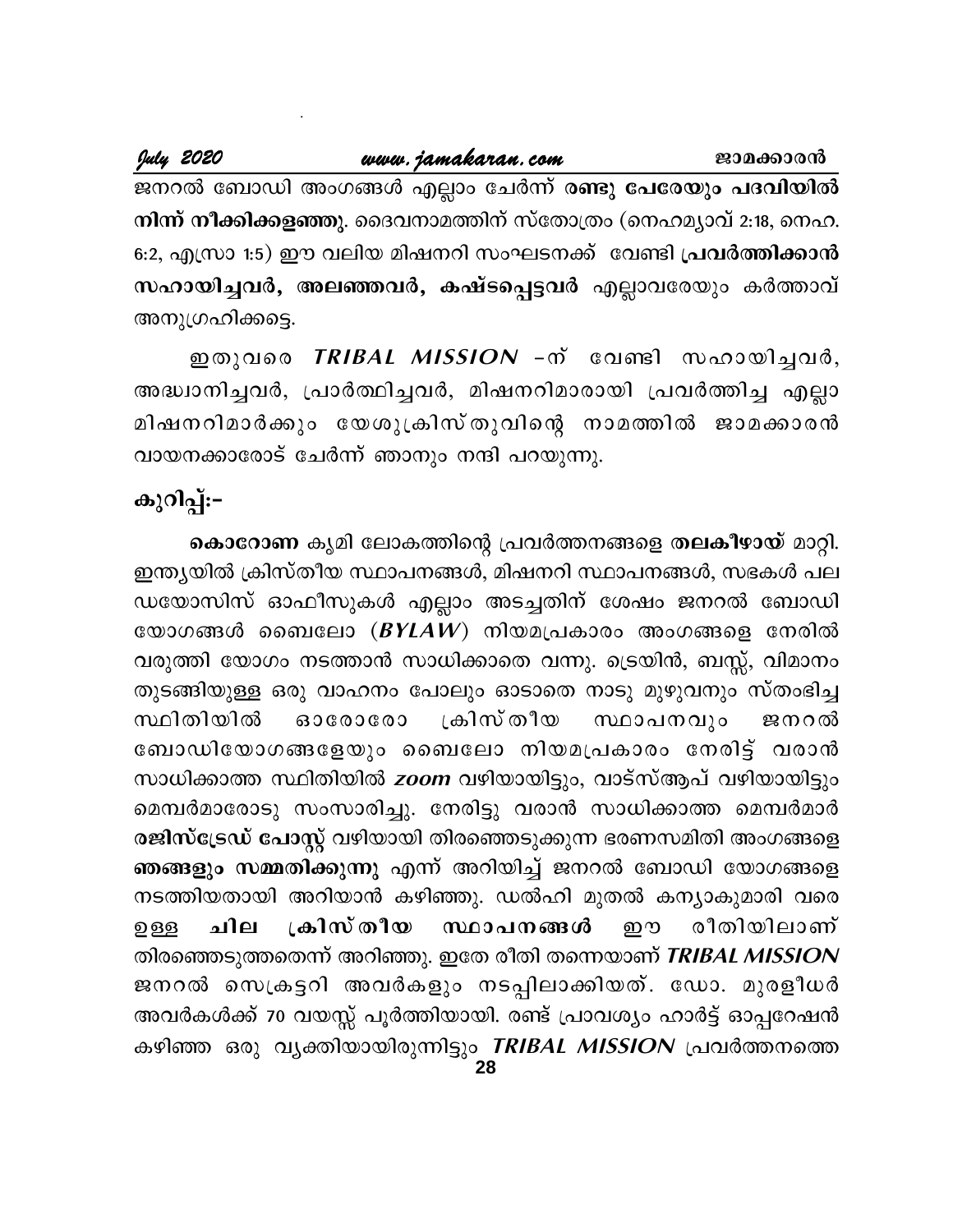|                                                      | July 2020 |  | www.jamakaran.com |  |  |  |  | ജാമക്കാരൻ                                                    |
|------------------------------------------------------|-----------|--|-------------------|--|--|--|--|--------------------------------------------------------------|
|                                                      |           |  |                   |  |  |  |  | മുമ്പോട്ടു കൊണ്ടുപോകാൻ ജനറൽ ബോഡി യോഗം ചേരുന്നത്              |
|                                                      |           |  |                   |  |  |  |  | അത്യാവശ്യമാണെന്ന് കരുതി തന്റെ പ്രായവും, ശാരീരിക സ്ഥിതിയും    |
|                                                      |           |  |                   |  |  |  |  | കണക്കിലെടുക്കാതെ തമിഴ്നാട്ടിൽ നിന്നും കലക്ടറുടെ അനുവാദത്തോടെ |
| നീണ്ടതാത്ര ചെയ്ത് <i>TRIBAL MISSION</i> ഓഫീസിൽ ഛത്തി |           |  |                   |  |  |  |  |                                                              |

കൊറോണ പ്രശ്നങ്ങൾ ഉടനെ എങ്ങും അവസാനിക്കാൻ പോകുന്നില്ല എന്നുള്ള വിവരം പത്രത്തിൽ നാം എല്ലാവരും വായിച്ചറിഞ്ഞതാണ്.

ഇങ്ങനെയുള്ള സ്ഥിതിയിലാണ് പ്രസിഡന്റ് ഡോ. ഇടിക്കുളയും അഡ്മിനിസ്ട്രേഷൻ സെക്രട്ടറി അവർകളും, ജനറൽ ബോഡി യോഗം മാറ്റി വയ്ക്കാൻ പറഞ്ഞിട്ടും ഭൂരിപക്ഷ മെമ്പർമാരുടെ അഭിപ്രായത്തിന്റെ അടിസ്ഥാനത്തിൽ ഈ യോഗം നടത്താൻ തീരുമാനിച്ചത്. ഇത് ഇവർക്ക് രണ്ടുപേർക്കും വെറുപ്പും ദേഷ്യവും ഉണ്ടാകാൻ കാരണമായി. വേറെ ചില കാരണങ്ങളും ഇവരുടെ ദേഷ്യത്തിന് പ്രധാന സ്ഥാനം വഹിച്ചു. അതിന്റെ അടിസ്ഥാനത്തിൽ ഇവർ ജനറൽ സെക്രട്ടറി അവർകളെ പല വിഷയത്തിൽ ഭീഷണിപ്പെടുത്തി ബ്ലാക്ക്മെയിൽ ചെയ്യുന്ന വിധത്തിൽ അവർ എഴുതിയ കത്തുകൾ ചിലർ മൂലമായി ഞാൻ അറിഞ്ഞു. ഇത് എന്റെ ഉള്ളത്തിൽ വേദനയുണ്ടാക്കി.

> $C \cup D$   $D \cup D$   $S \cup S$ പുഷ്പരാജായ ഞാൻ, **TRIBAL MISSION** ആരംഭിച്ച കാലത്ത്, ഇവരാരും കൂടെ ഉണ്ടായിരുന്നില്ല. അന്ന് എന്നോടുകൂടെ നിലമ്പൂർ വനത്തിൽ മലകയറിയവർ മൊത്തം പേരാണ്. 5 സഹോദരൻ കുര്യാക്കോസ്, സഹോദരൻ തോമാച്ചൻ,



**Our 1st Visit to Nilambor**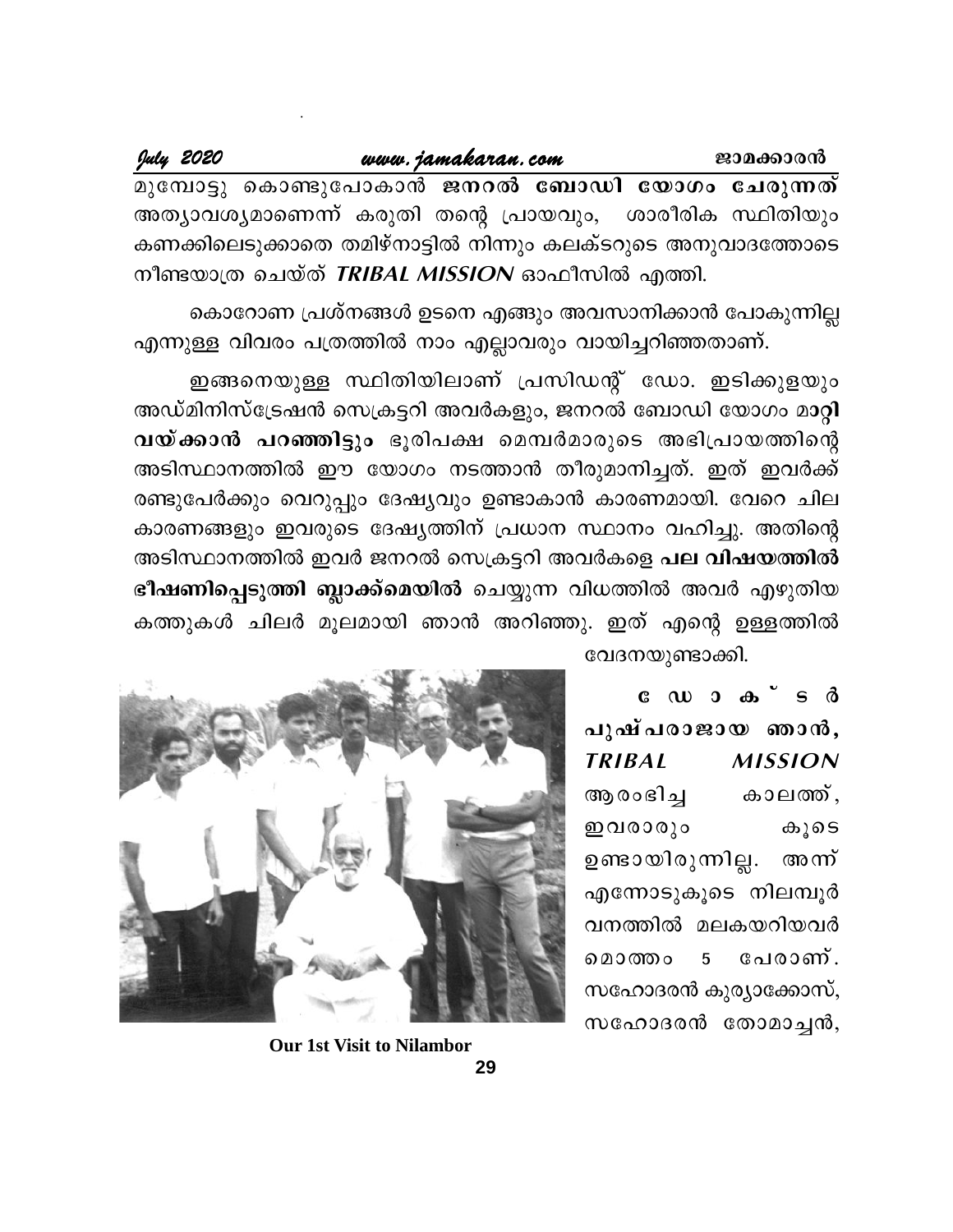#### www.jamakaran.com

### July 2020

സഹോദരൻ മോഹൻ കുര്യൻ, സഹോദരൻ റ്റി.എസ്. തോമസ്സ്, സഹോദരൻ കെ.റ്റി. മാത്യു തുടങ്ങിയവരാണ് എന്നോടുകൂടെ ഉണ്ടായിരുന്നത്. അതിനുശേഷം TRIBAL MISSION പ്രവർത്തനങ്ങളെ എന്റെ മാസികമൂലം വായിച്ചറിഞ്ഞ കേരളത്തിലുള്ള എല്ലാ സഭാവിശ്വാസികളും ഈ *TRIBAL* MISSION -ൽ തങ്ങളേയും ഉൾപ്പെടുത്തണമെന്ന് എനിക്കെഴുതി. അങ്ങനെയാണ് കോട്ടയത്തുള്ള സഹോദരൻ എ.കെ. വർഗ്ഗീസിനോട് ചേർന്ന് ഇനിയും പലർ പ്രാർത്ഥനയോടെ ഞങ്ങളോട് ചേർന്ന് TRIBAL MISSION -നെ <mark>ഗവൺമെന്റിൽ രജിസ്റ്റർ ചെയ്തു.</mark> അതിനുശേഷം കോട്ടയത്ത് മാമൻ മാപ്പിള ഹാളിൽ വച്ച് ഒരു ദിവസത്തെ ഉപവാസപ്രാർത്ഥന ഞാൻ സംഘടിപ്പിച്ചു. ആ യോഗത്തിൽ എന്റെ മാസികയിലെ പരസ്യം കണ്ട പലരും വന്ന് സംബന്ധിച്ചു. ആ യോഗത്തിൽ കൊല്ലം ബെൻസിഗർ ഹോസ്പിറ്റലിൽ

> ജോലി ചെയ്ത ർ ഹ  $\overline{0}$  $\mathbf{S}$ സ്പെഷ്യലിസ്റ്റ് ഡോ. മുരളീധർ അവർകളും പ കെടുത്തു. ഡോക്ടർ അവർകൾ എം.ബി.ബി.എസ്. പഠിക്കുമ്പോഴെ ഞാൻ അവരുടെ വീട്ടിൽ പ്രാർത്ഥിക്കാൻ ചെന്ന് പരിചയപ്പെട്ടിരുന്നു. **TRIBAL MISSION** കമ്മറ്റിയിൽ  $630)$ ചുമതലയും



Dr. Muralidar, M.D., Joined in Tribal Mission at Kottayam (Manorama) Mamman Mappillai Hall, **Fasting Prayer Meeting** 

ഏറ്റെടുക്കാൻ ആരംഭം മുതലെ എനിക്കിഷ്ടമില്ലായിരുന്നു. ഇപ്പോഴും അതേ 30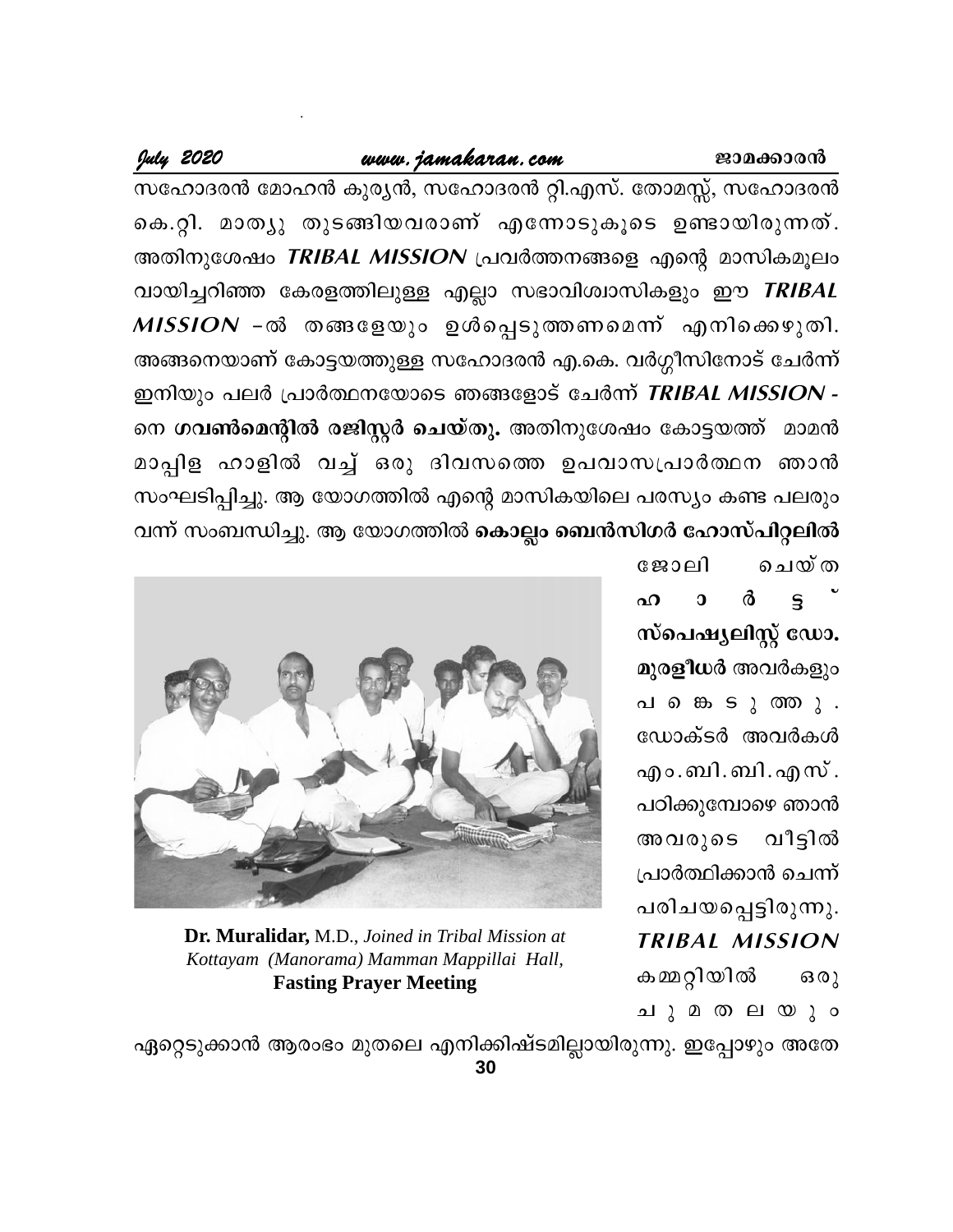നിലയിൽ തന്നെയാണ് ഞാൻ തുടരുന്നത്. ഡോ. മുരളീധർ ജനറൽ സെക്രട്ടറിയായി ചുമതല ഏറ്റതിന് ശേഷം *TRIBAL MISSION* ആൽമരം പോലെ വളർന്നു പന്തലിച്ചു. രാജസ്ഥാൻ വരെ മിഷനറി പ്രവർത്തനങ്ങൾ വ്യാപിച്ചു. അതിനെല്ലാം കാരണം ഡോ. മുരളീധർ ആണ്. അദ്ദേഹത്തെ മാറ്റി നിർത്തി TRIBAL MISSION നും TRIBAL MISSION പ്രവർത്തനവും TRIBAL MISSION ബഥനി ഹോസ്പിറ്റലും നടത്തി കൊണ്ടുപോകുന്നത് ചിന്തിക്കാൻ പോലും സാധിക്കത്തില്ല. മിഷനറിമാരുടെ കുറവുകളം, തെറ്റുകളും ക്ഷമയോടെ സഹിച്ച് അവരെ ഉത്സാഹിപ്പിച്ചു കൊണ്ടുപോകാൻ അദ്ദേഹത്തിന് പ്രത്യേക കഴിവാണ്. ഈ വിവരങ്ങളെല്ലാം ഇപ്പോഴുള്ള പുതിയ വായനക്കാർക്ക് അറിയാൻ വേണ്ടിയും *TRIBAL MISSION* പഴയ കമ്മറ്റിയെയും പുതിയ കമ്മറ്റിയെയും കുറിച്ച് അറിയാനും വേണ്ടിയാണ് ഞാൻ ഇത് ഓർമ്മപ്പെടുത്തി എഴുതുന്നത്. *TRIBAL MISSION –*ൽ ഇതുവരെ ഉണ്ടായിരുന്ന ഭാരവാഹികളും ഇപ്പോഴുള്ള ഭാരവാഹികളും നല്ല മാനസാന്തര അനുഭവമുള്ളവരാണ്. പക്ഷെ ഈ സമാധാനമായ സാഹചര്യത്തെ തകർക്കാൻ പിശാച് ഉപയോഗിച്ച ഈഗോ, കയ്പിന്റെ വേര്, അഭിമാനം, സ്വാധീനം ഇതെല്ലാം ആണ് കഴിഞ്ഞ ചില മാസങ്ങളായി TRIBAL MISSION ന്റെ ഉള്ളിൽ ക്രിയ ചെയ്തു കൊണ്ടിരുന്നത്. ഇനി ഇത് തുടരാതിരിക്കാൻ നാം എല്ലാവരും ഒരു അമ്മയുടെ മക്കളായി ഈ ശുശ്രൂഷയെ മുന്നോട്ടു കൊണ്ടു പോകുവാൻ പരിശുദ്ധാത്മാവ് നമ്മെ സഹായിക്കട്ടെ. ഈ *TRIBAL* MISSION –ൽ പ്രവർത്തിക്കുന്ന ഏകദേശം 200–ൽ പരം മിഷനറിമാർ പട്ടിണി കിടക്കാതവണ്ണം നാം എല്ലാം ഒറ്റക്കെട്ടായി നിന്ന് ഈ പ്രവർത്തനങ്ങളെ മുമ്പോട്ടു കൊണ്ടു പോകണമെന്ന് അഭ്യർത്ഥിച്ചു കൊണ്ട് പ്രാർത്ഥനയോടെ ഞാൻ ഈ കുറിപ്പ് അവസാനിപ്പിക്കുന്നു.